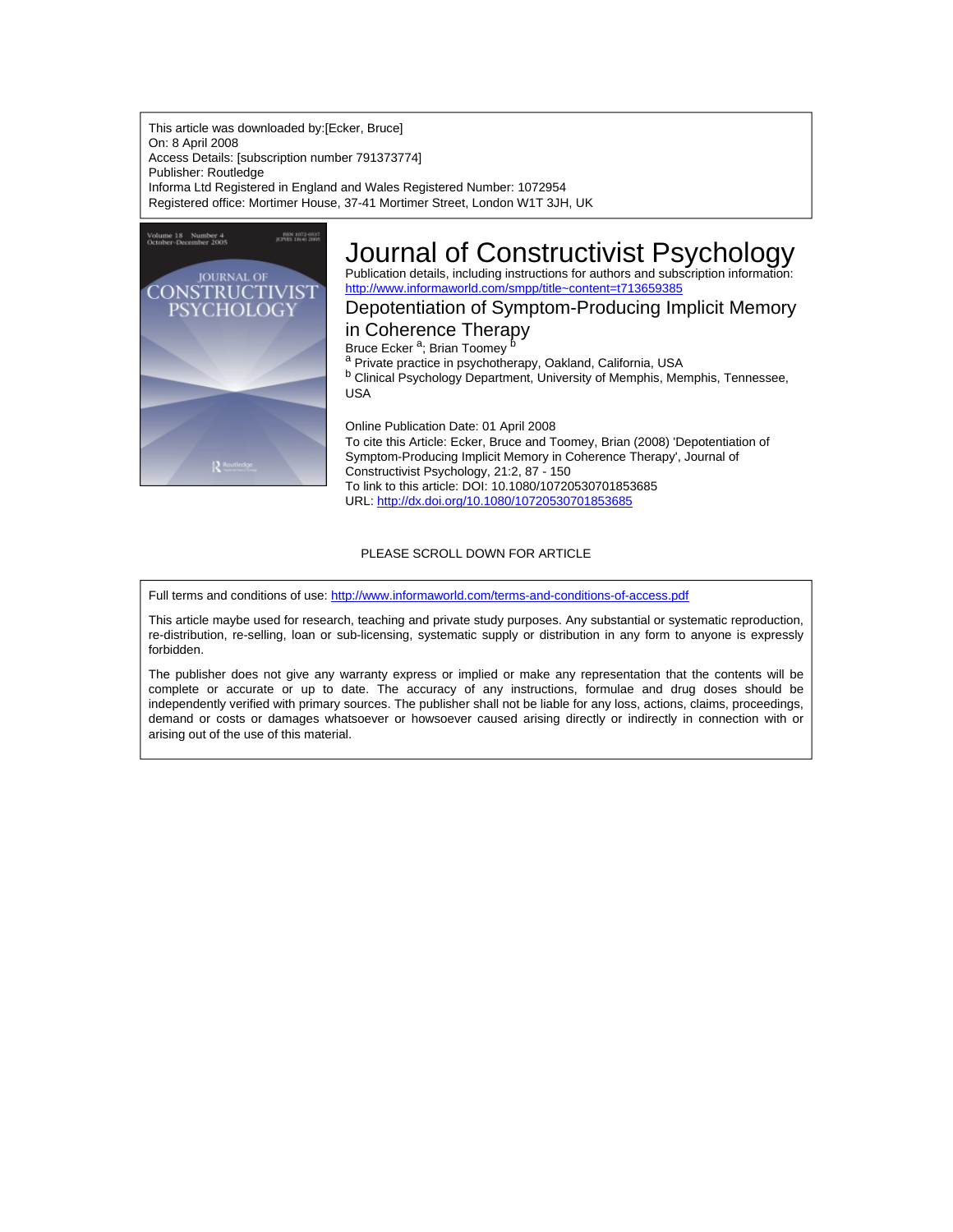

# **DEPOTENTIATION OF SYMPTOM-PRODUCING IMPLICIT MEMORY IN COHERENCE THERAPY**

#### **BRUCE ECKER**

Private practice in psychotherapy, Oakland, California, USA

#### **BRIAN TOOMEY**

Clinical Psychology Department, University of Memphis, Memphis, Tennessee, USA

*In this second of three articles, we suggest criteria defining the optimal use of neuroplasticity (synaptic change) in psychotherapy and provide a detailed examination of the use of neuroplasticity in coherence therapy. We delineate a model of how coherence therapy engages native mental processes that (a) efficiently reveal specific, symptom-generating, unconscious personal constructs in implicit emotional memory and then (b) selectively depotentiate these constructs, ending symptom production. Both the psychological and the neural operation of this methodology are described, particularly how it defines and follows the built-in rules of change of the brain–mind–body system. On neuroscientific grounds, we suggest a fundamental distinction between transformative change, which permanently eliminates symptom-generating constructs and neural circuits, and counteractive change, which creates new constructs and circuits that compete against the symptom-generating ones and is inherently susceptible to relapse. We propose that coherence therapy achieves transformative change through the reconsolidation of memory, a recently discovered form of neuroplasticity, and present evidence consistent with this hypothesis. Subjective attention emerges as a critical agent of change in both the phenomenological and neural viewpoints, profoundly connecting these two domains.*

The constructivist clinical methodology now known as coherence therapy and its conceptual framework, coherence psychology,<sup>1</sup> emerged from an ongoing, phenomenological study of psychotherapeutically induced change by Ecker and Hulley (1996).

Received 20 November 2006; accepted 5 December 2007.

The authors are grateful to Laurel Hulley and to Timothy Desmond for many valuable examinations and discussions of drafts of this article. Niall Geoghegan and Elina Falck also supplied helpful comments. Critiques provided by the anonymous reviewers of this article also led to valuable enhancements, for which we are most appreciative.

Address correspondence to Bruce Ecker, 445 Bellevue Ave., Suite 202, Oakland, CA 94610, USA. E-mail: b.ecker@dobt.com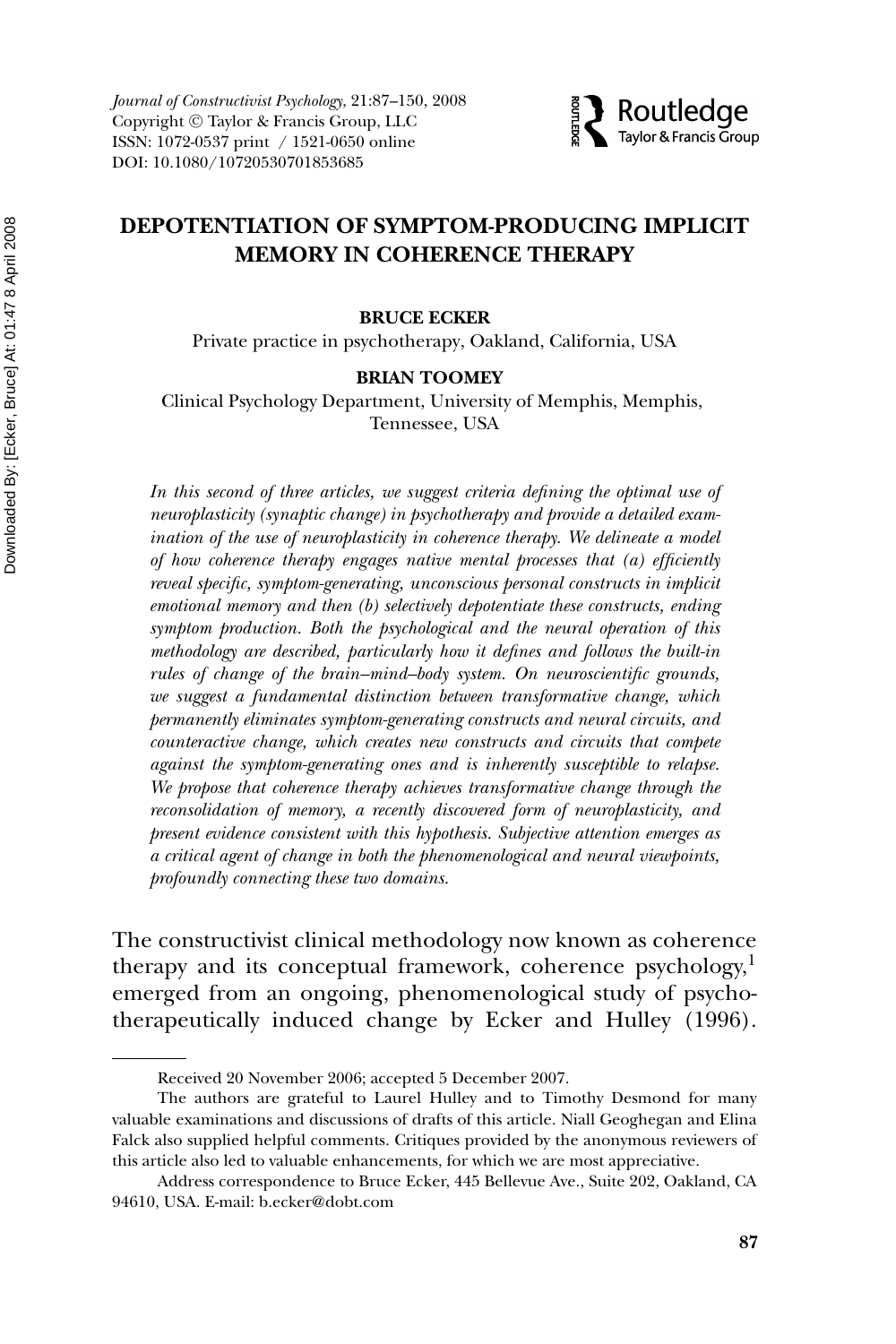Launched in 1985, this study was carried out in the local clinical scientist tradition (Stricker & Trierweiler, 1995), in which a practicing clinician systematically uses his or her own sessions as an effectiveness research laboratory.<sup>2</sup> The goal of this study was to identify the brain–mind–body system's native processes and rules of change. This was sought through close scrutiny of the phenomenology whenever a therapy client of Ecker or Hulley had an experience that led unambiguously to lasting symptom cessation.

The aim was to let the native phenomenology guide the shaping of the methodology—that is, to identify the elements of the client's internal process of change very accurately in hindsight (if necessary by querying the client about it); to discern exactly which client–therapist interaction had successfully fostered that change process; to distill the pattern and principle of that interaction into a method that could be applied knowingly with other clients; and to assemble a therapy comprising only methods selected in that manner, methods shaped for cooperating closely with the identified processes (Ecker & Hulley, 1996, 2000a, 2000b, 2004).

Therapeutic methods not selected in by this process were discarded, even if they were deeply familiar, widely practiced, and time honored, such as offering interpretations. The working assumption was that a therapy formed entirely in this way—dictated by the brain–mind–body system's own terms—would be an optimized therapy that would yield a marked increase in effectiveness.

A principal result was the finding that clients' in-session experiences that resulted in lasting change virtually always stemmed from interactions in which the therapist had completely stopped trying to counteract or prevent the client's symptoms or difficulties. The therapist had focused instead solely on eliciting from the client how and why the symptom actually made sense to have within the client's world of meaning. This hidden coherence of the symptom proved to be quickly discoverable in most cases, not as a speculation but as a lucid experience of a personal emotional truth, even if the client initially had no conscious notion of it whatsoever.

The observation of consistent, striking effectiveness resulting from coherence-focused work, in contrast to the field's standard,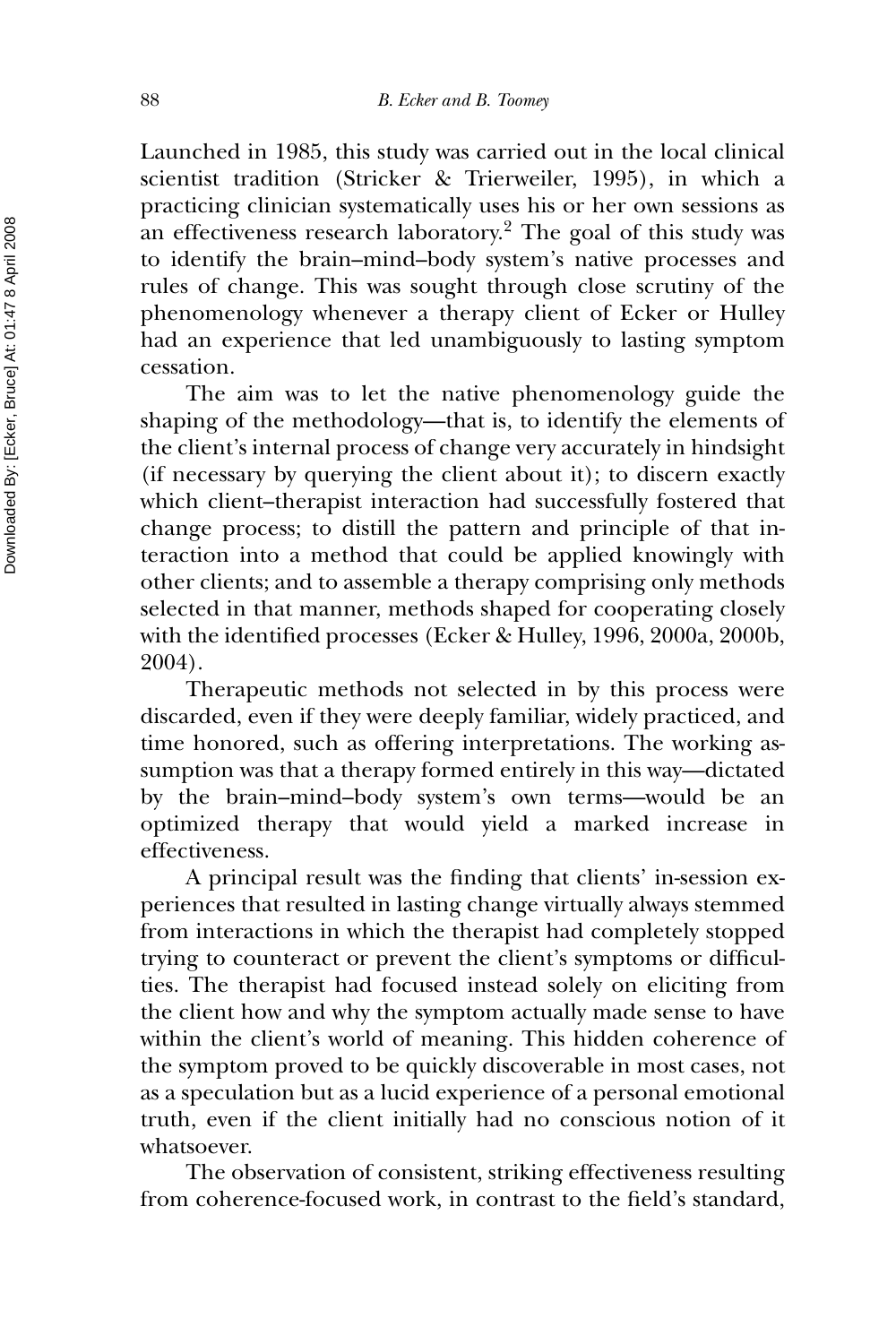counteractive approaches, led to the development of simple methods for quickly detecting and revealing the cogent themes and purposes actually maintaining clients' seemingly irrational symptoms. Upon verifying with virtually all clients the coherence of their symptoms and problems in living, Ecker and Hulley (1996) defined "symptom coherence" as a comprehensive model of symptom production.

Independently, research in neuropsychology has developed a complex knowledge of the brain's native processes and rules of change on the reductionistic level of the brain's physiology, neurons, synapses, genes, and molecules. Neuroscientists too think and write in terms of "rules" of change, and they strive to identify the exact physiological and biochemical implementation of those rules.

If coherence therapy's account of the brain–mind–body system's built-in rules of change is correct, it should be possible to demonstrate that these phenomenological rules correspond closely to neurodynamic rules and processes. Neuroscience has recently developed to the point where the correspondences between the reductionist findings of the brain sciences and the holistic phenomenology of psychotherapy can begin to be assessed. According to a neurophysiology researcher at the Massachusetts Institute of Technology, "Ten years ago we only knew what some of the key components of synapses are. Now we know what *most* of them are" (Olson, 2004, p. 16). More than 1,000 different proteins are active agents in controlling the operation of synapses and neurotransmitters. Nobel laureate Eric Kandel states, "Although we do not have a complete understanding of how synapses work and how they are regulated for plasticity, learning and memory, we do have a satisfactory understanding" (Olson, 2004, p. 23).

Attempting to model the psychobiology of optimal therapeutic change is new territory for us, for psychotherapy, and for neurobiology, so it is necessary to create an orienting framework. We suggest that a defining feature of a maximally effective psychotherapy is an optimal use of the brain's capacity for neuroplasticity, or synaptic change. We propose a three-part definition of the optimal use of neuroplasticity: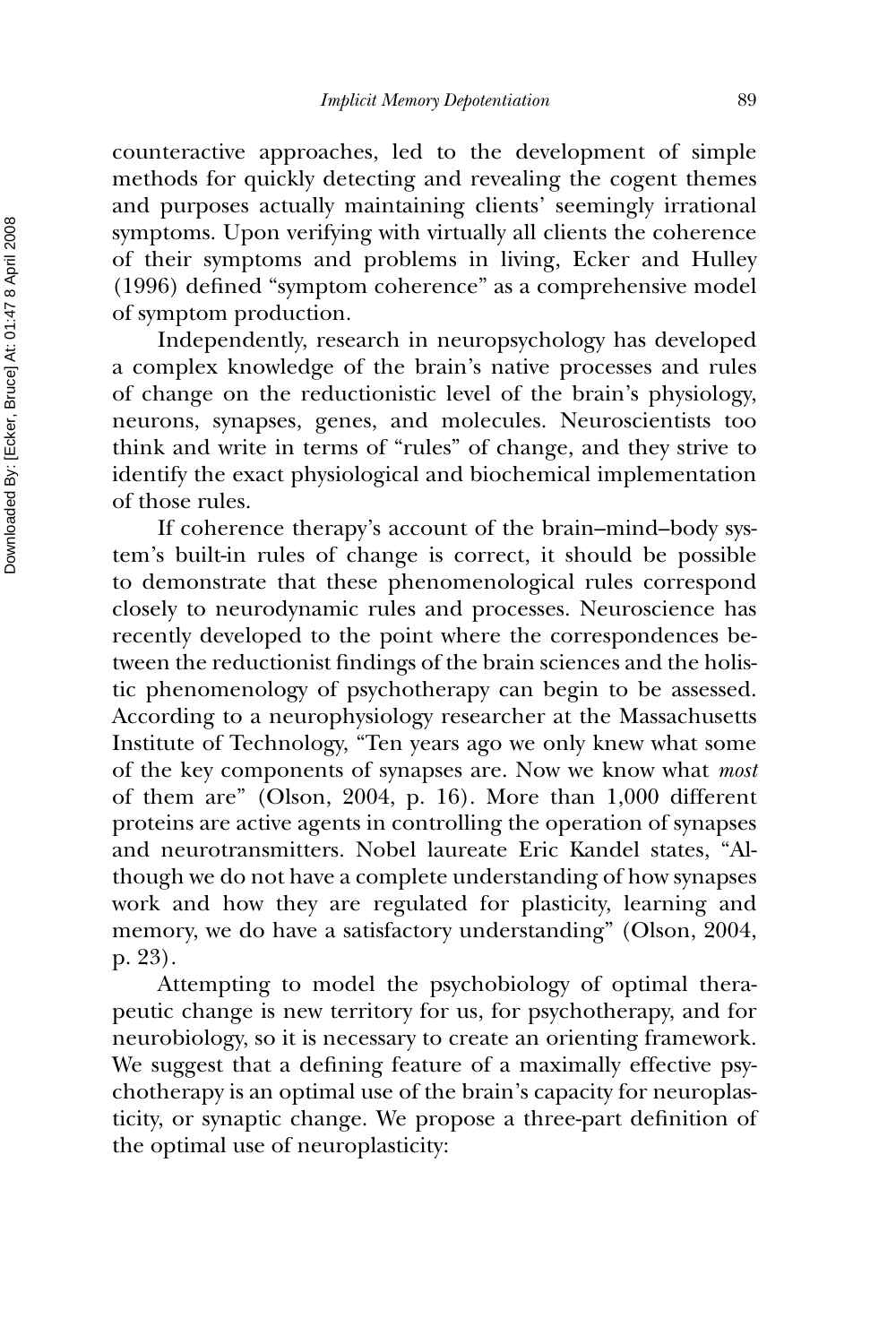- (a) recruitment of the most potent types of synaptic change,
- (b) in the brain regions and neural circuits causing symptom production,
- (c) on the shortest timescale neurally possible.

This definition specifies the what, where and when that could reasonably be regarded as an optimal recruitment of neuroplasticity. We will use this definition in this and the following article as a gauge of psychotherapeutic optimization.

Familiarity with the previous (first) article in this series (Toomey & Ecker, 2007) is assumed here, particularly the overview of coherence therapy, the definition of symptom coherence, and the case example of Carol. Our purpose now is to delineate:

- the brain–mind–body system's built-in rules for change as defined by coherence therapy in phenomenological terms;
- the methodological procedures of coherence therapy and how they efficiently follow those rules for change; and
- the neural mechanisms of change that are plausibly recruited by these procedures.

These three strands, woven together, form a unified fabric of neural and phenomonological knowledge of how the specific implicit memories driving symptom production can be efficiently depotentiated, ending production of a wide range of symptoms reliably and rapidly.

With few exceptions, we consider only the main features of the methodology, not the finer-grain techniques and skills involved in its implementation (for a more complete clinical discussion, see Ecker & Hulley, 1996, 2000a, 2004). As described in our prior article, the methodology that defines coherence therapy has three main components: The creation of experiences that (1) discover, (2) integrate, and (3) transform prosymptom positions. For each of these areas of methodology, we will address the three strands listed above.

It is also worth noting in advance that in each area of the methodology, the experiences that are created involve guiding the client's *attention* in specialized ways. The coherence-guided use of attention is the central activity of coherence therapy. A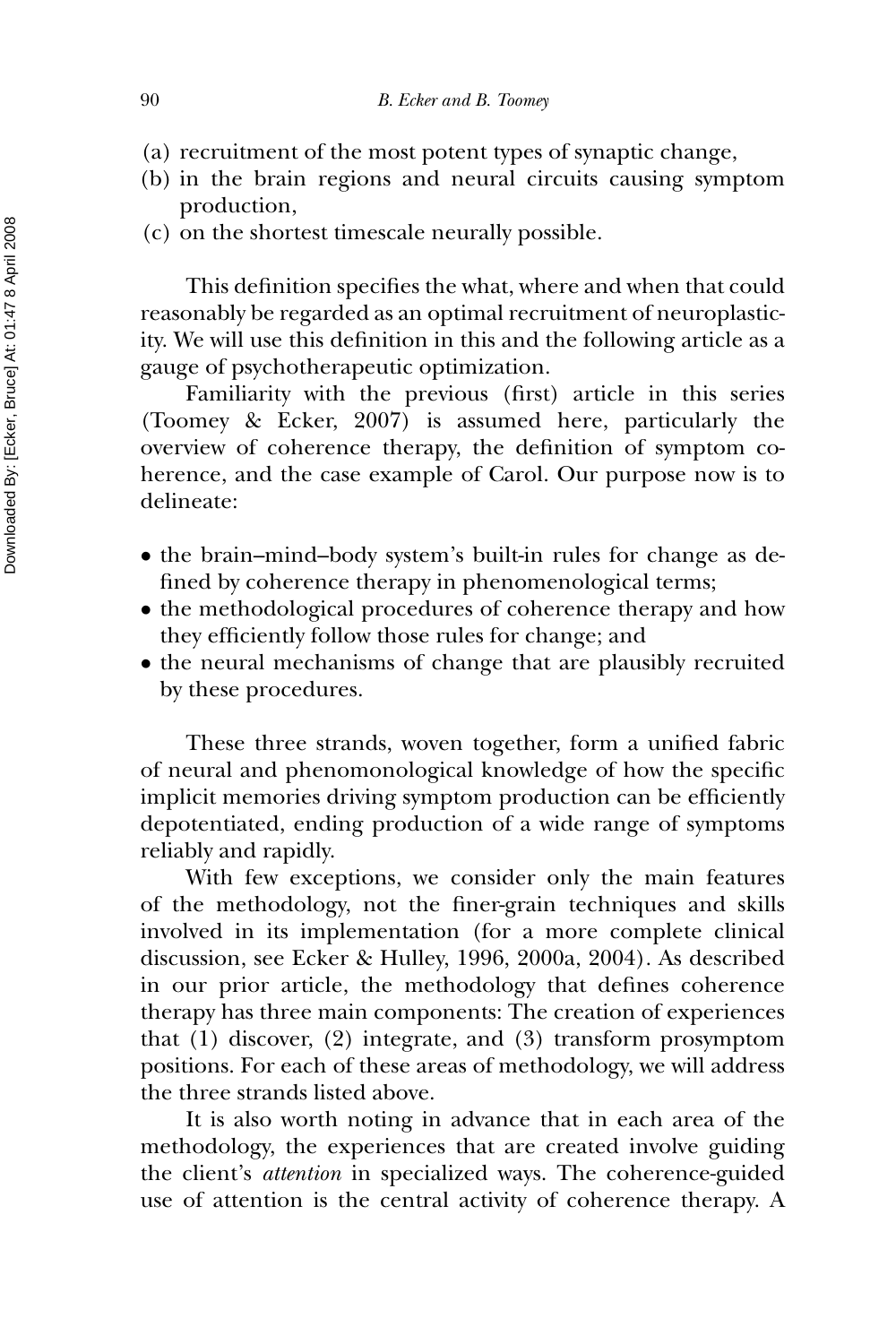central theme of this article will be the experiential and neural effects of attention deployed in accurate cooperation with the native processes of change.

# **The Creation of Experiences That Discover Prosymptom Positions**

Coherence therapy identifies the following native capacities or processes of the brain–mind–body system and uses them as the guiding rules for the discovery work.<sup>3</sup>

- Unconscious, implicit personal constructs are immediately accessible to awareness.
- Accessing them occurs through experiencing them subjectively, emotionally, somatically.
- Accessing them requires methods that match their qualitative characteristics as knowledge structures.

We will describe each of these, first in coherence therapy's experiential–phenomenological terms and then in terms of their probable neurodynamic substrates.

The *immediate accessibility of unconscious constructs* (Ecker & Hulley, 1996, 2000a, 2004) is apparent in the frequent observation while carrying out coherence therapy that a person can access and directly experience longstanding, nonverbal, fully unconscious, symptom-requiring constructs after a few minutes of suitably designed process. The guiding of attention to the unconscious material can occur at any time, from the first session; passage of time per se is not an intrinsic requirement for the accessing to occur. Even constructs formed in childhood and unconscious for decades usually can be brought into experiential awareness through methods that accurately bring attention into them. The unconscious status of a personal construct evidently means only that it is chronically unattended, whether habitually or purposefully, not that it is inaccessible. The observation by Ecker and Hulley that the unconscious/implicit constructs and schemas driving symptom production are, as a rule, available for prompt, direct experiencing stands in contradiction to the view in cognitive psychology that only the manifested *effects* of an implicit schema are accessible to awareness, not the unconscious schema itself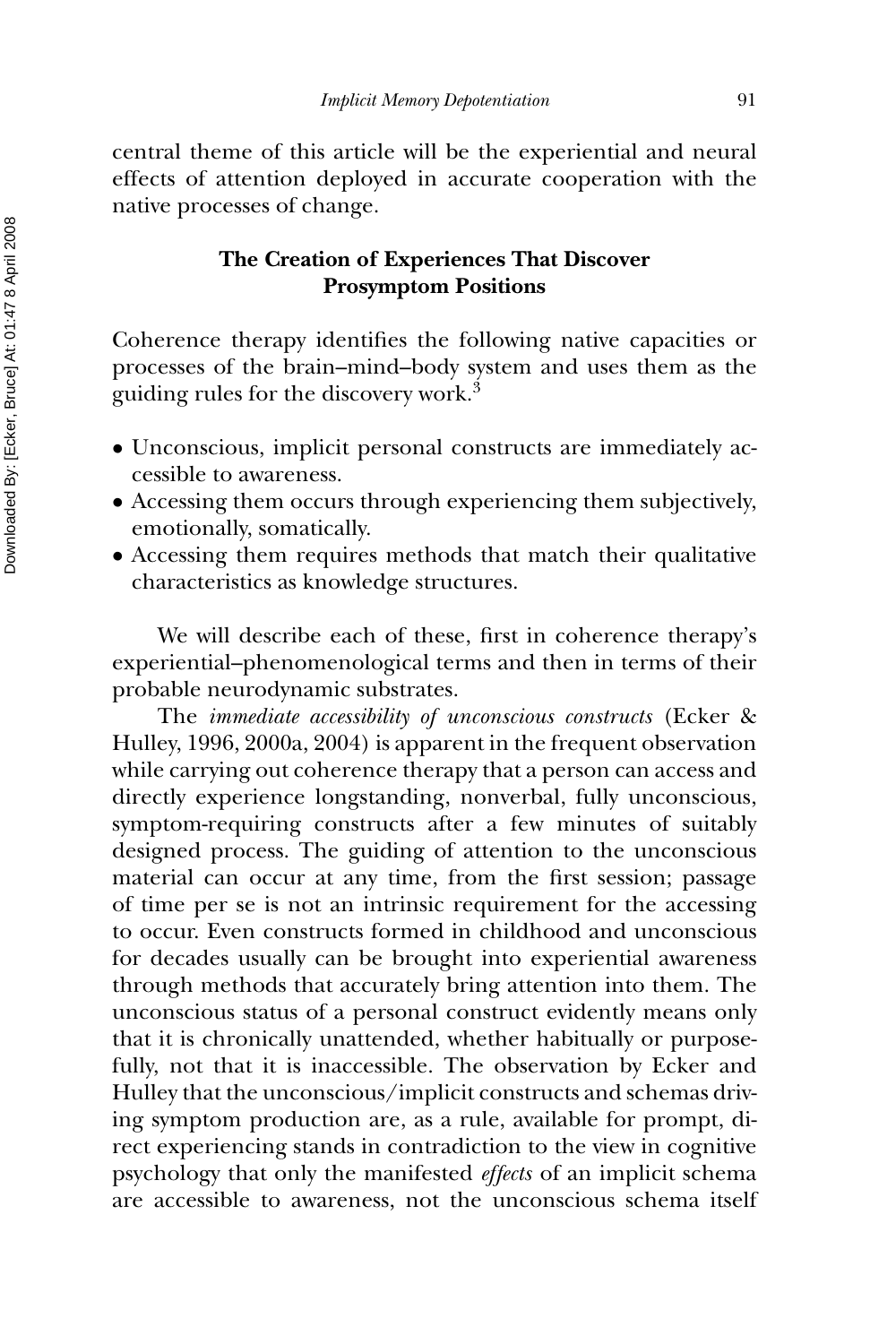(see, for example, Nisbett & Ross, 1980). In this way unconscious personal constructs appear to differ from, say, the unconscious schemas governing generative grammar or perceptual parsing, which are not transparently available upon introspection.

Although a person's universe of unconscious constructs is vast and dark, the small constellation of unconscious prosymptom constructs driving production of a given symptom usually can be induced to glow in the dark, as it were, and be spotted experientially. This is done by selectively eliciting these constructs through focusing on their coherence. That is, the prosymptom constructs are unique by virtue of being the constructs that compellingly require the existence of the symptom. Coherence therapy's discovery methodology exploits this property. The therapist structures an experience designed to elicit from a prosymptom position a response that is noticeable to the client. The therapist then guides the client's attention to focus on this manifestation (an inner image, meaning, feeling, body sensation, knowing, verbal thought, memory, etc.).

Various simple, experiential techniques are reliably effective in bringing this about. This occurs without the therapist knowing or hypothesizing about the content of any prosymptom position, as shown in our case example. Carol was guided to experience a spontaneous completion of the sentence fragment, "If I were to like having sex with my husband, I'd feel \_\_\_\_\_\_." Her neocortical, conscious attention noticed an emotional response arising from a nonneocortical, presumably subcortical prosymptom position, which she verbalized with the word "embarrassed." The prosymptom source of this response is immediately evident to the therapist from the symptom-requiring nature of the content: To feel embarrassed to have sex inclines her not to have sex, which is the symptom.

The moment when the client's attention first registers the elicited prosymptom response is the moment when accessing has begun—the first contact between the neocortex's conscious attention and the prosymptom knowings residing presumably in subcortical brain systems harboring implicit emotional memory.

A prosymptom position activated in daily life is not normally accompanied by any conscious attention whatsoever, because it is an implicit memory, a knowing one does not know one knows. The discovery methodology is designed to involve attention in the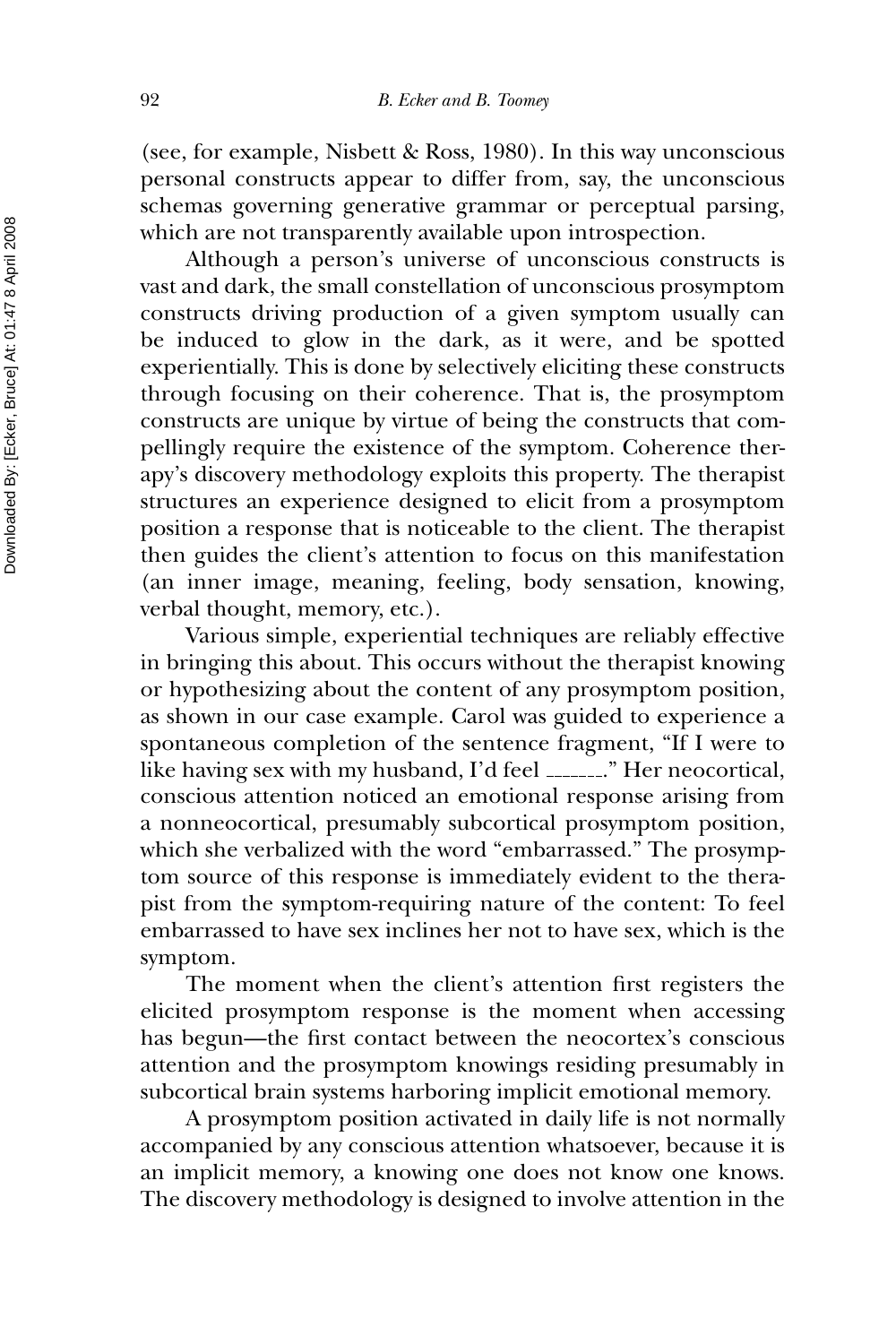activation of this memory, like following a pathway that was always there but never before noticed.

The neural correlate of this event—conscious attention registering a specific prosymptom response—is the formation of a new synaptic linkage between the neocortex and the part of the amygdalar and/or other subcortical neural network that encodes the prosymptom constructs. For an event in neural network A to show up directly as new information in neural network B means that a synaptic link exists between the two networks. (The first suggestion that the creation of new mental contents corresponds on the cellular level to the creation of new connections between neurons was made by Ramon y Cajal [1894]. It was then 76 years until direct, empirical verification of this model was achieved by Castellucci, Pinsker, Kupfermann, & Kandel [1970] and by Kupfermann, Castellucci, Pinsker, & Kandel [1970].)

In coherence therapy, the client's attention drives the formation of this synaptic linkage. A neurodynamic finding of central relevance to coherence therapy is the fact that synaptic connections are generated by the subjective focusing of attention on an item in the conscious field that has subjective importance (Bailey, Kandel, & Si, 2004; Kentros, Agnihotri, Hawkins, Muller, & Kandel, 2001; Kentros, Agnihotri, Streater, Hawkins, & Kandel, 2004). The use of focused attention to drive synaptic change in the neural network maintaining symptom production is the essence of coherence therapy, from the neurodynamic perspective. This begins with the discovery work, in which the neocortex's conscious attention to the contents of the subcortical prosymptom position generates new, transient synaptic connections linking those two neural systems.

The timescale of the clinically observed immediate accessibility of unconscious constructions—the time between the therapist's spoken evocation and a manifested, noticed response from the prosymptom position—is typically 1 to 10 seconds. The rapid, short-term activation of synapses involved in this immediate accessing is presumably no different than that involved when any novel perception occurs. The discovery methods of coherence therapy induce the prosymptom neural network to be the source of the novel perception, as described above.

Teskey (2001), reviewing findings from across the research on neuroplasticity, noted that in response to a new experience,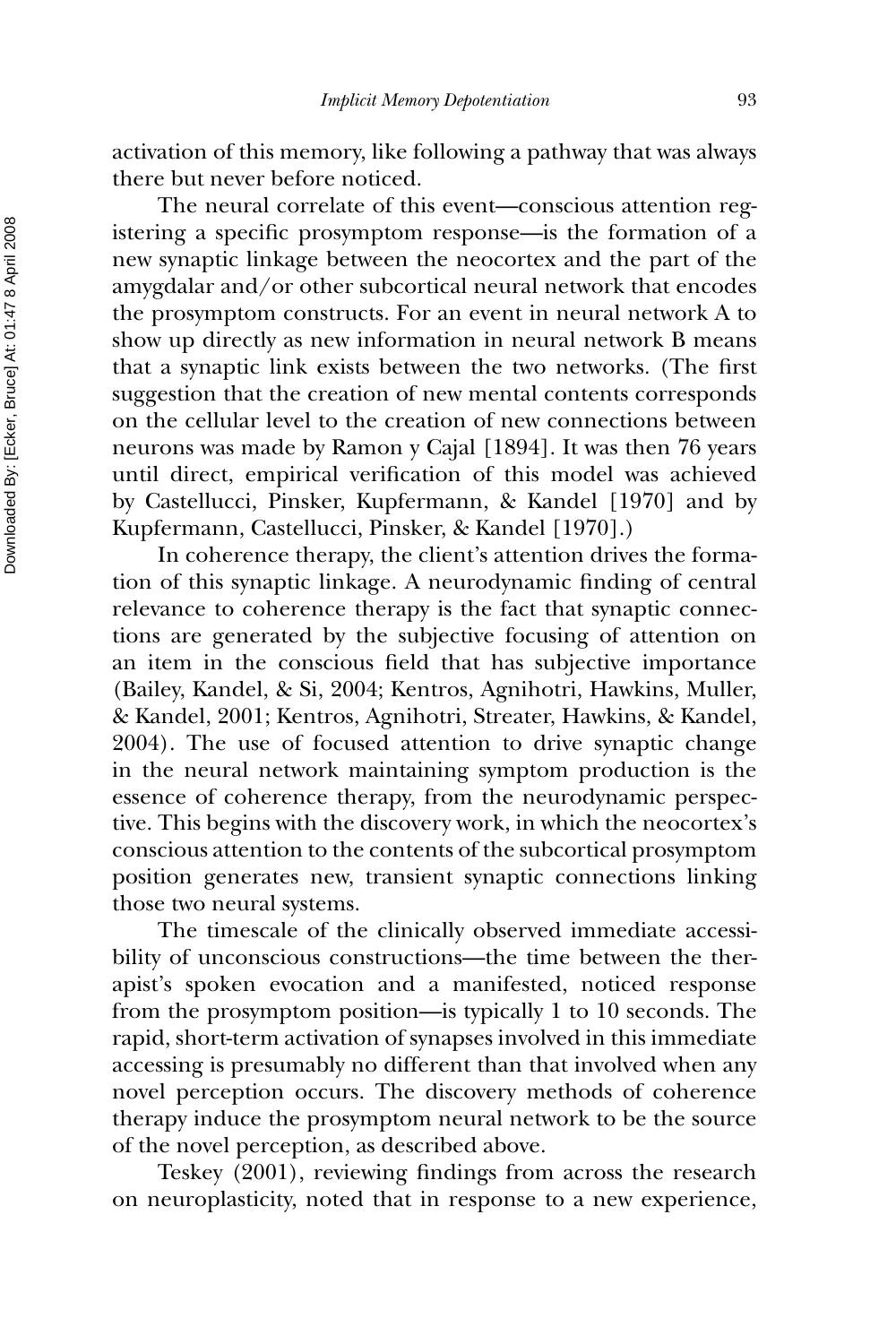"synaptic potentiation or depression [of existing, functioning synapses] can take place on millisecond time scales" (p. 7). Other forms of neuroplasticity, such as the activation of nonfunctional, "silent" synapses or the creation of entirely new synapses, have been observed on a timescale of hours (Kim et al., 2003), too slow to account for moment-to-moment, first-time accessing (but just right to account for the observed timescale of integration, discussed below). Therefore, the neural substrate of coherence therapy's creation of discovery experiences can be assumed to be the formation of a new linkage of neurons via alterations to existing, active synapses.

The client may or may not immediately comprehend the prosymptom significance of the noticed, emergent material. The therapist does, however, and keeps the client's attention focused on this material, deepening the client into a fuller emotional experience of it. It is the client's continuing attention to the newly noticed feature that maintains the new synaptic linkage. If her or his attention wanders away from that feature, within seconds it is completely forgotten. This corresponds to the deactivation of the newly active synapses, which return to their prior condition. Neuroscientists have directly observed the depotentiation of memory-encoding synapses to be accompanied by the concurrent disappearance of the behavioral responses driven by that memory (Bailey & Chen, 1989; Bailey & Kandel, 1993). The therapist must actively guide the client's attention to remain engaged with, or to return to, the prosymptom position's first manifestation.

Sustained attention on any one emergent element of a prosymptom position not only preserves and strengthens the synapses involved but also strongly tends to elicit other, linked elements of that prosymptom position. This occurs either spontaneously or through another structured prompting by the therapist—a process termed *serial accessing* by Ecker and Hulley (1996). The attended experiencing of each additional element of prosymptom material corresponds to a more thorough synaptic linkage between neocortex and the subcortical prosymptom neural network. Discovery continues until the entire prosymptom position is directly attended, experienced, and synaptically linked.

At that point, the coherence of symptom production is transparent: The client is lucidly aware of how and why the symptom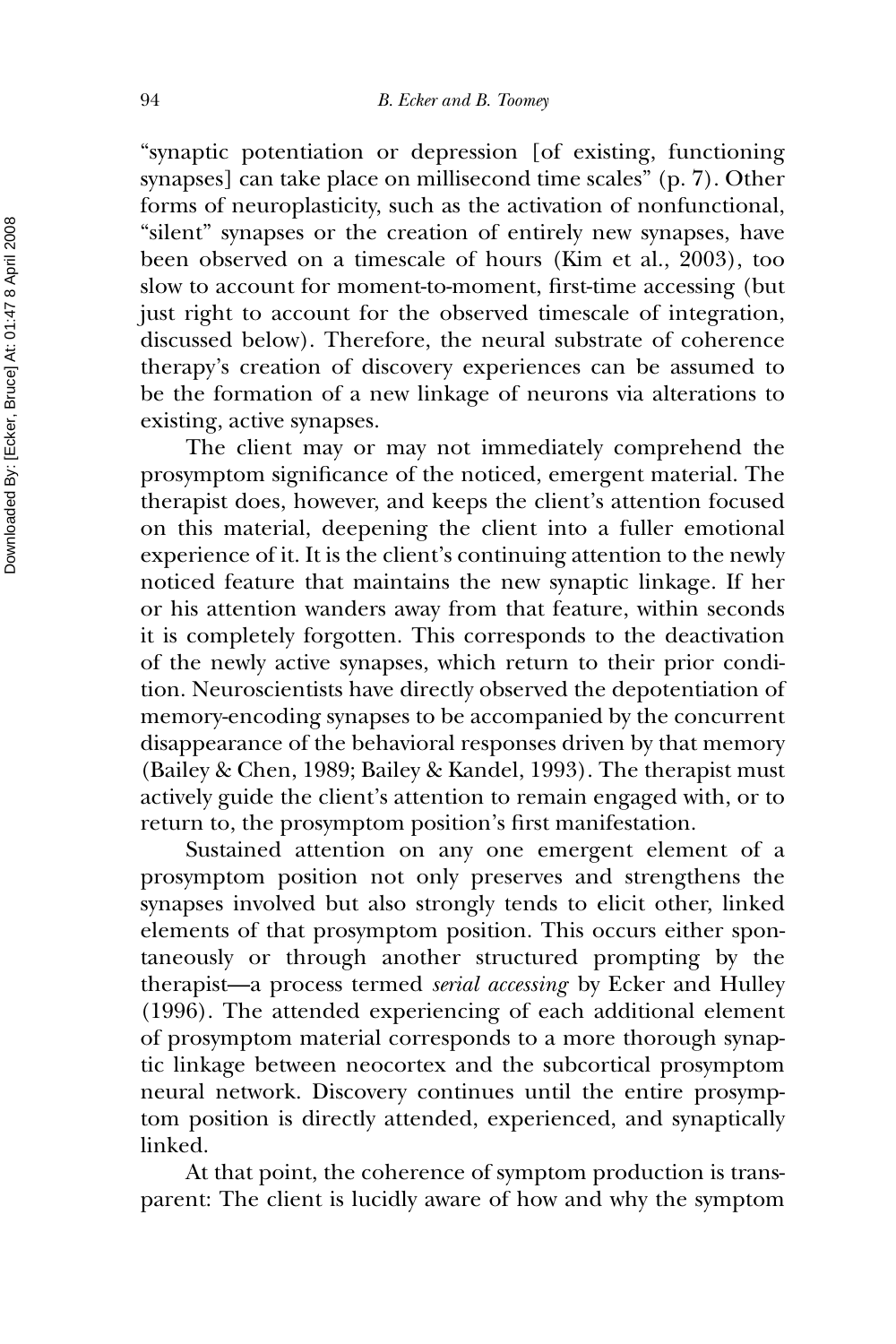is necessary to have, including the experience of his or her own agency in producing a symptom that had previously seemed to have a life of its own. This initial, subjective experiencing of a prosymptom position is an altered state, a state-specific knowing (Singer & Salovey, 1988), that involves inhabiting a personal reality quite different than that of the everyday conscious personality (Tart, 1975). (To reach this point takes one to six sessions for about two-thirds of the clients in a therapy practice that is nonspecialized with respect to symptoms; six to 12 sessions for about one-quarter of all clients; and more than 12 sessions for about 10% who have multiple, entangled prosymptom positions).

This discovery process is entirely phenomenological: *The therapist learns from the client* the content of the prosymptom constructs (theme, purpose, knowings, feelings, images, tactics), not the other way around. The therapist offers no interpretations. The client would discover the same material by working with any proficient coherence therapist.

Accessing a prosymptom position, then, consists of the initial formation of a live, experiential and synaptic link between at least two neural networks: that of the conscious, verbal module in the neocortex and that of the prosymptom module in one or more brain systems harboring emotional implicit memory. This link cannot be generated by the neocortex's verbal–cognitive, semantic knowings *about* the prosymptom contents, just as a map drawn on a piece of paper cannot bring itself to the place represented. A cognitive insight is an internal event in the neocortex that is also experienced by the neocortex, so the synapses created by the insight do not lead outside the neocortex.

In contrast, when the conscious attention of the neocortex notices an internal, experiential event whose unconscious source is a prosymptom position, those two neural networks, the neocortex and the brain system holding the prosymptom position, begin to be linked by synapses.

By *conscious attention* we mean not merely having thoughts *about* the object of attention but, rather, having the subjective experience of the living encounter with the object of attention. To give attention to the moon is to experience seeing the moon, which is different than giving attention to thoughts about the moon. To give attention to prosymptom material is to experience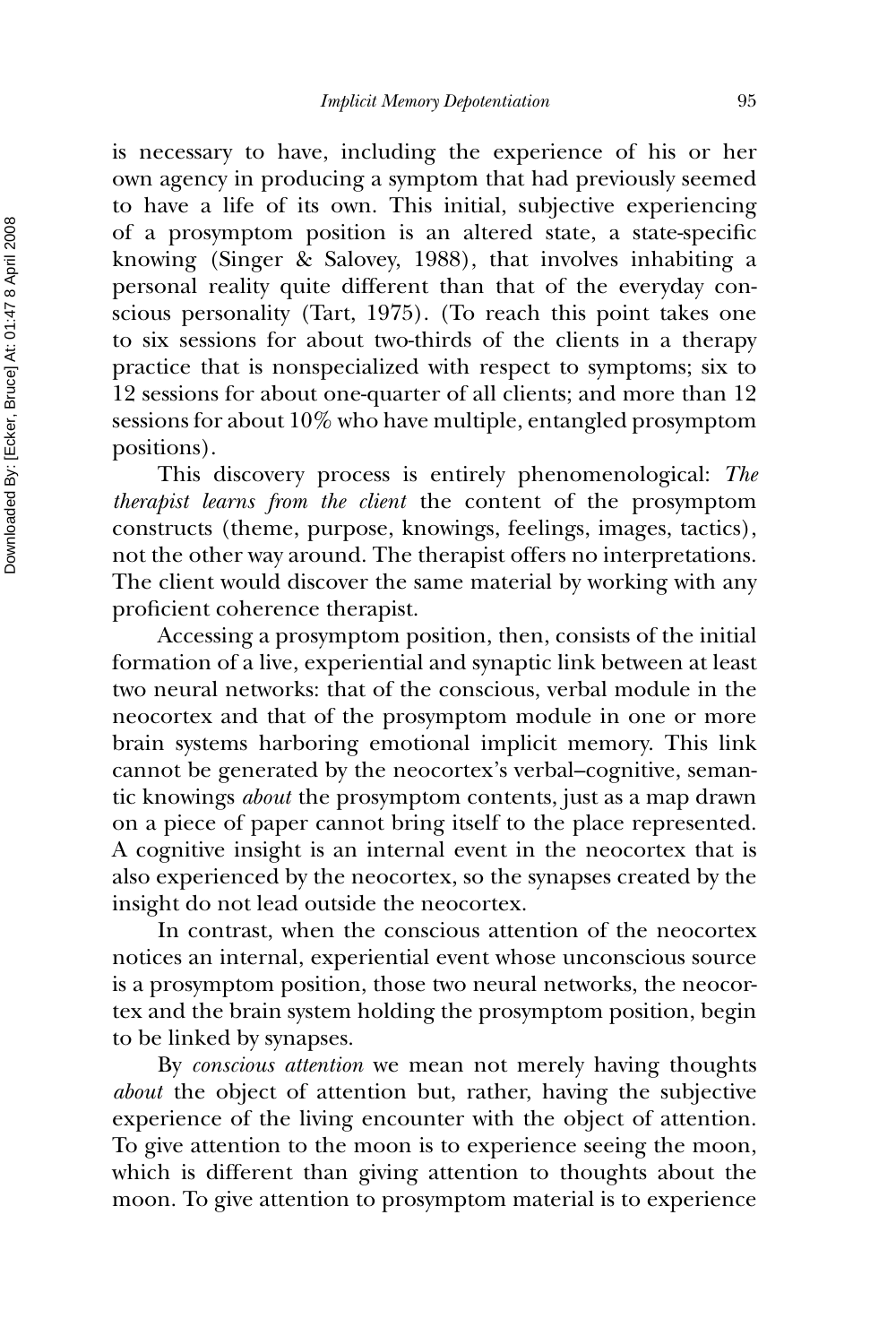this material's emotional, perceptual, somatosensory, kinesthetic, and energic elements. It is the immersive, multimodal, subjective experience and recognition of these contents as felt emotional truth that is the actual attending to them and the psychological and neural accessing of them.

That is the second of the three built-in rules of discovery: *Accessing requires subjective experiencing.* A nonimmersive, conceptual–semantic recognizing of these same contents does not actually access them, no matter how closely focused on the material it may be. Cognitive insights result from, but as a rule do not produce, a direct experience of the implicit, prosymptom material. Experiential rather than cognitive methods are required, the defining features of which we describe below.

The phenomenological principle that accessing requires subjective experiencing has a distinct neural basis. It was established recently, both molecularly and behaviorally, that *only while a long-term memory (knowledge structure) is evoked and reactivated can its stable, encoding synapses be switched into a labile, changeable state* (Alberini, 2005; Nader, 2003; Nader, Schafe, & LeDoux, 2000; Sara, 2000; Walker, Brakefield, Hobson, & Stickgold, 2003). This requirement of memory reactivation is the neural correlate of coherence therapy's tenet that accessing occurs only through subjective experiencing. In order for a knowledge structure in memory (such as a prosymptom position) to be changeable, it must be evoked, reactivated, and experienced, not merely conceptualized. We will return to this critically important neural mechanism in the section on transformation, below. Yet even the initial accessing involved in discovery brings about a neural change, in that the presumably subcortical neurons in which the prosymptom knowings are encoded are forming new synaptic links, which will be used for transformation later.

Of course, prosymptom positions usually involve elements of core meaning and emotion—deeply tender, vulnerable, or painful areas of personal experience. If either the emotional discomfort felt by the client or the client's resistance makes it apparent that the opening steps of discovery are not workable for the client, the therapist reduces the size of the discovery steps down to a level that allows the client to go forward with the process, which can then proceed immediately. Also, for the vast majority of therapy clients, if the therapist has an emotionally safe presence, there is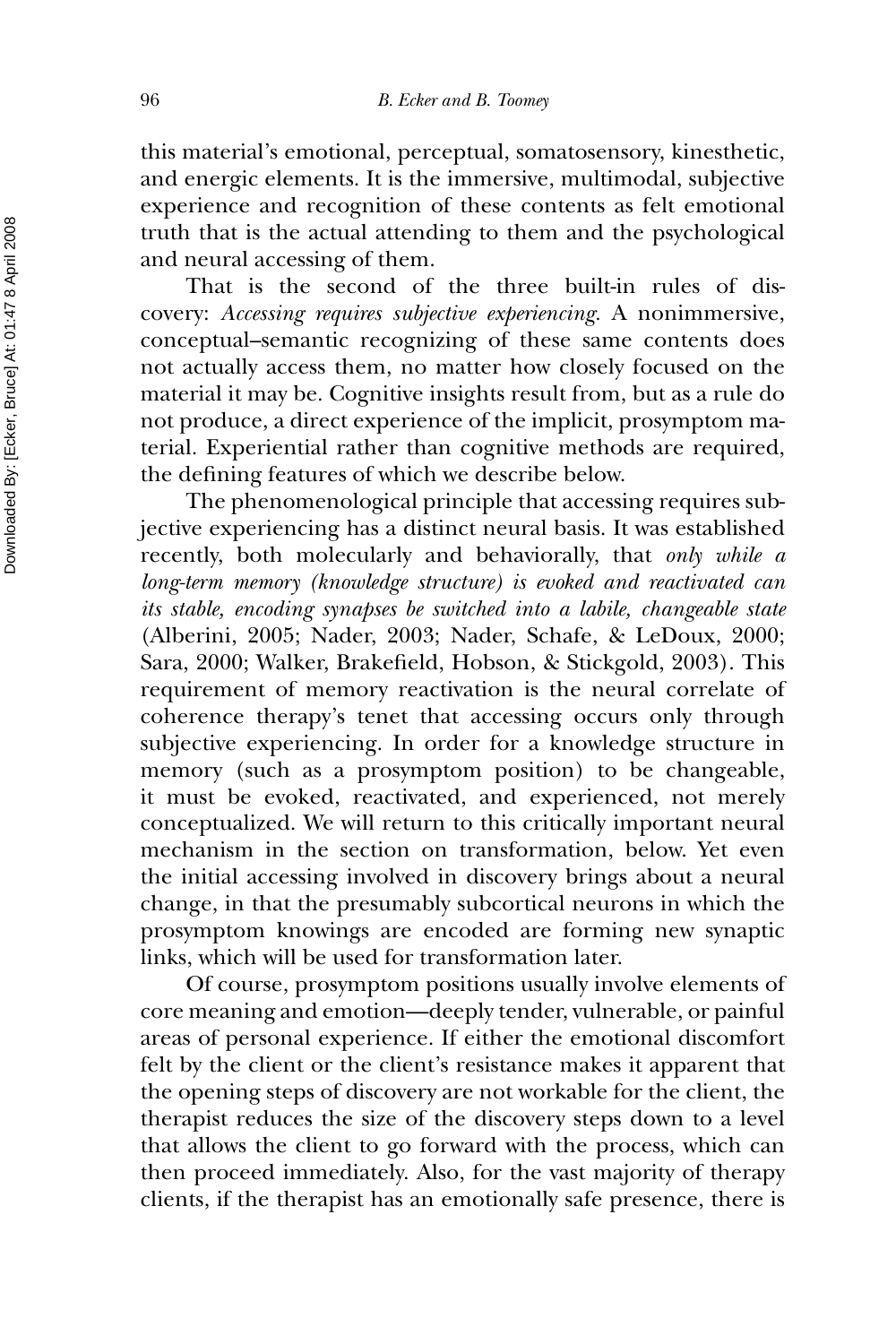no delay required for trust building. These conditions have been well defined by Ecker and Hulley (2004).

The new circuits created by discovery experiences between the subcortical neural networks harboring the prosymptom material and the neocortical networks subserving the conscious, verbal self undoubtedly are complex. The amygdala, for example, has strong connections to the orbital and medial prefrontal cortex, which are major centers subserving conscious emotional experience and which in turn link the amygdala to more cognitive neocortical circuits. (See Halgren, 1992, for a detailed review of the reciprocal connections between cortical areas and the amygdala.) The neocortex's conscious verbal module is in the left cortical hemisphere. The right cortical hemisphere handles the nonverbal experience of conscious emotion and emotional meaning, and is anatomically far more connected to emotional centers in the limbic system than is the left hemisphere. The elicited responses of a prosymptom position therefore can be assumed to register most directly in the emotional awareness of the right cortical hemisphere, particularly the right orbitofrontal region. Directing conscious attention to this experience of emotional meaning can create a link, via the corpus callosum, across to the left orbitofrontal region, where it is now available for verbalizing by the left neocortex's verbal module (Schore, 2001).

In effect, the right hemisphere is the verbal left hemisphere's window into the limbic world of unconscious, personal, emotional truth. When Carol said she felt "embarrassed," her left hemisphere had recognized verbally that in her right hemisphere there was a social *feeling* of embarrassment, which in turn presumably had its source in a more primary subcortical recognition of endangerment due to exposure (which had been brought to conscious attention in the discovery experience prompted by therapist). It is through the verbalization that the conscious personality knows what is being experienced by the other brain systems and in the body nonverbally.

Accessing an unconscious emotional response and the implicit schema generating it usually occurs in those two steps: First, via the right hemisphere, is the nonverbal, affective, and somatic experiencing of activated subcortical material, which is then supplemented by the verbalized knowing of this experience in the left hemisphere. Therapy clients vary widely in the amount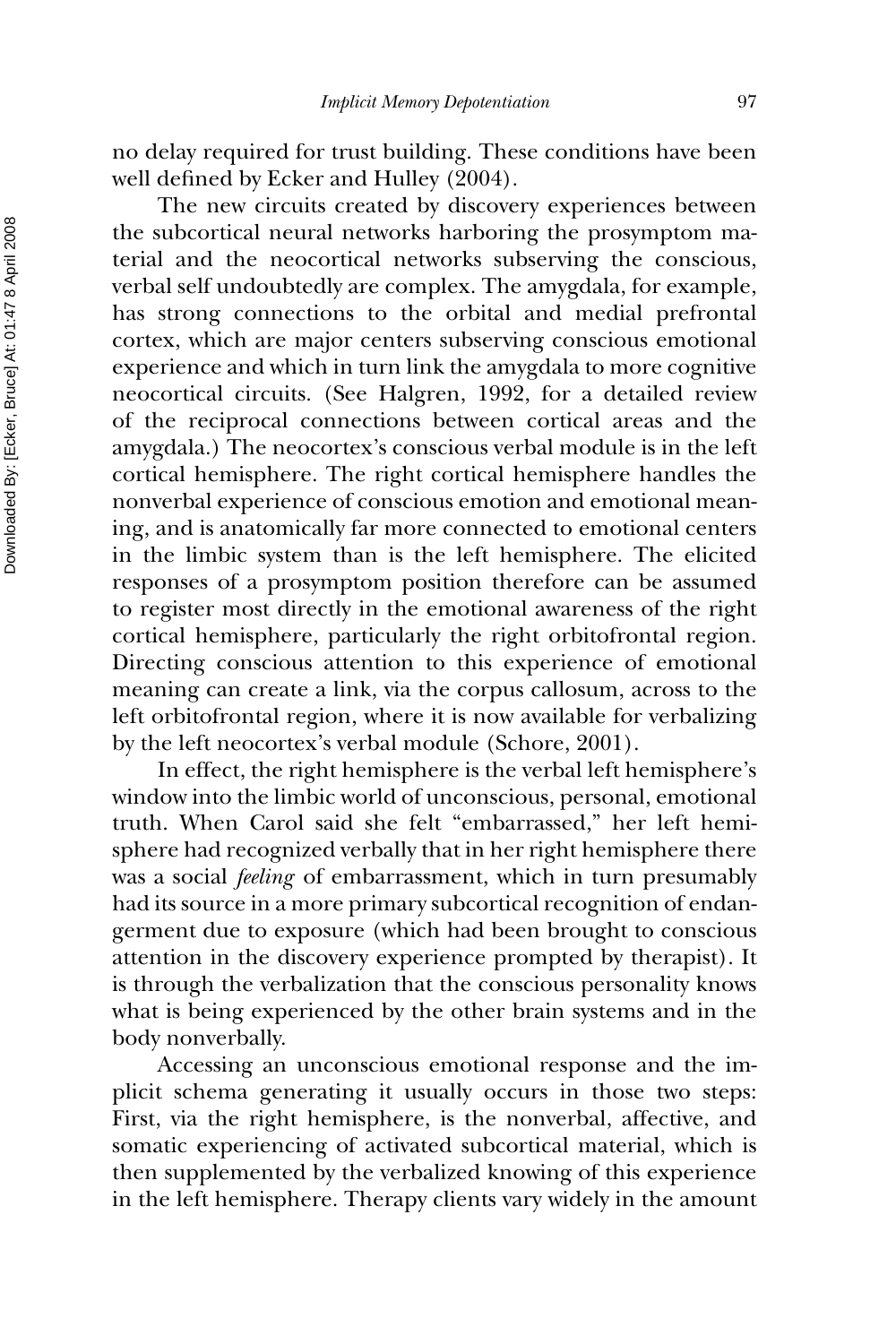of time and help they need with each of these two steps. The complete discovery experience is the unified feeling-knowing and verbal-knowing of the elicited subcortical material. The neocortex has been informed of prosymptom meanings and feelings by the subcortex.

The creation of a discovery experience therefore entails the formation of new synaptic circuits linking several brain regions. The main links presumably are those from limbic subcortex (the home of the implicit memory driving symptom production) to right orbitofrontal cortex to left neocortex, inaugurating the neural integration of these systems both vertically and horizontally. A number of other regions can also be expected to participate importantly in the process. The hippocampus, which is essential for forming and storing the explicit (conscious) memory of new personal experiences, must be involved, as are regions responsible for the experience of specific emotions, such as the subgenual cingulate and dorsal insula (for sadness, grief, and depression), or the ventral insula and anterior temporal cortices (for anxiety; Liotti et al., 2000). Other regions likely to play a role include the anterior cingulate cortex (involved in the directing of focused attention and in modulating emotional responses), and the ventral medial prefrontal cortex (involved in recognizing and understanding emotional significance).

Therapy clients also appear to vary widely in where, along the main pathway from left neocortex to right cortex to limbic system, they position their consciousness while having a discovery experience. Those who keep their awareness based in their verbal module remain fully in their familiar, conscious personality. From that secure, controlled vantage point, they observe and verbalize the emotional and perceptual material that their right hemisphere presents to their observing awareness. Such clients remain almost matter of fact as they register and verbalize the high-stakes, subjective material elicited.

Those who allow their locus of experiencing to slide over into the right hemisphere, allowing a subjective immersion in the emotional and perceptual material playing there, have a very different experience and manner. They are *in* the elicited feelings and knowings and display the various, congruent signs of actually having an emotional experience, which is a moderately altered state.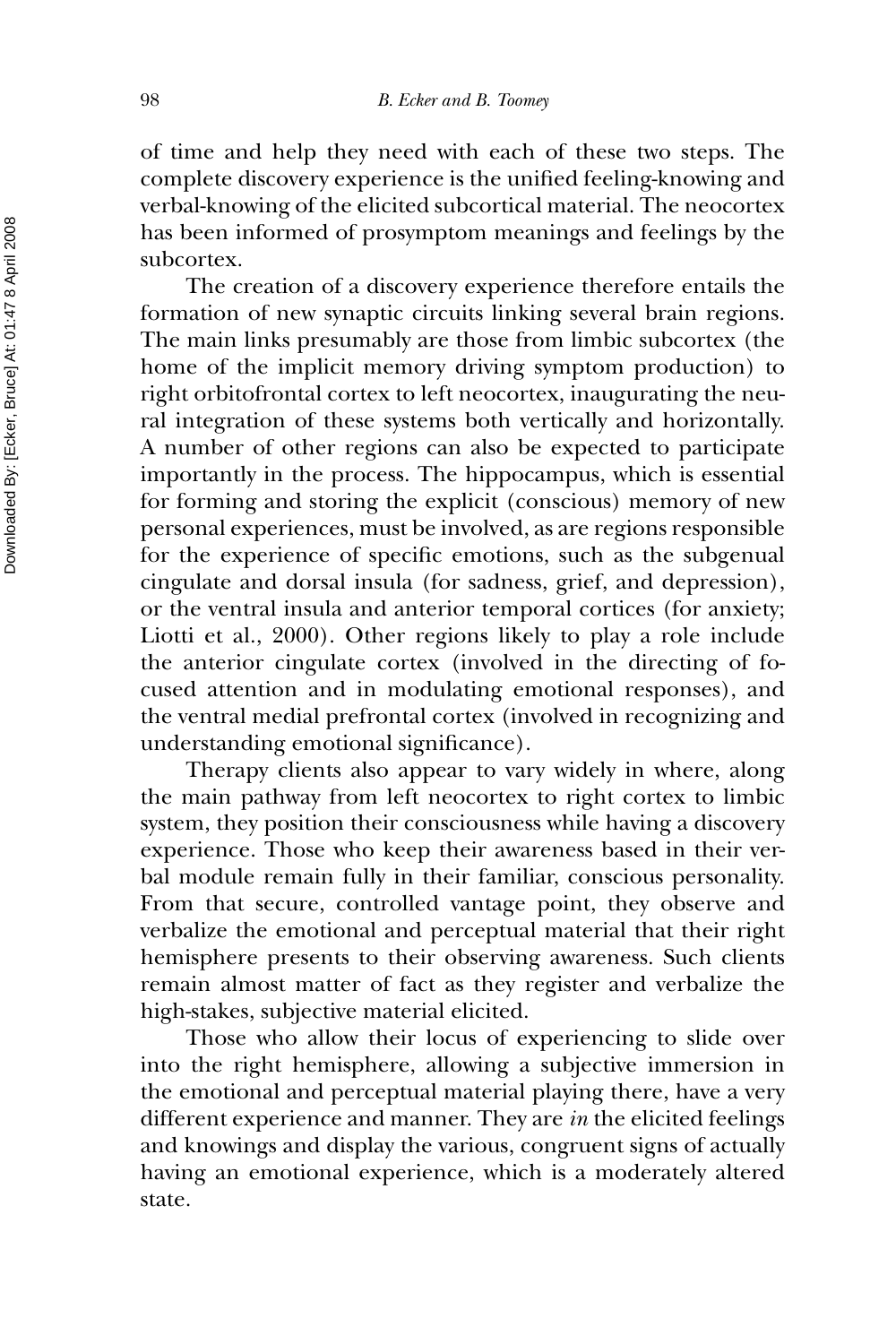Those who allow their attention to slide even further, through the right hemisphere and all the way into the prosymptom material in its subcortical home, are more fully immersed in the vivid, compelling, living emotional knowledge carried there. The client has stepped through the looking glass—the right hemisphere into limbic wonderland, a fully altered state of inhabiting an emotional reality in which little remains of the usual adult personality or ego state. Instead, the experience typically is composed of a younger developmental state of identity and a subjective immersion in a specific schema, its associated feelings, and perhaps an image or scene of its instantiation. Brain imaging has shown that infants live primarily in the emotional and sensory vividness of their limbic system (Chugani, Muller, & Chugani, 1996).

The therapist's own mirror neurons (Gallese,  $2003$ )<sup>4</sup> presumably facilitate the shared trance in which the therapist empathically and vicariously accompanies the client into a particular emotional reality, perceives some of its experiential features, and guides the client's exploration of it. The therapist needs to be able to experience concurrently in two modes: the vicarious mode and the cognitive mode that allows ongoing reference to his or her cognitive map of therapeutic methodology. For example, the verbalizing necessary for a complete discovery experience is not a natural act for the client in the altered state of a discovery experience, and needs to be prompted and assisted by the therapist. In prompting this verbalizing, the therapist in effect is instructing the client, who may be immersed deep in the limbic sea, "Now, stay right here, but reach for your neocortex and bring it here." Such is the experience of neural integration for therapy clients who can allow the full slide through the rabbit hole.

Many clients can be guided to allow an incremental slide into their subjectivity, despite initial resistance. The greater the subjective immersion, the stronger the accessing of the material and the more available for change it becomes. A small fraction of therapy clients have an incapacity for subjective immersion that appears profound. It remains to be seen whether the cause of such incapacity is psychological or perhaps a structural lack of connectivity between the neural networks involved.

It remains true, however, that the new synapses formed even during the fully immersed, more intense discovery experiences would quickly dissipate—and the rich emotional reality of the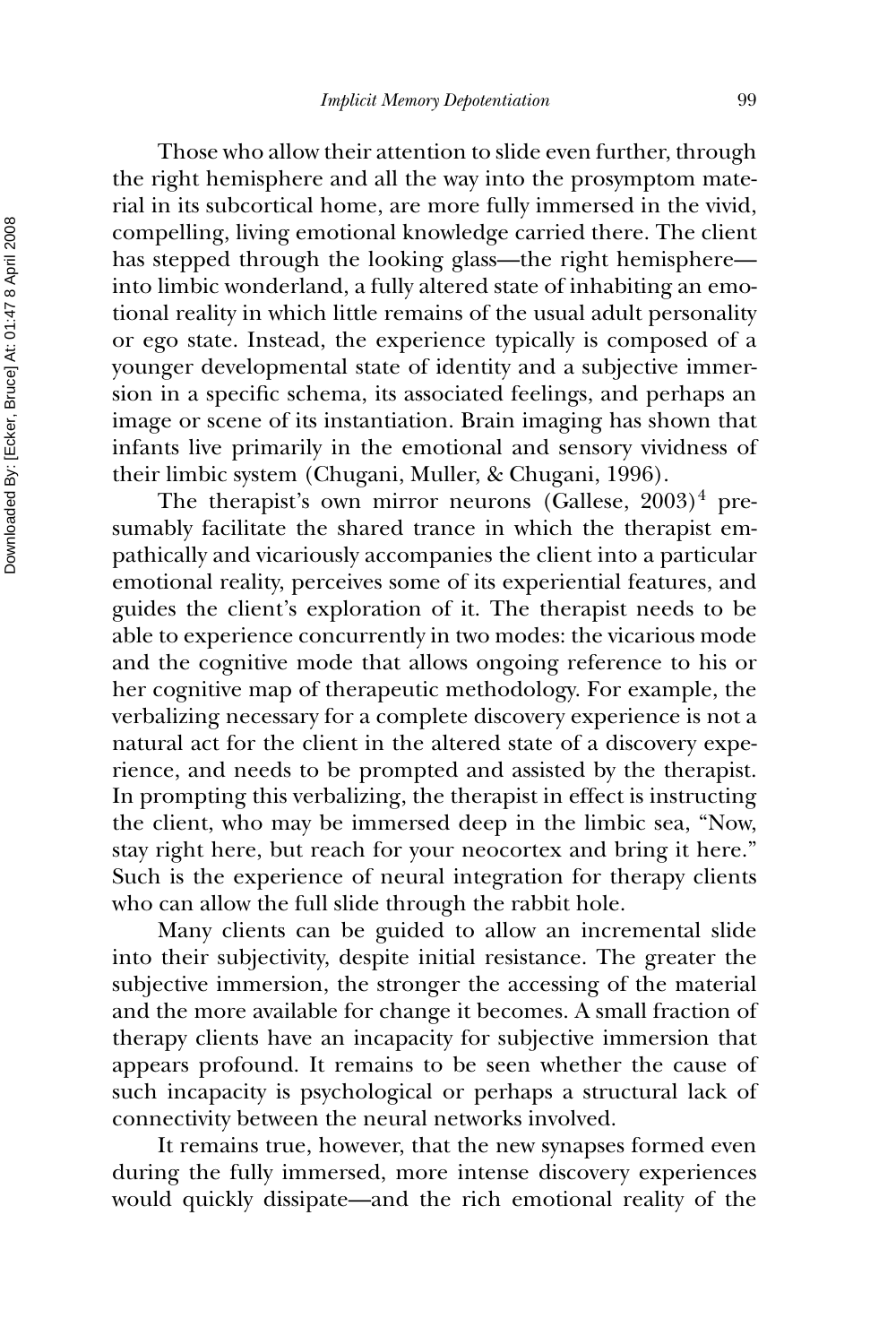prosymptom position would disappear like a vivid dream that is suddenly irretrievable—unless they are rendered durable through repeated use, which is the task of the *integration* stage of the methodology, described below.

The third native property shaping the discovery work in coherence therapy is the requirement for clinical methods to match the qualitative nature of the subcortical personal constructs driving symptom production. Therapeutic methods that fail to match the nature of the material are far less effective than those that do. Three major features characterize therapeutic methods that are well matched to the symptom-generating material:

- coherence-focused;
- experiential, empathic, noninterpretive, phenomenological; and
- $\bullet$  noncounteractive.

Therapeutic methods are *coherence focused* by virtue of serving efficiently to find and integrate into awareness unconscious constructs that coherently require the production of the symptom (such as the constructs requiring Carol's aversion toward marital sex in the previous article [Toomey & Ecker, 2007]).The opposite of a coherence-focused method is a counteractive method (as discussed below and in the previous article), because to counteract is to disown rather than embrace the symptom-requiring material.

The symptom-requiring constructs are nonverbal, implicit knowings that were formed in response to experiences earlier in life that had intense subjective significance. The brain–mind– body system is functioning properly, not dysfunctioning, in holding such templates indefinitely, in activating any that match the present situation, and in launching the response that an activated schema knows is necessary (such as a Carol's suppression of sexual feelings). In order to efficiently find, reactivate, and access the prosymptom schema stored in implicit memory, methods of discovery have to use the fact that the content of the schema is coherently symptom-necessitating, because that is the only feature that distinguishes this schema from thousands of other schemas that the person holds in implicit memory. For example, Carol was asked by the therapist to say this sentence and allow it to complete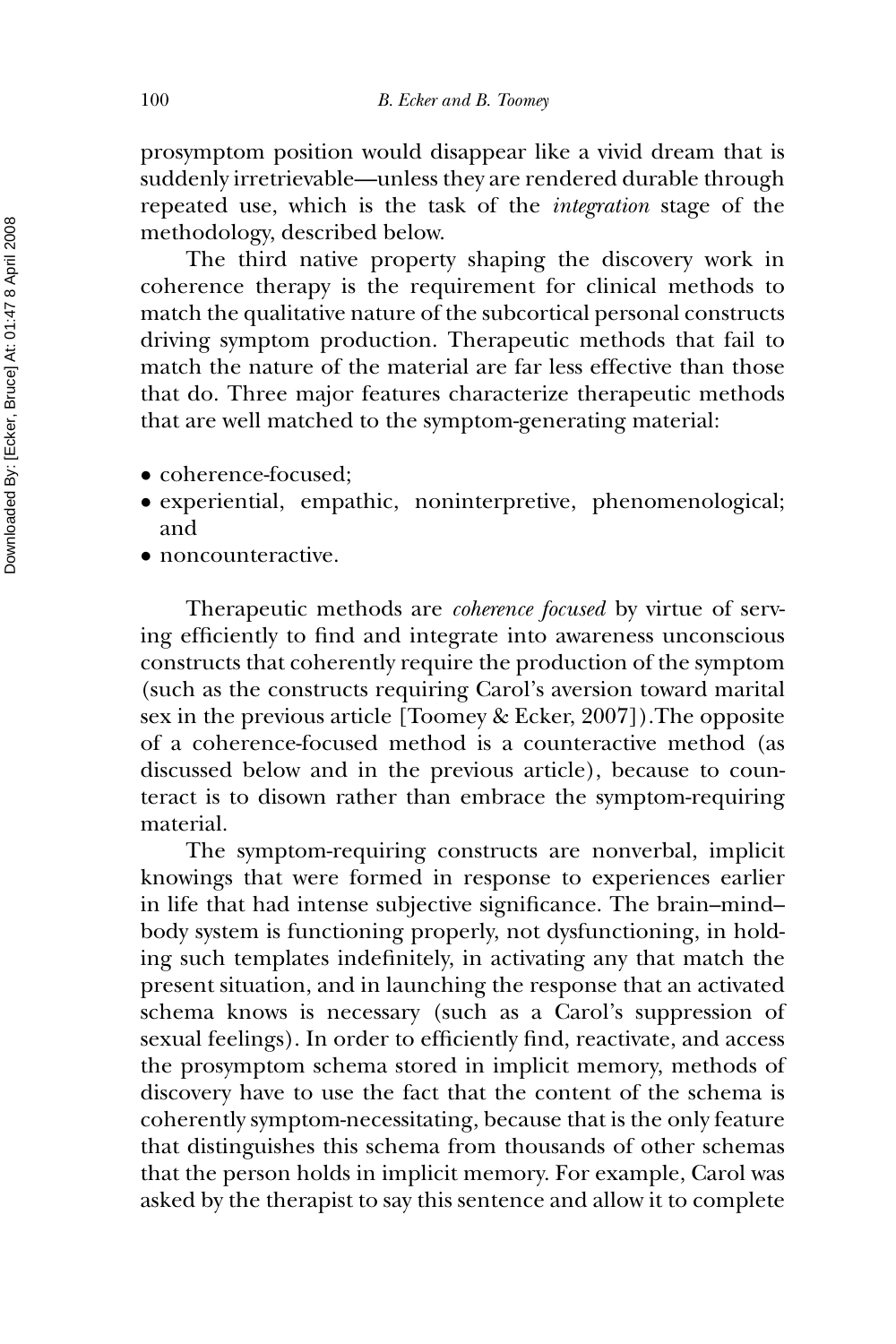itself spontaneously: "If I were to like having sex with my husband, I'd feel \_\_\_\_\_." Like a key custom shaped to fit a unique lock, this seemingly simple step is, in fact, accurately designed to engage the coherence of the as-yet-unknown constructs necessitating Carol's specific symptom. It prompts Carol to sample imaginally an experience of being *without* the symptom, which is highly likely to make constructs that urgently *require* the symptom become activated and responsive in a noticeable manner, as indeed occurred most fruitfully when "embarrassed" arose to complete the sentence. (This *symptom deprivation* tactic, here implemented in the form of a *sentence completion,* can be carried out in several other ways and is itself only one of many different coherence-focused methods of creating discovery experiences).

In addition to being coherence focused, methods of discovery need to have the interrelated qualities of being *experiential, empathic, noninterpretive,* and *phenomenological* in order for the client to reactivate, experience, and direct attention to the symptom-requiring material and translate the material accurately into explicit, neocortical representation. In coherence therapy, the client is guided to encounter and abide with the very material causing all the trouble, just as it is. This occurs to a degree and extent that is counterintuitive even for most depth-oriented psychotherapists. We offer here only a few comments on key aspects of these four related qualities, as a thorough treatment is beyond our scope.

While carrying out any experiential method, the therapist's style of language is a critical ingredient for its success. Verbal language that accurately attunes to, captures, and helps elicit unconscious emotional truth is quite different from ordinary social vernacular. The needed style is concrete, present tense, highly personal, and vividly descriptive of sensory perceptions; and it is utterly candid in naming what is at stake as well as the accompanying strong emotions, meanings, and urgency (Ecker & Hulley, 1996, 2004; Martin, 1991; Watson, 1996). Our earlier case vignette provides an example in the verbalization written on the card given to Carol at the end of her session. The verbalizing of emergent prosymptom positions is crafted to foster the client's inhabiting and embracing of the discovered material just as it is. Accordingly, it is unconcerned with adult properness, face saving, or notions of rationality and morality, and excludes all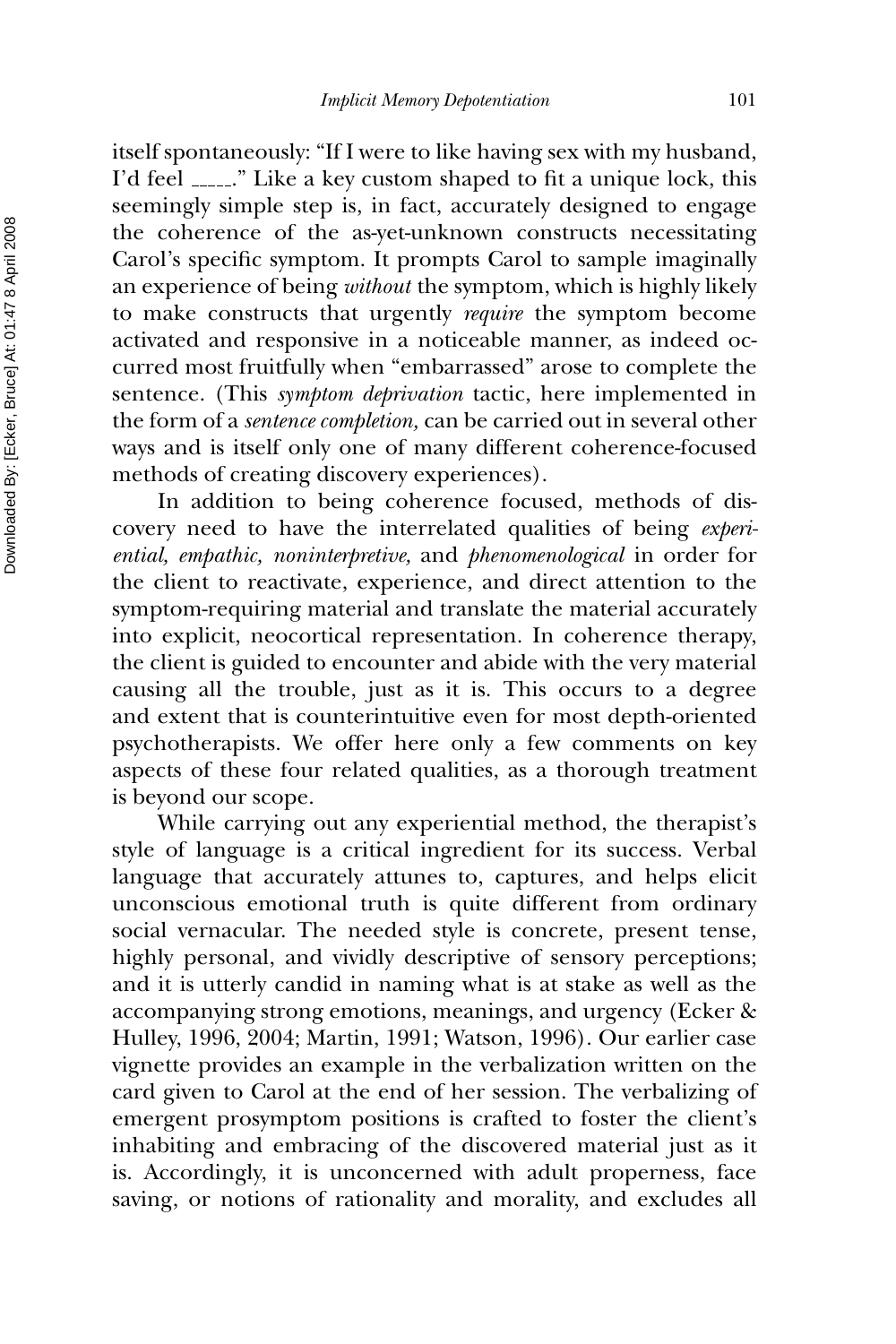styles of phrasing that would shift the client to an intellectual viewpoint.

The therapist's consistent empathy toward the emotional tableau in the prosymptom position is critically important for fostering discovery and accessing. As already noted, this tends to be vulnerable territory, and it will be safe to enter only in a climate of authentic empathy and acceptance. Furthermore, each emotional schema formed by the limbic system includes the person's developmental state of identity at the time of formation. This is why, when a therapy client is experientially inhabiting a prosymptom position, the altered state typically feels young, as noted earlier. The therapist's tone, empathy, and choice of words need to be attuned accordingly, in an authentic manner.

Giving the client interpretations, the in-depth therapy field's longstanding, mainstay technique, is ruled out because it is the antithesis of ushering the client into his or her own experiential discovery of the emotional truth of the symptom. It is also the antithesis of the therapist learning from the client how the symptom is necessary to have.

The use of *noncounteractive* methods was discussed in the overview of coherence therapy in the opening article of this series, but the importance of this point warrants a succinct reiteration here. Accessing the coherent, symptom-requiring material means heading toward it and staying with it. This cannot occur through counteractive methods, which attempt to oppose, prevent, fix, eradicate, avoid, override, weaken, or get away from the symptom or its underlying material. All such methods remove attention from, rather than bring attention to, the constructions *requiring* the symptom. Examples of counteractive methods of psychotherapy include positive thinking, self-soothing, reframing, rational correction of irrational beliefs, relaxation techniques, all standard protocols used by anger management therapists, behavior therapy, cognitive-behavioral therapy, and solution-focused therapy. For some therapists it is difficult to comprehend how, for instance, teaching an anxious client relaxation techniques is counteractive until they understand that while the attempt to induce relaxation is in concert with the client's antisymptom position (the wish to be rid of the anxiety), it is a direct attempt to counteract and override the prosymptom position's cogent necessity for *having* anxiety. To try to replace the symptom with a preferred state is always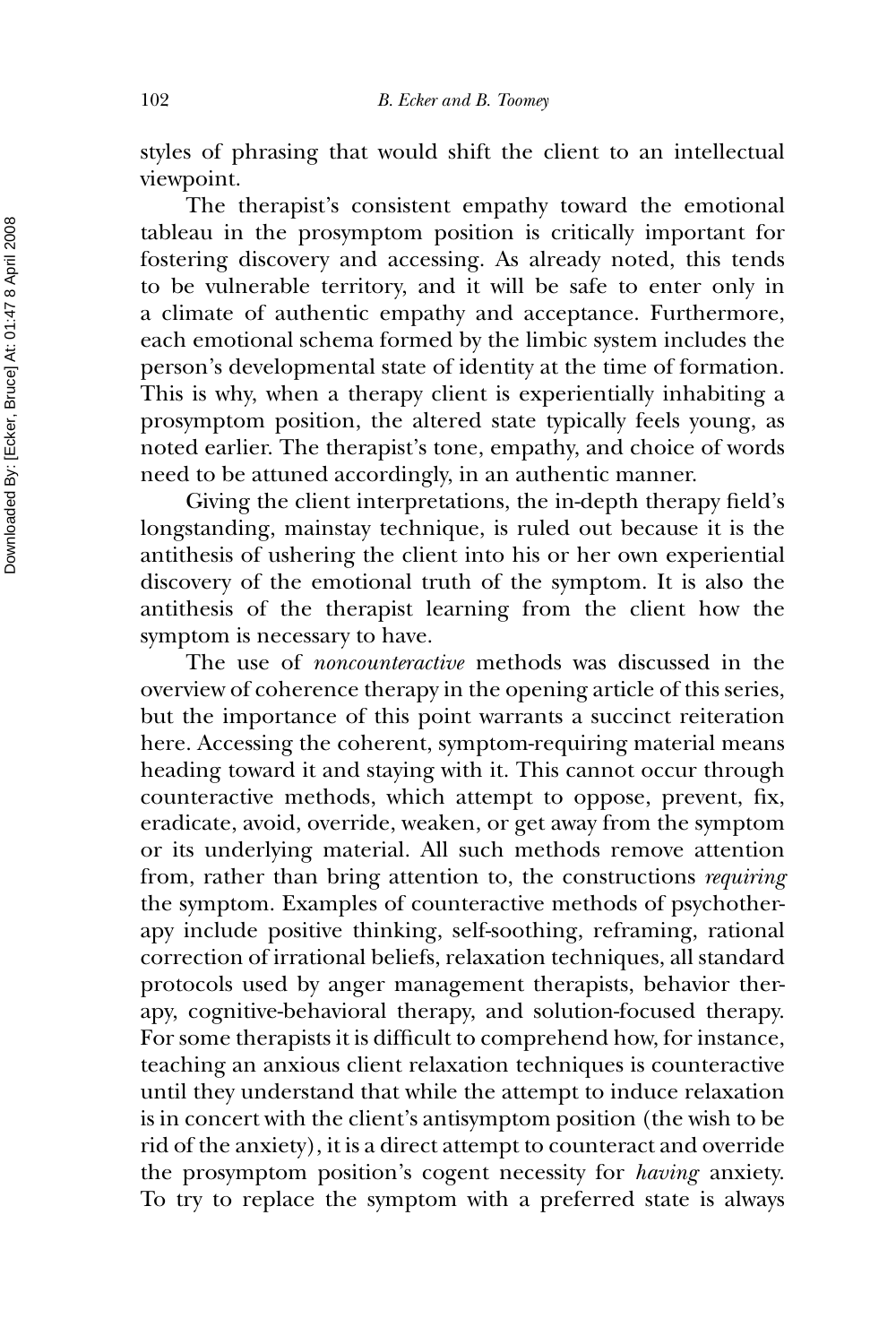counteractive, whether carried out cognitively, behaviorally, or chemically.

Many therapists know only counteractive methods, and to such practitioners, ruling out these methods might seem debilitating. However, what remains is the universe of noncounteractive, experiential methods, which is extensive, rich, and therapeutically potent. A large class of such methods involves a guided imaginal process in which the client has experiences that could not "really" occur in the therapist's office. Such techniques, properly applied, are highly effective for accessing, because implicit schemas are activated in response to both real and imagined perceptions. Kreiman, Koch, and Fried (2000) recorded responses from individual neurons in the amygdala and other parts of the limbic system. They found that of neurons that fired in response to both the real (retinal) and imagined image of a particular object, but did not fire in response to other objects, 88% had identical receptive fields (the same set of objects to which they respond by firing, whether the image is imagined or real). On this result the authors commented, "The existence of a [neuron's] selective response in the absence of concomitant retinal activity constitutes one of the strongest possible invariance properties of a representation that is correlated with perception" (Kreiman et al., 2000, p. 11). In other words, this is compelling evidence that "volition-induced imagined percepts share a common representation [with retinally generated images] in humans at the level of single neurons" (Kreiman et al., 2000, p. 204, footnote 67).

That neurodynamic finding confirms a key operational aspect of the discovery work in coherence therapy: The therapist structures visualizations and imaginal interactions designed to reactivate a specific prosymptom position, causing it to respond with internally noticeable manifestations that reveal more of the content of this symptom-necessitating schema. For example, it is most often fitting and fruitful to begin discovery work by guiding the client to imaginally revisit a recent, concrete situation in which the symptom or problem occurred (Ecker & Hulley, 2004). This in itself begins to reactivate the client's prosymptom position, priming it for conscious eliciting. Although there are numerous other ways of creating discovery experiences, the usefulness and effectiveness of this tailored, imaginal type of discovery cannot be overstated.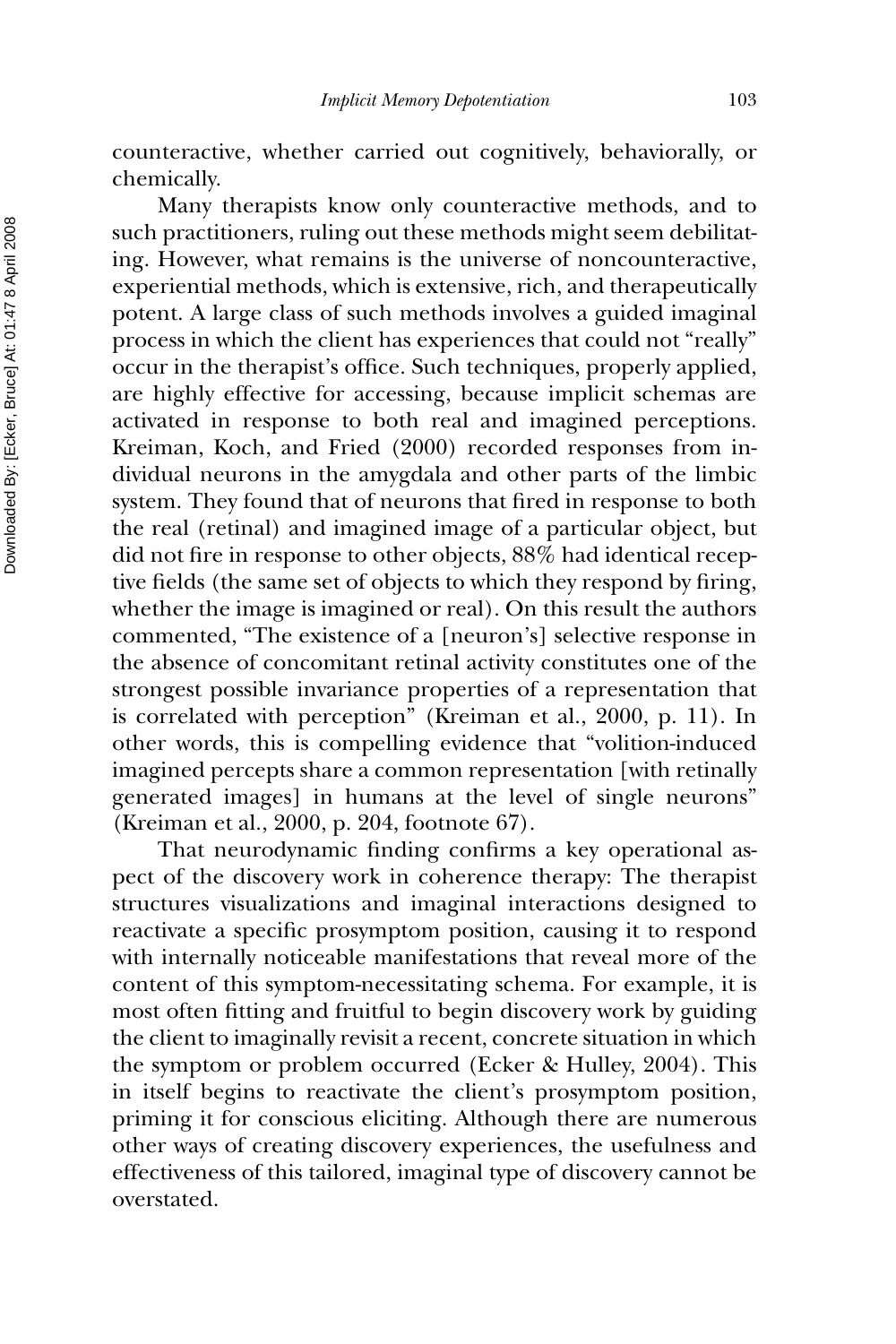# **The Creation of Experiences That Integrate Prosymptom Positions**

After the first experiential revelation of a prosymptom position, the next methodological aim is the stabilization of its availability as a conscious experience. This long-term stabilization of a new conscious knowledge is termed *integration* in the parlance of psychotherapy and is known as the *consolidation* of an explicit memory (encoded knowledge) in neuroscience. The process of consolidation has been recognized and studied for a century behaviorally, anatomically, biochemically, and neurally (Izquierdo & Medina, 1997; McGaugh, 1966, 2000).

As noted earlier, the synapses initially formed in discovery are nondurable. Clients often completely lose touch with newly conscious material that was lucid seconds earlier. Ecker and Hulley (1996, 2000a, 2004) have delineated the following built-in rules of the brain–mind–body system for achieving integration.

- A prosymptom position becomes part of the conscious personality through repeated, affective–cognitive–somatic experiences of it.
- Integration occurs through repeatedly relating to the problem *from* and *in* the prosymptom position requiring it (rather than from the antisymptom position initially expressed) and, while in the felt experience of this position, verbalizing all of the specific knowings, feelings, purposes, and tactics that constitute it in highly personal, declarative, adequately intense phrasing.
- The cost, hardship, or suffering due to having the symptom must be made sense of in relation to the discovered emotional truth of how and why the symptom is actually more necessary to have than not to have.

Repeated integration experiences install the prosymptom material increasingly firmly in the person's conscious world until it is robustly established there, no longer dissociates into unconsciousness, and is at any time readily conscious as a unified feeling-knowing and verbal-knowing of the emotional truth of the symptom.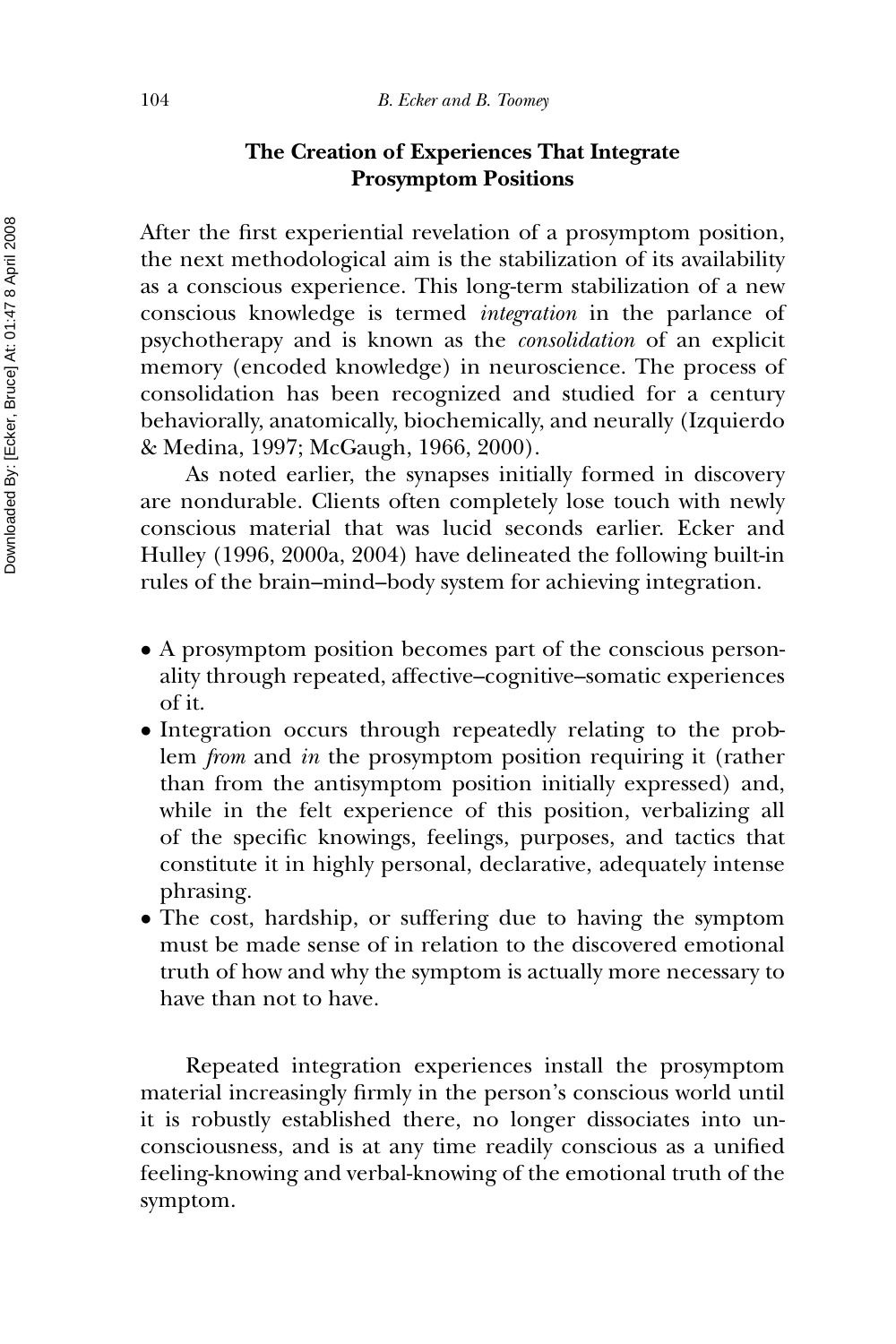Integration begins when the client's attention has for the first time gone away from the newly discovered material and then returns to it, reusing the new synapses linking the material to the neocortex. This first going away and coming back of attention often happens unnoticeably, soon after the initial discovery experience: The client has already lost track of the first prosymptom fragment but then finds it again upon hearing the therapist make comments that refer to it. This first coming back also can occur when the therapist first structures an integration experience, perhaps simply by asking, "Please tell me again what you just discovered," or by asking, for example, "Would you be willing to picture your brother and say directly to him what you just got in touch with?"

These in-session repetitions of accessing the prosymptom material are followed by a structured, between-session task of daily reexperiencing the material, such as Carol's daily reading of the index card as a cue to internally reexperience her prosymptom position as a felt emotional truth. At the start of the next session, the therapist assesses the degree of integration achieved and continues to create integration experiences if and as needed, as well as further discovery experiences, until the entire prosymptom position is routinely conscious.

The essence of this ongoing series of integration experiences is the client's repeated, subjective act of bringing neocortical attention into the initially subcortical prosymptom material. From the neurodynamic standpoint, we may reasonably assume that integration occurs because this repetitive, attentional use of the new synapses linking neocortex to prosymptom implicit memory strengthens both these linking synapses as well as the synapses that now encode the neocortex's own new representation of the prosymptom position.

It is plausible that two different synapse-strengthening mechanisms are recruited by integration experiences.

First, Hebb's (1949) basic rule applies: A synapse strengthens if the neurons it connects repeatedly fire together and weakens if they do not. In integration experiences, we have the repeating, joint firing of the neocortex's synaptic encoding of the prosymptom position, the subcortical synaptic encoding of it, and the synapses that link the two (which involves other brain systems, as noted earlier).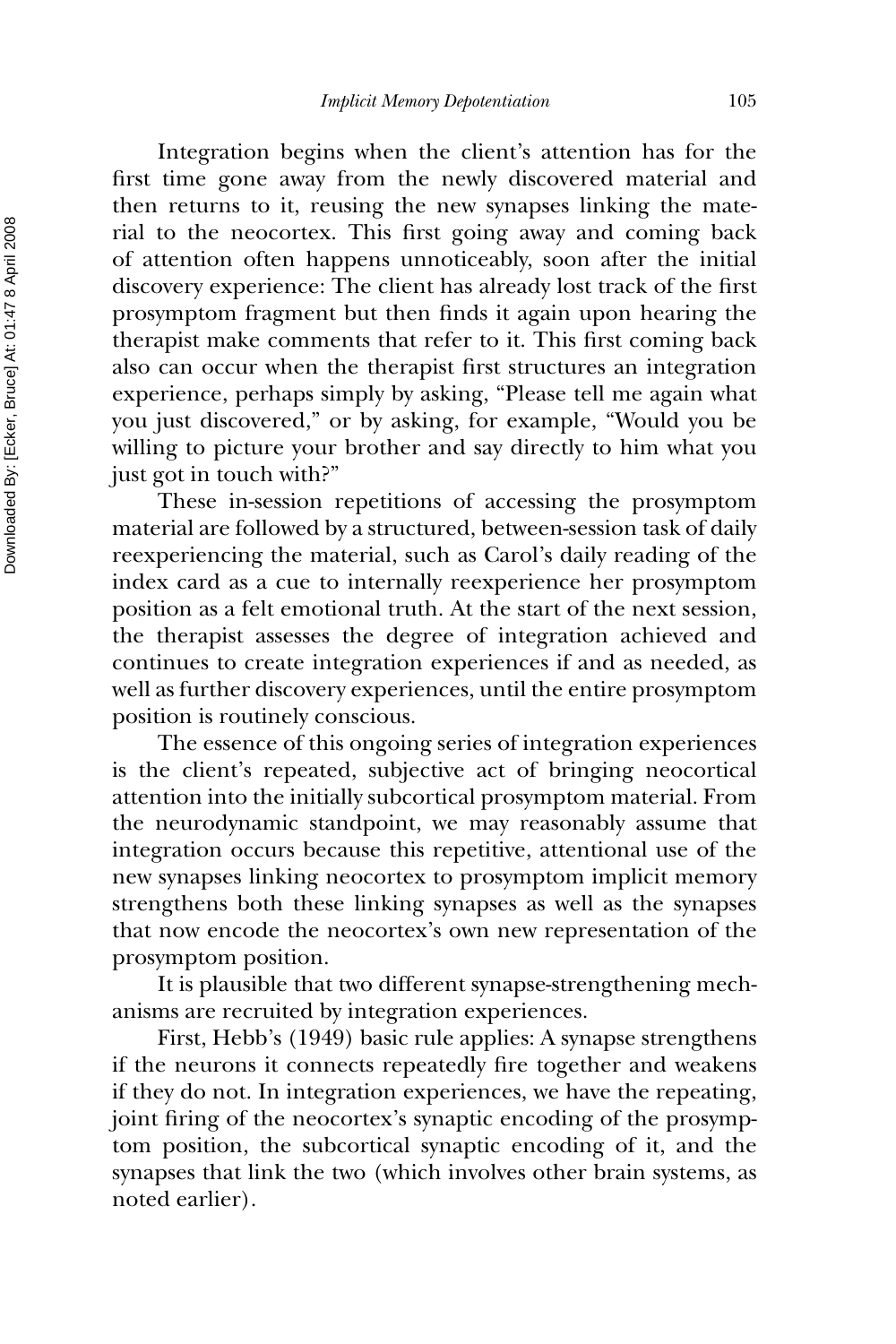Second, because the contents of prosymptom positions always have strong subjective importance, each integration experience is, in itself, an emotional experience and therefore activates the hormonal system of emotionally enhanced memory encoding. Emotional arousal releases adrenal stress hormones that enhance hippocampal encoding of explicit memory of the experience (Cahill & Alkire, 2003; McGaugh & Roozendaal, 2002). Events that evoke emotional responses are likely to be important for survival and so are more important to remember, which the hormonal mechanism promotes.<sup>5</sup> The memory being enhanced in this way during an integration experience consists of the content of the prosymptom position. That is, integration itself is enhanced by the hormonal mechanism.

The Hebbian and the hormonal mechanisms would make the transient synapses created in discovery experiences undergo a molecular and cellular transition to a more stable, enduring state of potentiation. Neuroscientists have studied the long-term potentiation (LTP) of synapses intensively for 30 years, relying heavily on tests of excised groups of neurons in cell cultures. These studies of the artificial, *in vitro* stimulation of LTP (and of LTD, long-term depression or depotentiation) have identified numerous molecular mechanisms of synaptic strengthening and weakening. The dependence of long-term memory *in vivo* on specific molecular processes detected in LTP *in vitro* was demonstrated initially by pharmacologically blocking the *in vivo* functioning of a specific type of synaptic receptor known to be critical to LTP, and observing a resultant incapacity for longterm memory formation in animals (Kentros et al., 1998; Morris, Anderson, Lynch, & Baudry, 1986; see also reviews by Bailey et al., 2004, and Kandel, 2001).

However, until 2006 there was no proof that the synaptic states formed by LTP *in vitro* are the same synaptic states that are responsible for consolidation—the durable encoding of memory, the persistence of knowings—in the brains of living animals. Two studies have finally produced the long-awaited evidence (Pastalkova et al., 2006; Whitlock, Heynen, Shuler, & Bear, 2006). We will therefore now take the liberty of using LTP to refer to the enduring potentiation of synapses *in vivo* (whereas previously the term usually denoted the *in vitro* case).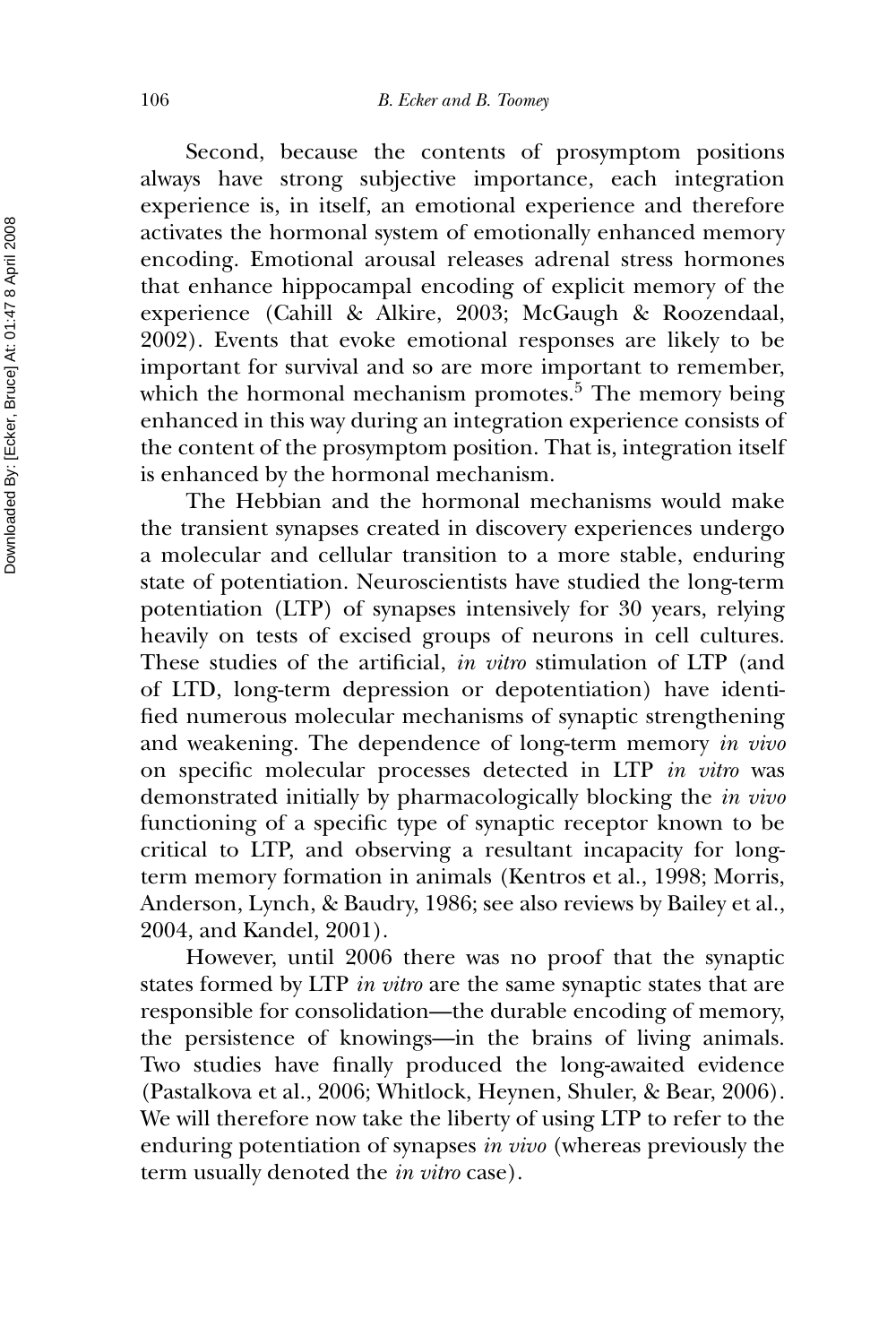Achieving stable integration of a prosymptom position means, then, that implicit, subcortical, emotional knowings have been translated and consolidated into stable, explicit, verbal–conceptual neocortical knowings. The person now readily experiences both kinds of knowing jointly—subcortical (and right cortical) feeling-knowing and neocortical verbal-knowing. These emotional and verbal structures are now firmly linked neurally, so that a reactivation of the affective material also reactivates the verbal–semantic knowing of this material, and vice versa.

As noted previously, it is well established that the hippocampus, a component of the limbic system, carries out the consolidation of explicit memory (although little as yet is known about how it does this). We may therefore reliably infer that integration experiences recruit the hippocampus to translate the prosymptom position from its implicit, subcortical form into explicit form in the neocortex.

In each integration experience, the person focuses attention on and into his or her symptom-requiring position, in order to inhabit and experience it. This directing of sustained, subjective attention to the prosymptom material is the critical action taken by the person in this methodology. The neurodynamic correlate of this key phenomenological element would consist of a mechanism by which subjective attention drives lasting synaptic potentiation and memory consolidation.

This mechanism was identified quite recently. By recording the firings of individual neurons *in vivo* in the hippocampus of freely behaving mice, neuroscientists studying LTP were surprised by the unexpected finding that an animal's subjective attention toward an emotionally important feature in its environment itself triggered LTP, forming long-term memory (Kandel, 2001; Kentros et al.,  $2001$ <sup>6</sup>. Further study led Kentros et al.  $(2004)$ to "propose a model whereby attention provides the requisite neuromodulation to switch short-term homosynaptic<sup>7</sup> plasticity to long-term heterosynaptic<sup>8</sup> plasticity" (p. 283). These authors infer that hippocampal synaptic plasticity, in particular the establishment of LTP, "is governed by a higher-order cognitive process. ... We define selective attention operationally as the cognitive processes resulting from the animal assigning significance to [specific features] of its sensory experience" (p. 291).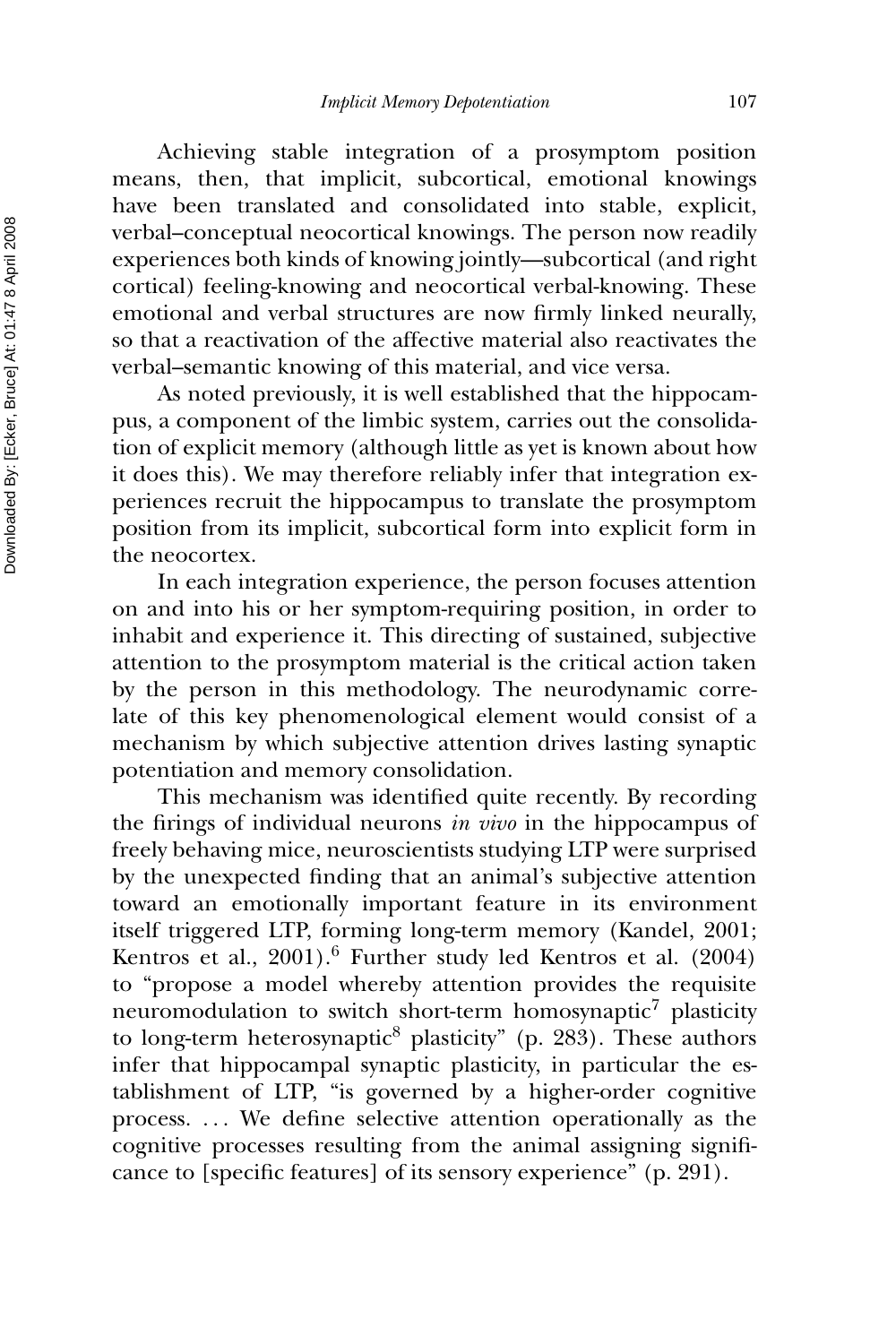This demonstration by neuroscientists of the potent role of attention in driving synaptic plasticity is a significant corroboration and correlate of coherence therapy methodology. In more recent work, the critical influence of subjective attention on neurodynamics was strikingly demonstrated by recording the firing of single neurons in the visual cortex of an alert macaque monkey as the monkey was searching among many objects for one with a specific feature, as it had been trained to do (Bichot, Rossi, & Desimone, 2005, reviewed by Wolfe, 2005). Each recorded neuron was responsive only to a certain spot on the retina, off to the side of the visual field. If a neuron's receptive field for color preferred red stimuli, then that neuron was found to respond more vigorously whenever a red object happened to be at that spot in the peripheral visual field. When in addition the monkey had been trained to search for a red object, that red-sensitive, off-center neuron produced a still larger response, even when the monkey's next eye movement was not directed to the red object. The red item had not yet become the focus of conscious attention, but the response of the neuron still received a boost because red was the color being consciously sought. This demonstrates that the monkey's attention—in this case, imaginal attention in the form of the intention to find a red object, perhaps in the form of holding a mental image of redness—had enhanced the synapses governing the firing of that red-sensitive neuron.

These studies show the effectiveness of focused attention in creating changes in synapses and, therefore, in the knowings that synapses encode. We have so far considered discovery and integration, in which attention is used to create new synapses and to strengthen and potentiate them. When we come to transformation (in the next section), we will see how attention is used in coherence therapy to turn off—depotentiate—the specific synapses that are driving symptom production.

It is significant, with regard to integration, that parts of the conscious, left-brain attention system also play a crucial role in language use (Frishkoff, Tucker, Davey, & Scherg, 2004). This means that verbalizing inherently recruits attention toward the experience being verbalized. This is presumably why the verbalizing of prosymptom knowings is so strongly facilitative of their integration.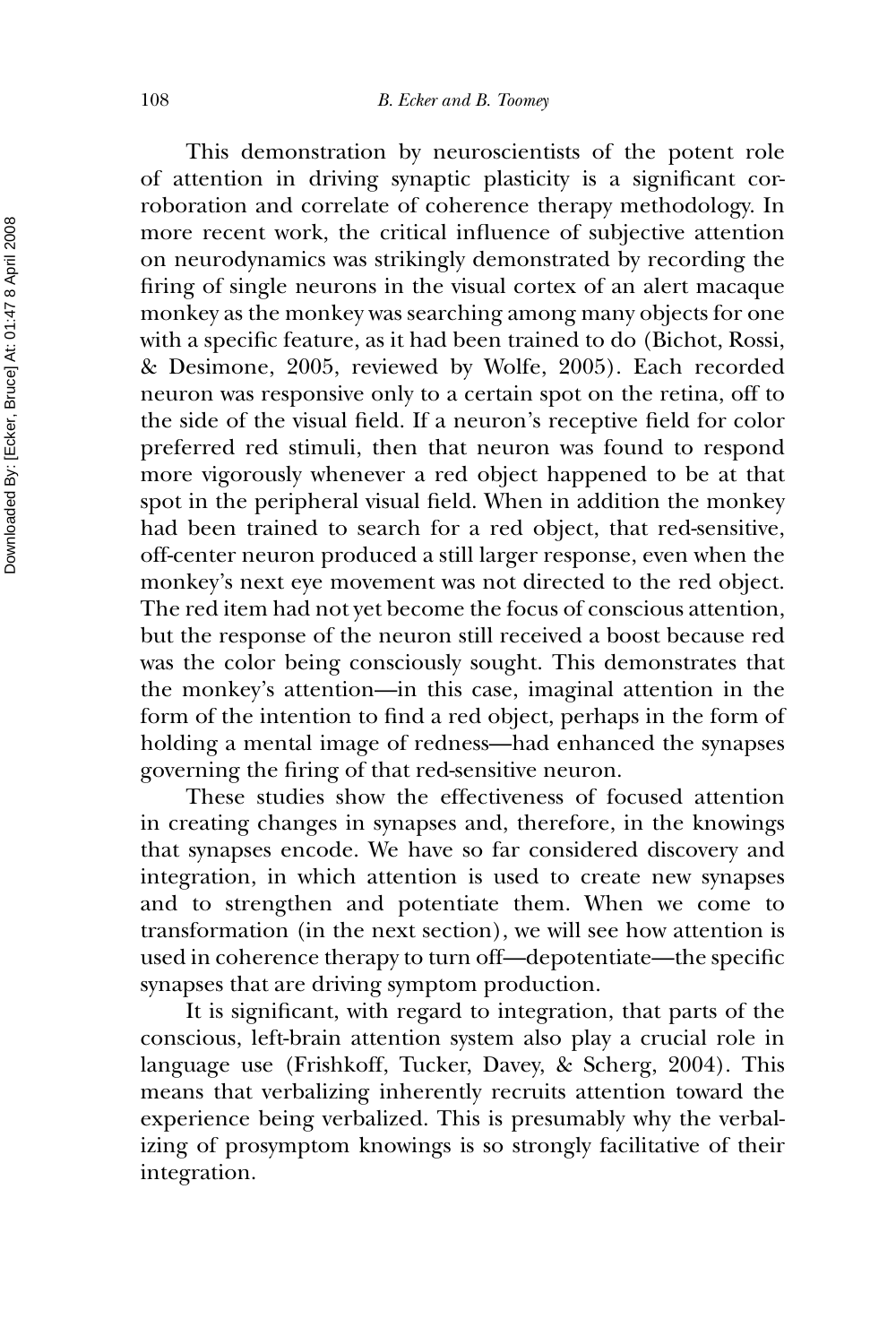Prior to integration, the person's conscious, neocortical construction of what it means to have the symptom is the antisymptom position—the view of the symptom as entirely undesirable, senseless, valueless, involuntary, egregious, and pathological. However, as the neocortex, during integration, pays attention to the implicit emotional truth of how and why the symptom is urgently necessary to have and adopts this understanding of the symptom and forms its own rendition of it, the antisymptom constructs are largely dissolved. From the neuropsychological perspective, integration in coherence therapy can be understood as the consolidation in the neocortex of an encoded representation of the prosymptom knowings held in emotional implicit memory. In other words, the neocortex becomes informed by and aligned with the subcortical prosymptom knowings. This result—the aligned state of neural integration and shared, multimodal knowledge between these brain systems—is a principal aim of any neurobiologically informed psychotherapy, according to a consensus of experts (see, for example, Panksepp, 2004; Schore, 2003; Siegel, 1999). Affective neuroscientist Panksepp, for example, stated that the aim of "healthy development is to generate harmonious, well-integrated layers of emotional and higher processes, as opposed to conflicts between [the] emotional and cognitive" (2004, p.132).

Of course, the symptom still entails hardship or suffering that continues to be disliked by the person, but now he or she is lucidly aware of harboring the expectation of an even worse suffering *without* the symptom. For example, Carol knew, once her prosymptom position was integrated, that part of her truly expected that if she no longer stifled her sexuality, she would cause her own daughter the same terrible suffering that had been inflicted on herself as a girl. She knew, at this point, that the marital unhappiness caused by her shunning of sexuality was, for a part of her, a price worth paying to avoid that even worse suffering.

This clear recognition by the person of how and why the symptom is more necessary to have than not to have, even with the suffering it causes, is the goal of the integration work. It is referred to as the *pro/antisynthesis* (Ecker & Hulley, 1996, 2004), meaning simply that there is no longer a split or dissociation between the prosymptom knowings of why the symptom is necessary and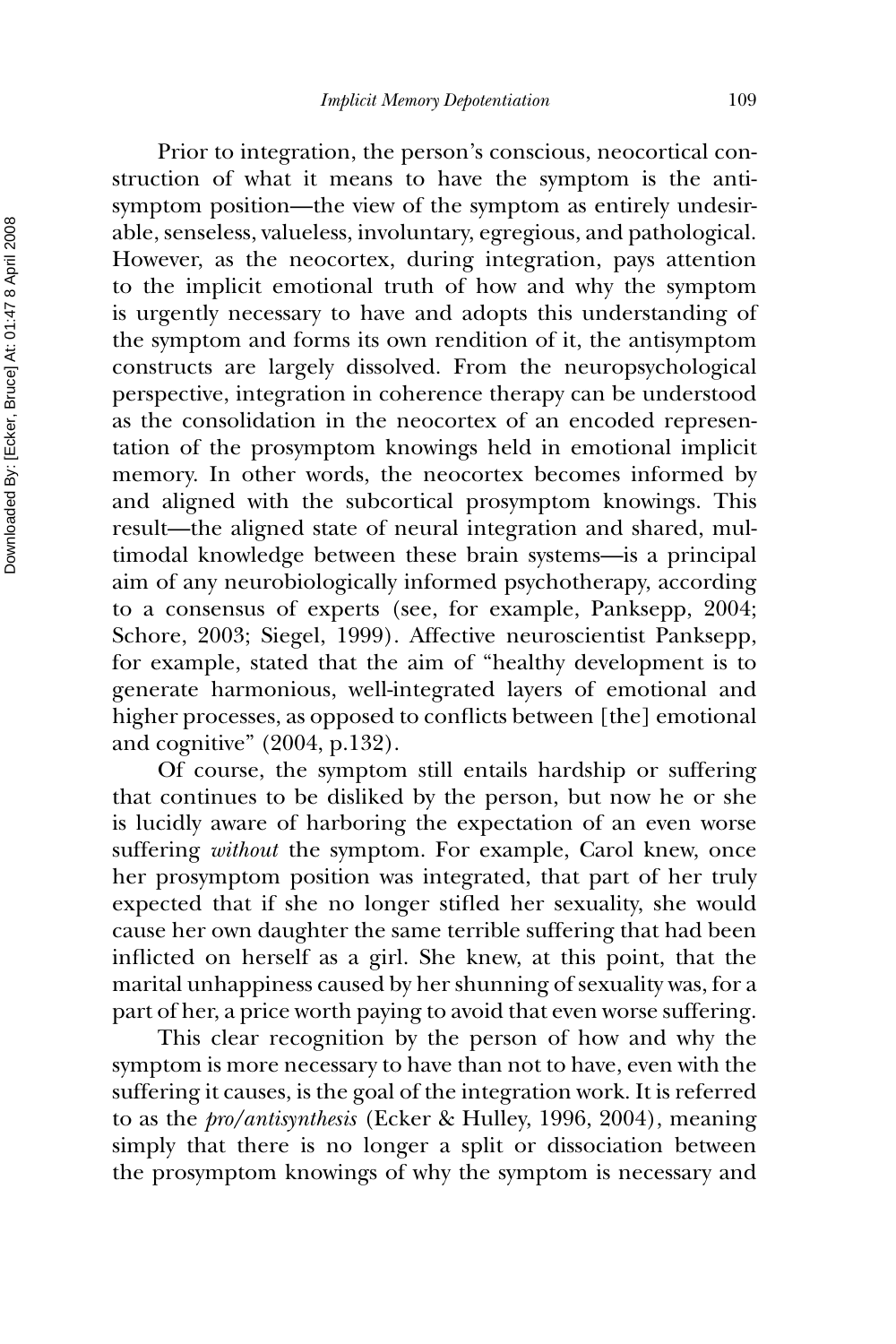the antisymptom wish to be rid of the symptom because of the suffering it entails.

The observed timescale of integration agrees closely with the timescales of synaptic change, providing another important neurodynamic corroboration of coherence therapy's methodology. As noted earlier, transient activation of synapses occurs in milliseconds in response to a new experience. First discovered in 1951 (Fatt & Katz, 1951), the neurotransmitters for this fast mechanism are simple ions. This fast activation can segue into a second form of synaptic potentiation, lasting minutes and using more complex neurotransmitters (Greengard, 1976). A third, more persistent synaptic action, lasting days and using modulatory transmitters (such as serotonin) applied to principal neurons by interneurons, was then discovered.

The fourth and longest-lasting class of mechanisms, collectively called long-term potentiation or LTP, allows synapses to remain in force from weeks to decades. LTP was discovered in the early 1970s (Bliss & Lomo, 1973) and began to be understood at the molecular level in the 1980s. The highly complex intra- and interneural biochemistry that carries out the molecular as well as structural changes involved in LTP is now known to a significant degree (Bailey et al., 2004; Kandel, 2001; Malenka & Bear, 2004). The molecular details of synaptic and neuronal functioning are nearly the same in fruit flies, mollusks, and mammals (Kandel, 2001). The stable integration/consolidation sought in coherence therapy by definition recruits LTP.

Synapse studies have shown that LTP can occur immediately in response to a single, vivid experience that has strong subjective significance, or it can occur after a less intense experience is repeated sufficiently over time. There are several different molecular pathways that can bring it about, and these are used differently by different types of neurons. The most durable, "late-stage" LTP involves synaptogenesis, the structural growth of new physical synapses, which have been directly observed visually at 24 hours after LTP-triggering stimulation (Knott, Quairiaux, Genoud, & Welker, 2002, reviewed in Zito & Svoboda, 2002). In one such study, at 24 hours two-thirds of the newly functioning synapses had been newly created and one-third were activations of previously inactive synapses (Kim et al., 2003). Several weeks are required for the synapses encoding a new explicit memory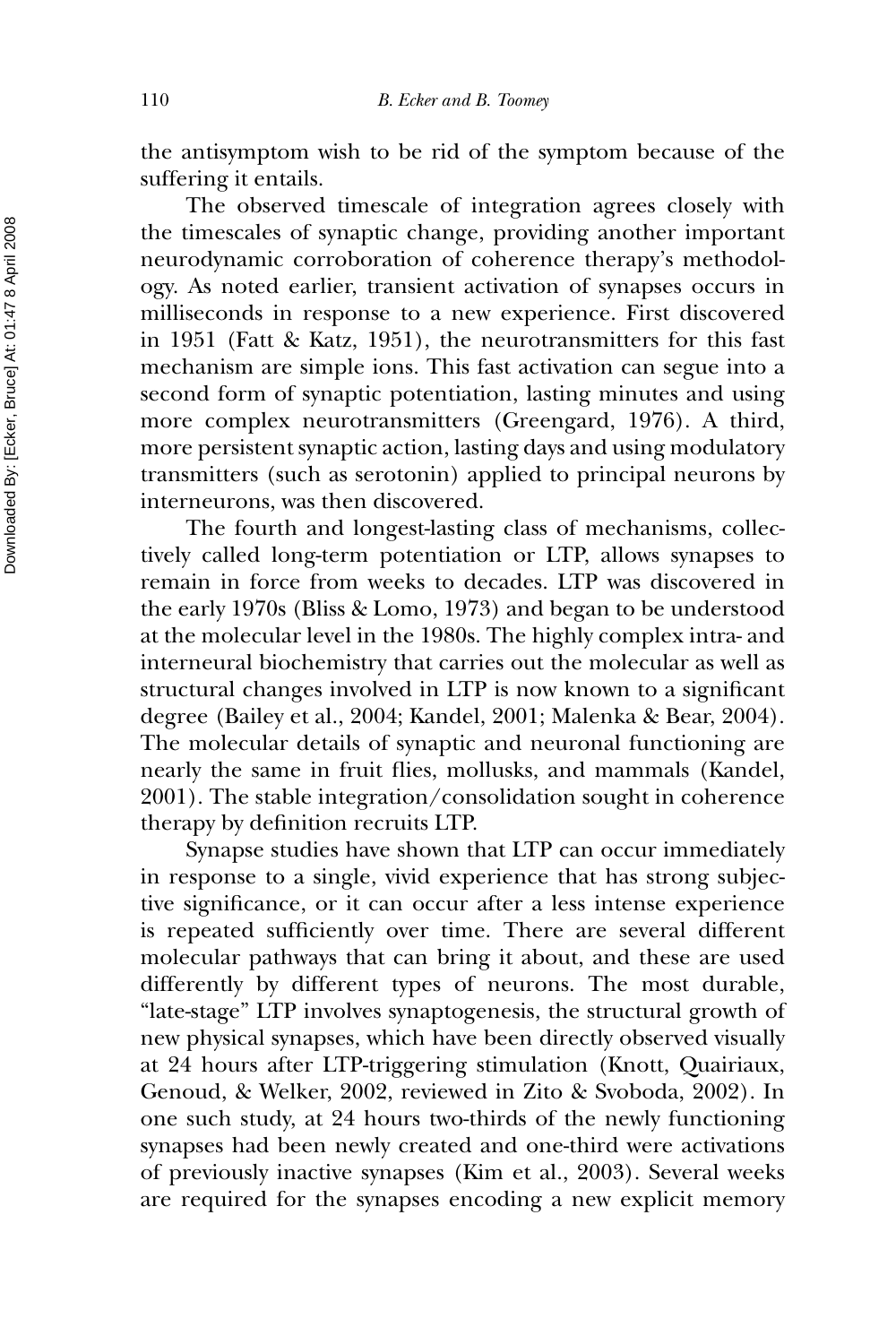to reach final, maximum stability as long-term memory (Milner, Squire, & Kandel, 1998). Spatial analyses of dendrites and axons in the brain have concluded that huge numbers of potential synapses are always available for the creation of new long-term synapse patterns (reviewed in Chklovskii, Mel, & Svoboda, 2004; whether or not the adult brain can also create new whole neurons for the synaptic encoding needed in response to experience is a controversial question at present, with contradictory indications provided by different studies).

The observed range of timescales for synaptic plasticity closely fits the phenomenology of integration regularly observed in carrying out coherence therapy. The manifestation of all three short-term plasticity timescales is distinctly apparent: Therapy clients in early stages of integration sometimes lose all awareness of a clearly experienced prosymptom position after seconds, minutes, or days, which prompts the therapist either to again create integration experiences that restore and further strengthen the new neocortical connections and memory traces or to probe for and work with resistance to integration (Ecker & Hulley, 1996, 2004), the neural correlate of which is presumably the presence of a superordinate, inhibitory neural network.

On the other hand, some therapy clients display a firm degree of integration—a routine, conscious experiencing of the prosymptom position—in their next session one week later, which is more than enough time for the strongest type of long-term potentiation to be underway. The primary indicator of stable integration is the client articulating the living experience of the prosymptom material in its specifics, on his or her own initiative, with no reminder from the therapist (Ecker & Hulley, 2004). The therapist actively invites this articulation and probes for degree of integration by asking, for example, "How was it to live day to day with what we put on that card, last time?" or "What we put on the card seemed to feel like real emotional truths at the time. Did it continue to feel that way?"

# **The Creation of Experiences That Transform Prosymptom Positions**

The goal in coherence therapy is a transformation (either a major restructuring or a complete dissolution) of each of a client's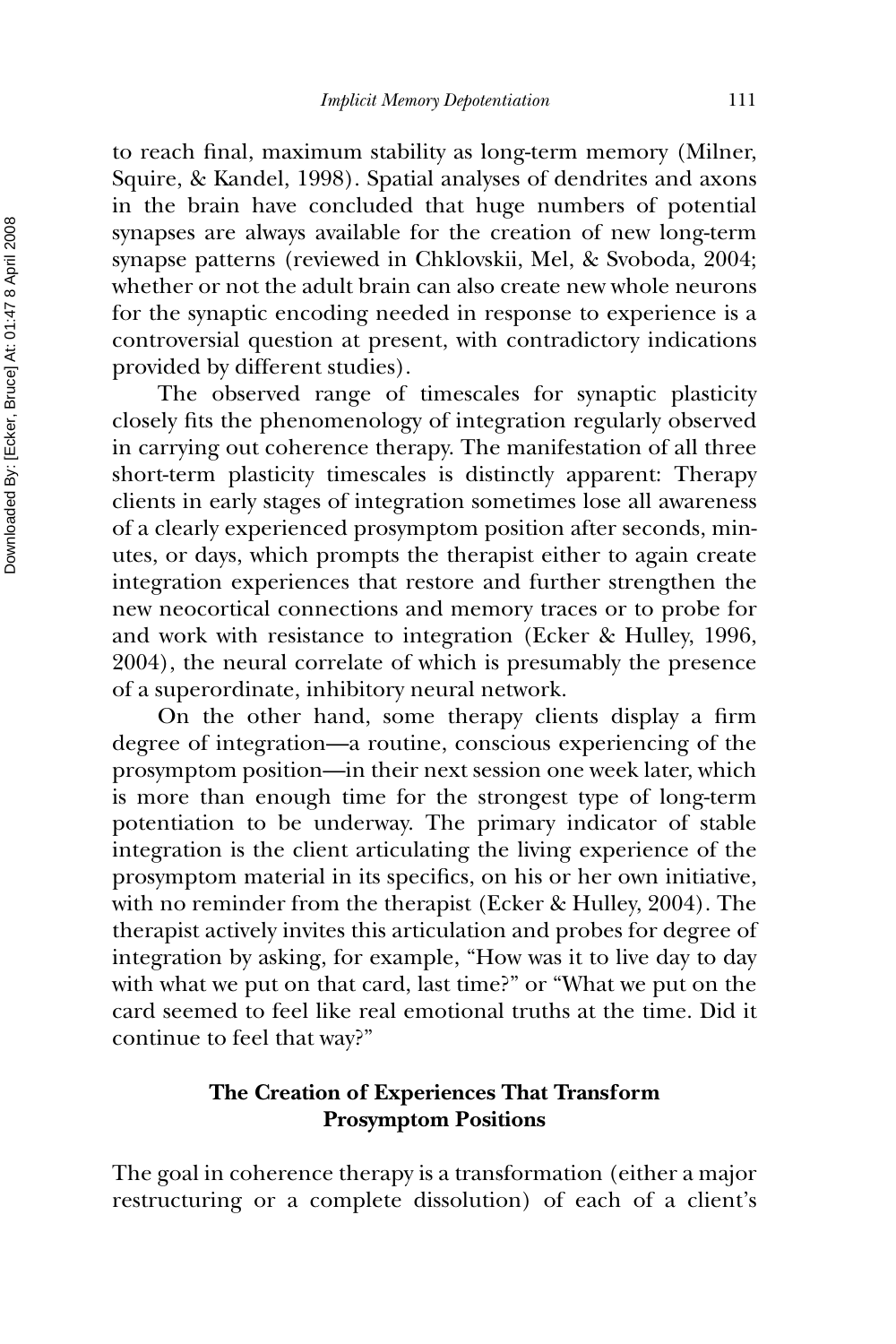prosymptom positions maintaining a given symptom, such that there no longer exists any constructions of reality in implicit memory in which the symptom is necessary to have. As soon as there no longer exists any prosymptom positions, the immediate cessation of the symptom is highly predictable, based on extensive clinical observations (Ecker, 2003, 2005; Ecker & Hulley, 1996, 2000a, 2002a, 2002b; Martignetti & Jordan, 2001; Neimeyer, 2000; Neimeyer & Bridges, 2003; Neimeyer & Raskin, 2001; Thomson & Jordan, 2002).

The discovery work reveals prosymptom positions phenomenologically. The integration work renders a prosymptom position readily available to conscious attention and experiencing. No longer an insulated, autonomous capsule of constructs, an integrated prosymptom position is susceptible to immediate transformation. Exactly how that depotentiation process then operates is the subject of this section, including the important matter of how depotentiation is verified.

A fundamental distinction is made in coherence therapy between *transformational change* that actually alters or dissolves a prosymptom position and *counteractive change* that merely competes against fully intact prosymptom position(s) with the aim of overriding, avoiding, or managing symptom production. The difference between transformational change and counteractive change is particularly clear when understood at the neural level.

The neural process in counteractive change is epitomized by the classical extinction of a Pavlovian conditioned response. In animal studies, when an unconditioned stimulus (US, such as a mild, harmless but unpleasant electric shock) is repeatedly accompanied by a conditioned stimulus (CS, such as an auditory tone), the result is an aversive conditioned response (CR) when only the CS is presented. An acquired fear memory of the CS–US pairing has formed, which is encoded neurally in the amygdala (Phelps & LeDoux, 2005). (The conditioned response to the tone corresponds, we suggest, to a client's symptom, and the acquired memory to a client's prosymptom position.) Extinction of the conditioned response is then brought about by repeatedly presenting the CS (tone) without the US (shock) until the CR (aversive behavior) no longer occurs. It is rigorously established that the neural mechanism of this extinction is not an alteration,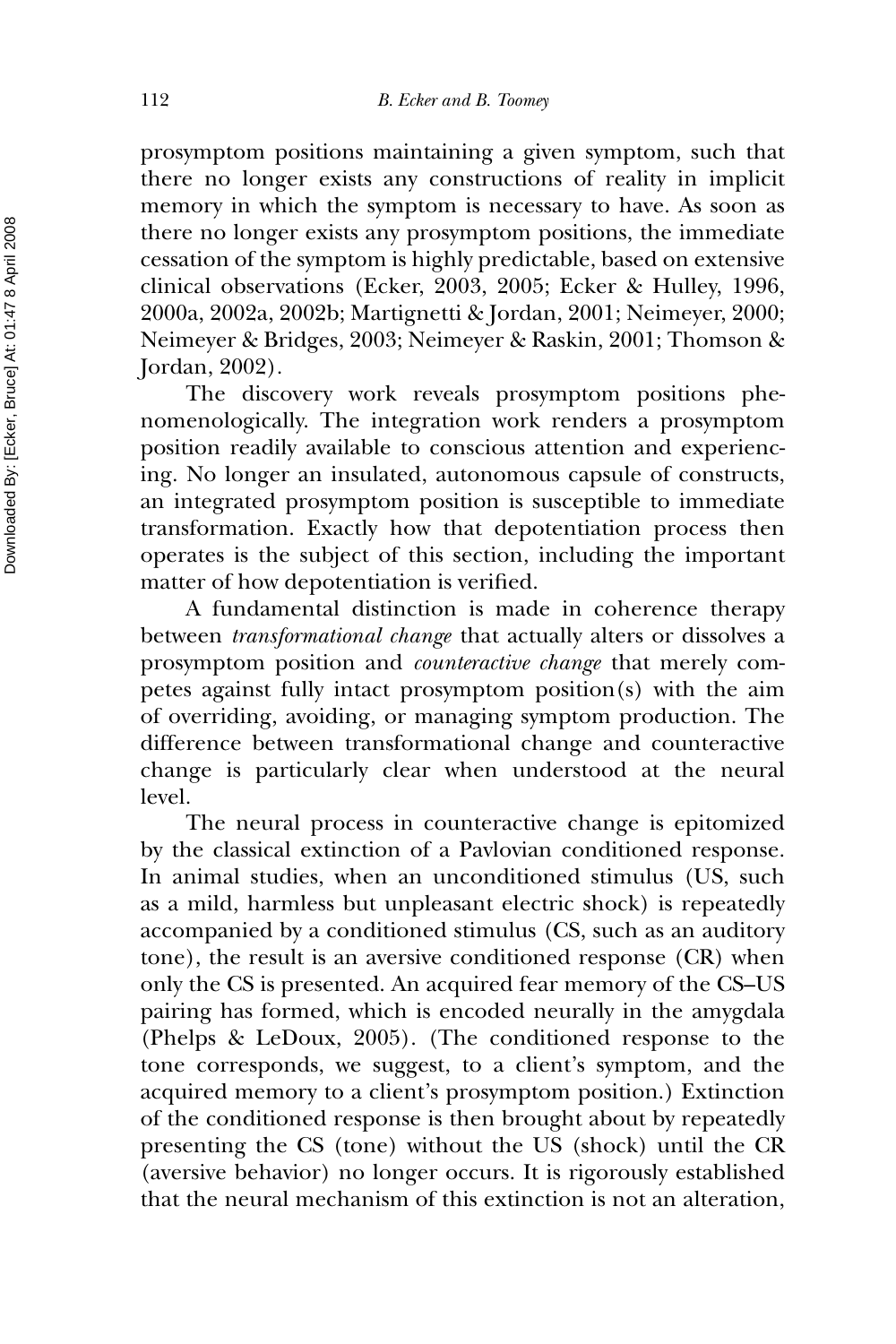erasure, or forgetting of the acquired memory created by the first training, but is, rather, a second, separate learning that the tone is unimportant (Bouton, 2004; Myers & Davis, 2002; Rescorla, 2001). The nonaversive response learned second counteracts and overrides the aversive response learned first, but both learnings are still held in memory.

The continued existence of the acquired fear memory even after full extinction is graphically demonstrable through several different methods of reevoking the conditioned response after extinction and without retraining (Rescorla, 2001). For example, by simply positioning the subject in a different environment (context) than the one in which the extinction was carried out, the conditioned response (fear behavior) occurs again following presentation of the conditioned stimulus (tone), showing that the acquired memory still exists (and that extinction-learning is context-dependent). Even in the original context, spontaneous recurrence of the conditioned response may occur after extinction, particularly if other stressors are present. The CR can also be strongly reevoked by a brief reminder of the original training (presentation of one or two CS–US pairings), which is far too weak in itself to establish a conditioned response.

The extinction procedure is the explicit prototype upon which behavior therapy is based. The neurodynamics of extinction—the creation in memory of a separate, new, dominant knowledge structure—would seem to be the underlying neural mechanism of all counteractive methods of change in therapy, that is, all methods designed to prevent symptom production by forming a new, symptom-free state, without having actually transformed the implicit knowledge structures responsible for symptom production.

Whereas conditioned fear responses are consolidated into long-term memory in the basolateral amygdala (Maren, 1999a, 1999b), mounting evidence indicates that extinction learnings are stored in the medial prefrontal cortex (mPFC), which has modulatory connections to the amygdala (Phelps, Delgado, Nearing, & LeDoux, 2004; Quirk, Likhtik, Pelletier, & Pare, 2003). There is also evidence that an extinction learning's initial, short-term encoding occurs in the amygdala, followed by transfer to the mPFC for long-term memory or consolidation (Milad & Quirk, 2002).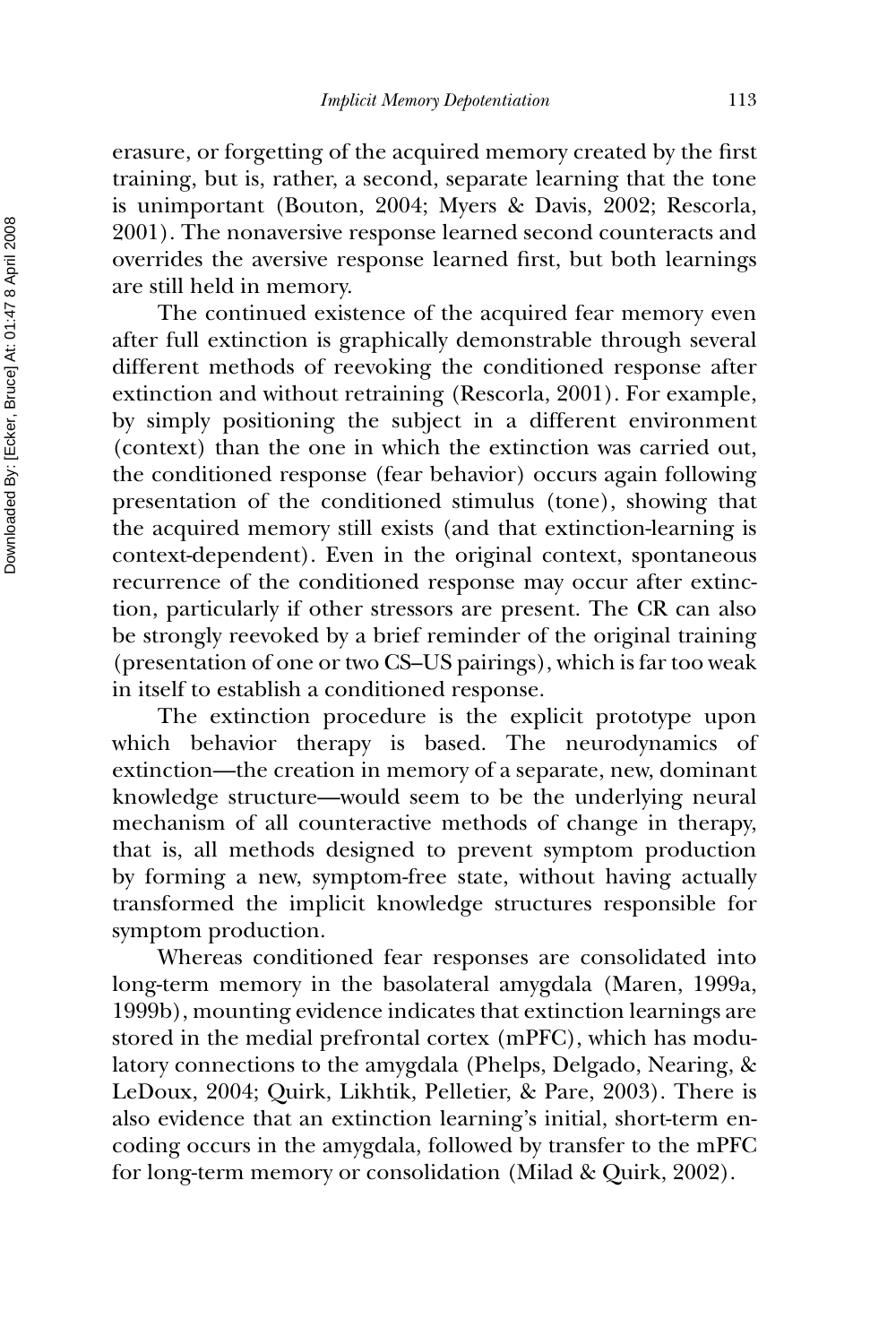We suggest that, like extinction training, counteractive therapeutic methods do not directly depotentiate the brain's neural circuits driving symptom production but, rather, create new learnings (synapse changes) in other regions that compete against the symptom-generating circuits.

For example, standard cognitive–behavioral therapy (CBT) relies heavily on the cultivation of neocortical thoughts designed to counteract unwanted emotional reactions and moods. It has been shown using fMRI brain imaging that such counteractive thoughts during moderate (photograph-induced) amygdalar reactions of fear do recruit the medial prefrontal cortex to partially suppress amygdalar activation (Kalisch et al., 2005; Ochsner et al., 2004).

With that counteractive approach, the amygdalar fear response circuits remain fully intact, the fear response needs to be managed in that cognitive manner indefinitely, and relapse can occur at any time. Furthermore, among therapy clients with presenting symptoms of anxiety or panic, the fear is far more intense than that induced in subjects in the studies just cited, and as any experienced therapist knows, cognitive antidotes for raw fear are not strongly effective. (To our knowledge, the efficacy of CBT has not yet been demonstrated to surpass that of a rigorously designed placebo therapy, that is, a placebo that is structurally equivalent to the active treatment. See for example the metaanalysis of Baskin, Tierney, Minami, and Wampold [2003], which examined 21 efficacy studies, 14 of which were CBT studies.)

If further research confirms that many or all other counteractive methods of psychotherapy operate through suppression of subcortical centers of activation by the mPFC or other brain centers, this would mean that counteractive methods are not an optimal use of neuroplasticity according to our definition, because the brain region and the implicit memory circuits actually responsible for symptom production are not made to undergo potent synaptic change. Such extinction-like methods are broadly vulnerable to recurrence of symptoms, particularly when the person is in new contexts or under stress, or when a reminder (a conditioned stimulus, or trigger) occurs, all of which routinely happen in day-to-day life.

Yet psychotherapy as currently practiced consists mainly of counteractive methods. These have many different procedural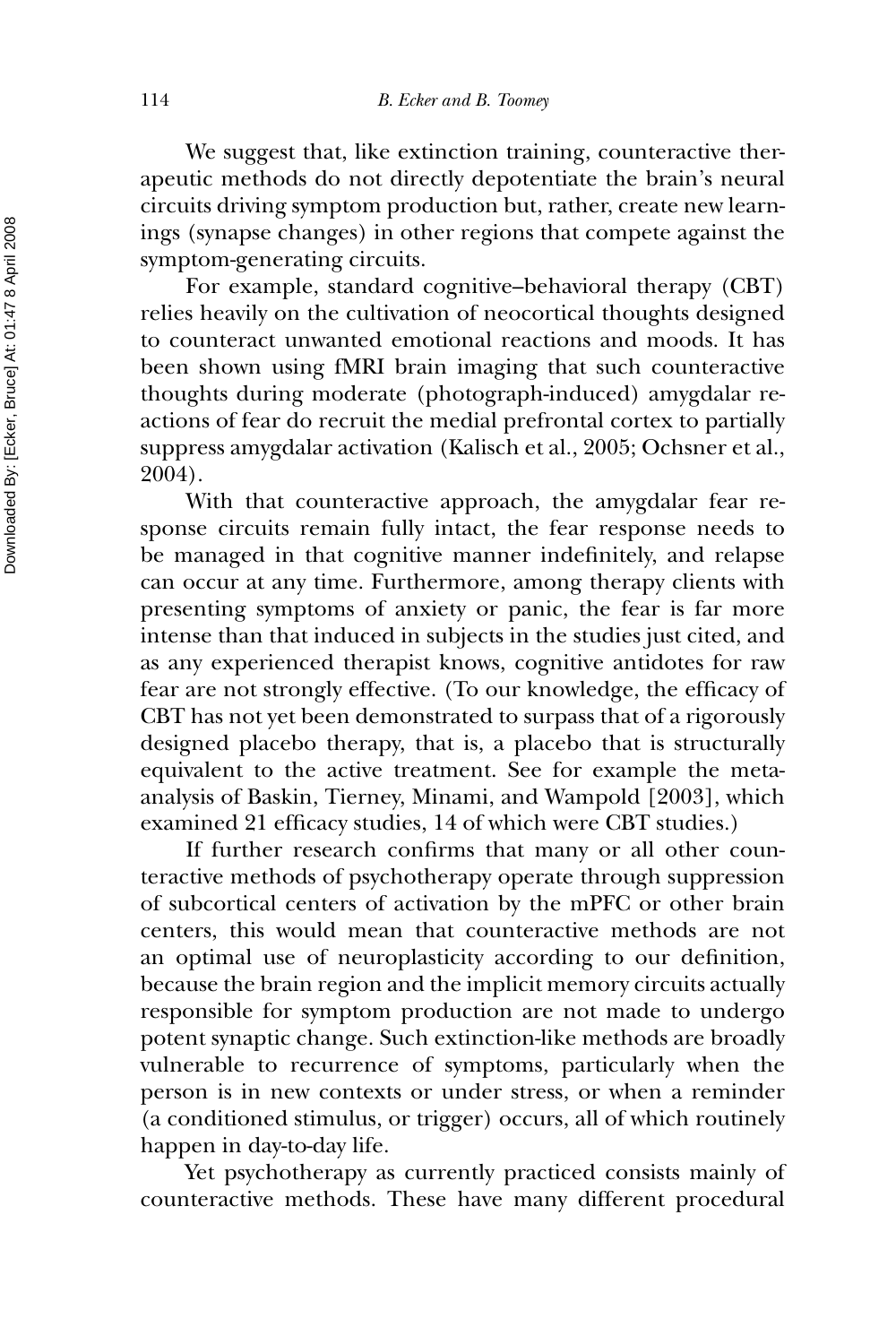forms, which may also differ in how they recruit various brain systems so as to suppress (but not transform) implicit schemas driving symptom production in the amygdala or elsewhere. Despite such differences, the counteractive strategy is the same. This reliance on a strategy having a neurobiologically limited effectiveness may prove to be a major reason why all such therapies are consistently found to have essentially the same modest level of efficacy—the well-known "Dodo bird verdict" (see, e.g., Luborsky et al., 2002; Stiles, Barkham, Twigg, Mellor-Clark, & Cooper, 2006; Wampold et al., 1997).

In contrast to the counteractive strategy, the aim in coherence therapy is always a transformative alteration or dissolution of prosymptom positions—a profound depotentiation of emotional implicit memory such that symptom production is radically ended and no longer can reoccur.

The robust stability over time of prosymptom implicit memories is impressive. Left alone, they remain perfectly intact through hundreds or thousands of reactivations spanning most of a century. During most of those reactivations, the perceived situation does not unfold in the dire manner predicted by the stored schema, yet extinction does not occur. As an example, consider a 45-year-old person with an unconscious, prosymptom position that consists of the knowing that hearing another's angry voice means "I'm going to be hit" and brings corresponding bodily and emotional symptoms of anxiety, with no awareness of the reason for these responses. For over 30 years, getting hit has never happened after hearing such a voice hundreds of times. Yet, no extinction of this unconscious fear memory has occurred.

This immunity of prosymptom positions to extinction could result from two different mechanisms of which we are aware. The first was recently identified in animal studies of the time dependence of extinction learning (Cain, Blouin, & Barad, 2003). Twenty-four hours after rats were conditioned to fear a sound that had been paired with a mild foot shock, the sound was presented repeatedly without the shock. If the time period between repeated shock-free sounds was 5 seconds, strong, rapid extinction of the fear occurred, but if the period was 20 minutes, there was no extinction for most rats, and some became even more fearful of the sound. A duration of 20 minutes is presumably long enough,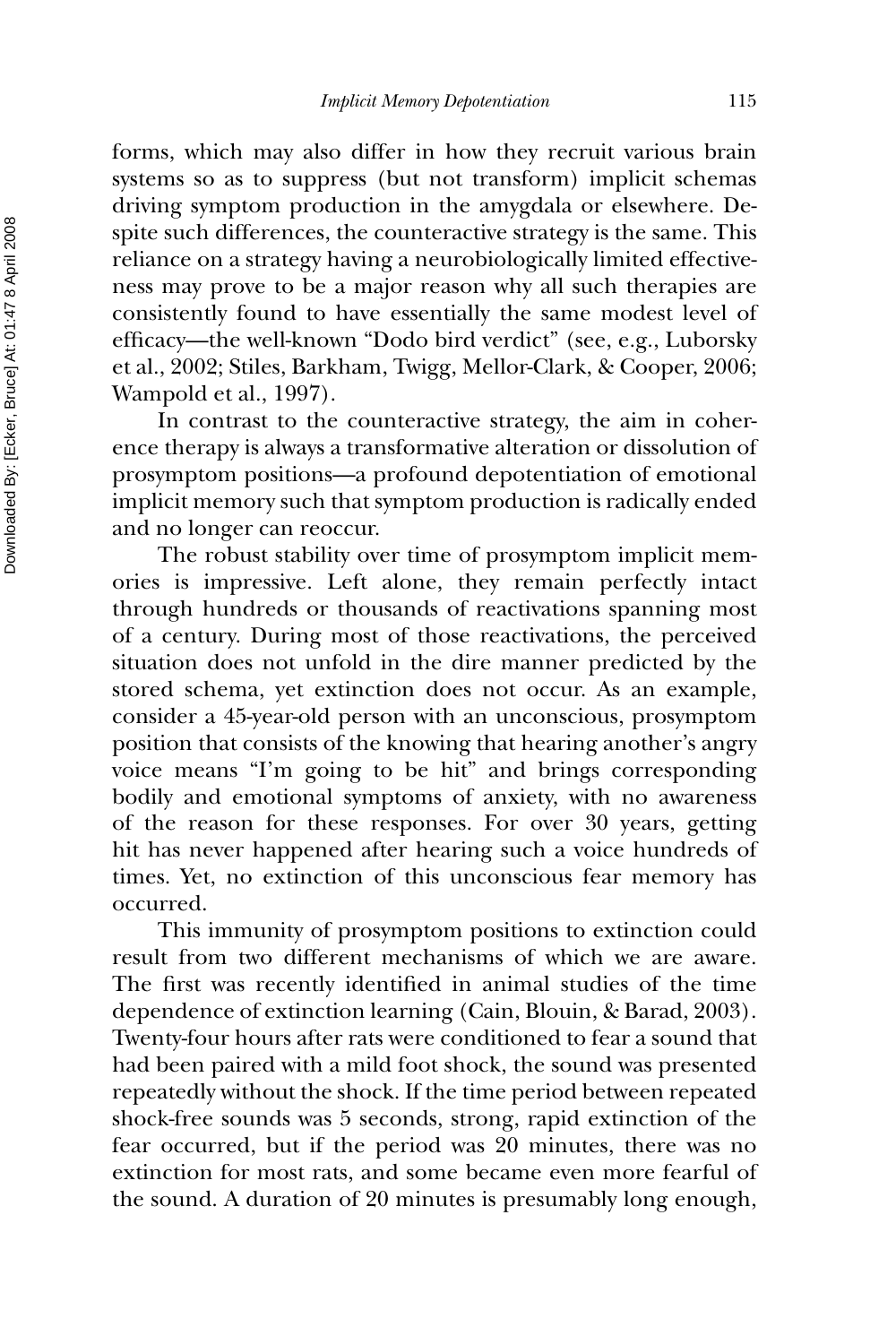for a rat, for each presentation of the sound to be experienced as an isolated, single occurrence that functions more strongly as a reminder, a reevoking of the conditioned fear, than as an extinction learning. (Cain, Blouin, and Barad [2004] subsequently confirmed that the widely spaced, shock-free sounds induce two separate brain responses—the conditioned fear response and an extinction learning—but the latter is subordinate to the former.) The environmental stimuli that reactivate a person's prosymptom position likewise typically occur occasionally, and so do not produce extinction learning.

A second mechanism that prevents extinction of prosymptom positions is, we propose, the highly anticipatory and proactive nature of human construing (Kelly, 1955), which plays out in the following manner. Every prosymptom position includes not only a knowledge or model of a particular type of harm or jeopardy—how to spot its presence and how it operates—but also a procedural knowledge of a specific tactic for protecting oneself from that harm, a tactic that is implemented immediately upon reactivation of the prosymptom position (entailing production of the presenting symptom). When the harm or jeopardy is perceived to be imminent but then does not actually occur, the meaning that is implicitly construed for this is that the protective tactic worked, not that the jeopardy did not really exist, which is the meaning that would produce extinction learning. In that way, extinction learning in the natural course of living is ruled out by the proactive, protective purpose built into every prosymptom position.<sup>9</sup>

That intrinsic resistance to change through extinction is the background against which we now turn to the process that does change these emotional schemas held in implicit memory. We will describe the built-in rules and procedures of the change process, first in coherence therapy's phenomenological terms and then in terms of the neural mechanisms plausibly recruited by those procedures.

## *How Constructs Change: The Phenomenological View*

The native process of the brain–mind–body system for transformational change of personal constructs has been delineated by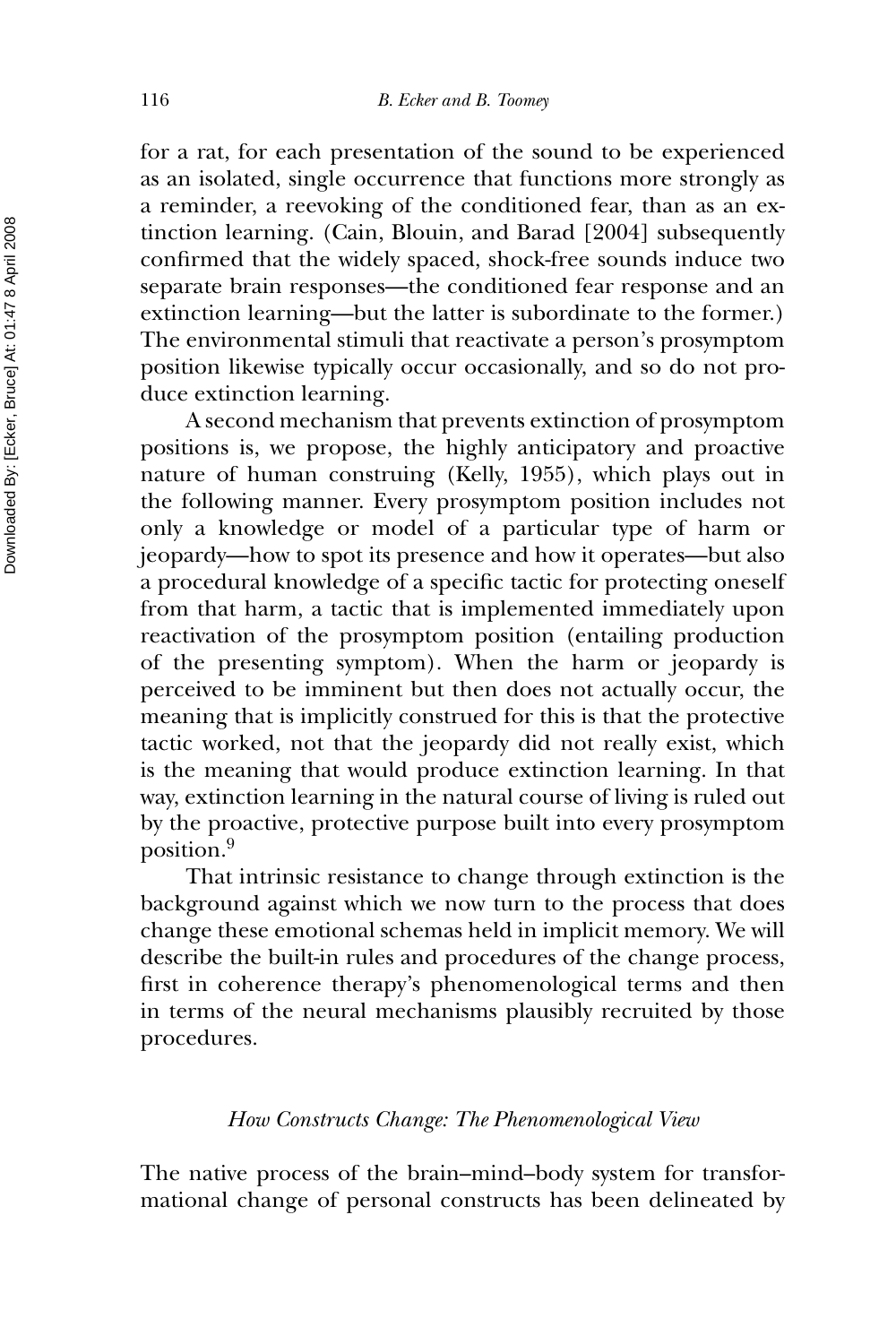Ecker and Hulley (1996, 2000a, 2004) and Ecker (2005, 2006) as follows:

- The brain–mind–body system allows the coexistence of any number of contradictory, incompatible constructions of reality (knowings, schemas, models, ego states, parts), as long as the contradictory constructions are held separately, never enter the same field of attention, and never are consciously experienced together.
- The brain–mind–body system does not tolerate an incompatibility or ontological contradiction between disparate constructions that are juxtaposed and experienced together in the same field of attention. The attentive experiencing of juxtaposed, incompatible constructions, where both are *experienced* as real yet both cannot possibly be true, is a violation of coherence and is therefore the precise condition under which the brain–mind–body system immediately uses its capability to dissolve one of the two incompatible constructions, ending the presence of an ontological contradiction.
- The more limiting and antiquated of the two incompatible, juxtaposed constructions is disconfirmed by the other and is dissolved and ceases to have subjective realness.
- The brain–mind–body system has the capability of dissolving (erasing) any of its previously formed personal constructs at any time, but does so only in response to an *experience* (as distinct from mere conceptualization) of disconfirming juxtaposition.

Simply put, for transformation of the nonverbal, implicit knowledge or prosymptom position driving a therapy client's symptom, the person must (a) attentively reactivate and experience that prosymptom position and (b) alongside and along with it concurrently experience another living knowledge that is logically incompatible with it and disconfirms it—a simultaneous experiencing of the two knowledges juxtaposed in the same field of attention, and both cannot possibly be true.

This process differs fundamentally from extinction learning, which merely competes against but does not alter prior learnings. It recruits the brain–mind–body system's native ability to actually modify or dissolve the reactivated constructs (Ecker & Hulley, 1996, 2000a, 2004). Examples and evidence follow later in this article.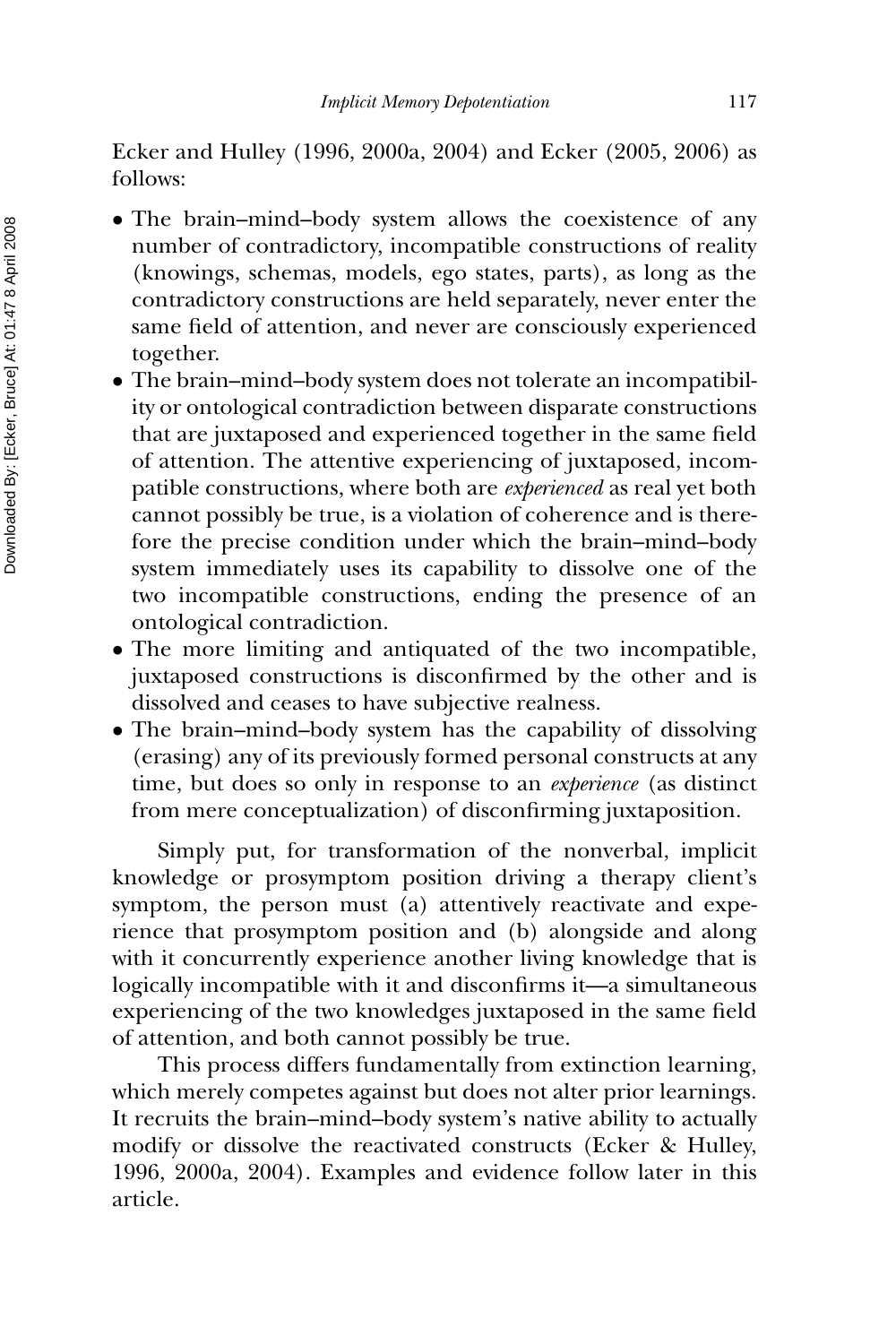### *How Constructs Change: The Neurological View*

The corresponding neural picture is perhaps best understood by considering the neurodynamic life history of a memory. As noted, a newly created knowledge structure achieves a state of long-term sturdiness in memory through a complex neural process known as consolidation*,* which has several phases, takes weeks to complete, and involves an interaction of specialized brain regions (Alberini, 2005; Izquierdo & Medina, 1997; McGaugh, 1966, 2000). Once consolidated, an implicit long-term memory such as a prosymptom position consists of a set of synapses that are molecularly locked into an indefinitely enduring, potentiated state by certain proteins manufactured on demand by neural genes.

It was canonical knowledge of neuroscience throughout the twentieth century that once a conditioned response is consolidated in the amygdala's long-term implicit emotional memory, the locking of the synapses is permanent and the encoded memory is unchangeable. The evidence for that indelibility came from studies of animal learning—specifically, the fact that a subsequent *extinction* learning overrides the original conditioned response but does not alter or erase it. Even after complete and successful extinction, the original aversive, fearful response can be reevoked in a number of easy ways, which shows that the initial conditioned, implicit memory continues to exist and was not changed by the extinction training. The latter forms a separate, second learning that competes against, but does not change, the original conditioned response (see, e.g., Bouton, 2004; Milad & Quirk, 2002; Milner, Squire, & Kandel, 1998; Myers & Davis, 2002).

Extinction appeared to be the best one could possibly do to put an end to a response driven by conditioned emotional learnings. One had to create other learnings that successfully counteract and override the unwanted response. That counteractive strategy and mechanism is the basis of behaviorism and of cognitive–behavioral therapy. It was fully recognized that, although this seemed to be the only viable strategy for getting a conditioned response to cease, extinction learning is not highly reliable: A reactivation and relapse can occur at any time because the original learning is still present in memory.

However, from 1968 to 1982 a handful of exceptions were published, observations of a conditioned response disappearing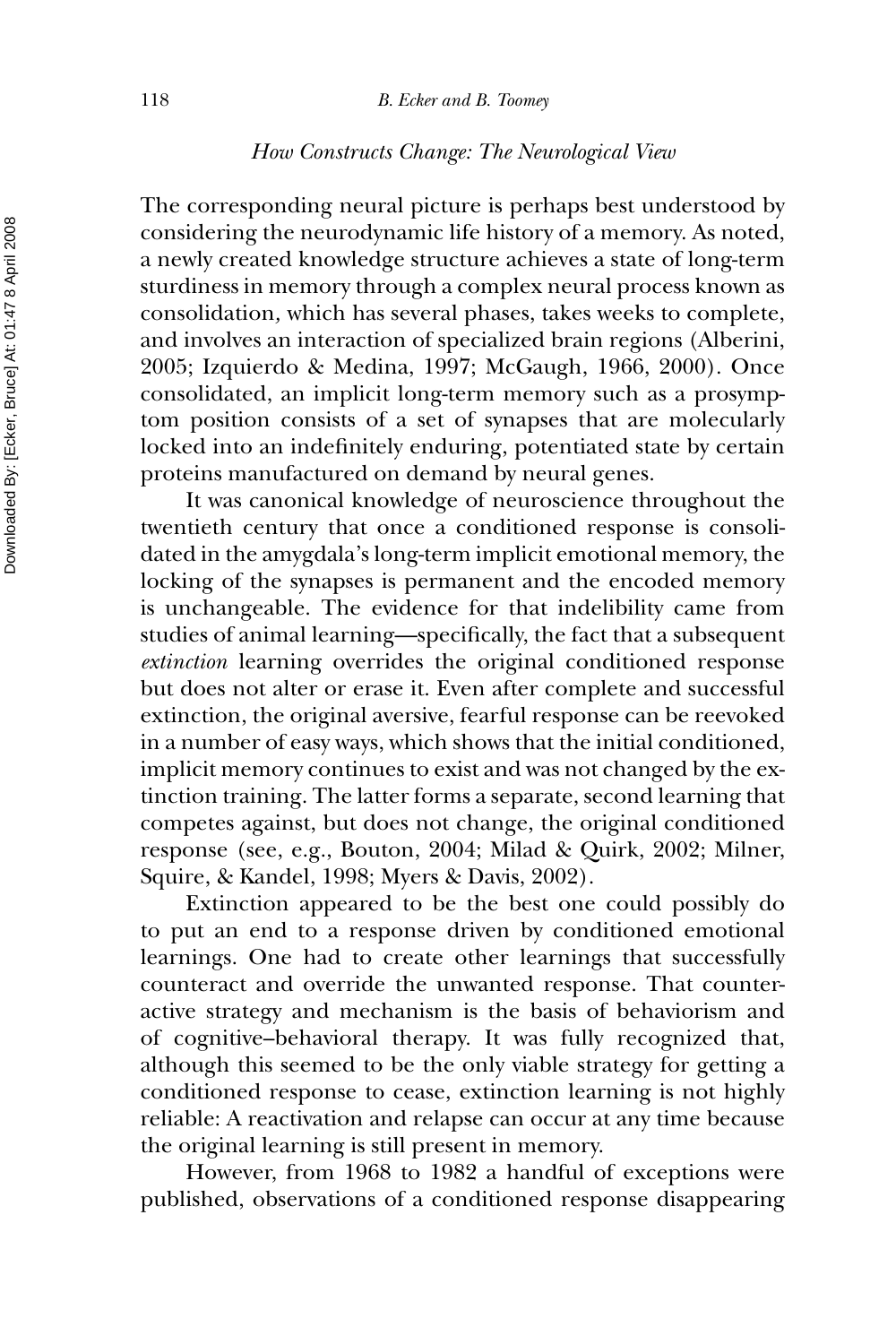("retrograde amnesia") as a result of special laboratory procedures (Judge & Quartermain, 1982; Lewis & Bregman, 1973; Lewis, Bregman, & Mahan, 1972; Mactutus, Riccio, & Ferek, 1979; Misanin, Miller, & Lewis, 1968; Richardson, Riccio, & Mowrey, 1982). These anomalies received little attention, and it was another 15 years before researchers revisited the matter. Then, from 1997 to 2000 several articles were published reporting strong new evidence of a type of neuroplasticity, or synaptic change, that *is* capable of directly revising long-term implicit memory and the conditioned responses that it generates (Nader et al., 2000; Przybyslawski & Sara, 1997; Roullet & Sara, 1998; Sara, Roullet, & Przybyslawski, 1999; Sekiguchi, Yamada, & Suzuki, 1997). The recognition of this neural capacity, termed *reconsolidation*, meant that a century of regarding amygdalar memory as indelible was turning out to be wrong. Reconsolidation rapidly then became a focus of study in many neuroscience laboratories.

This dramatic reversal corroborated the phenomenological finding of Ecker and Hulley (1996, 2000a, 2004) that a true depotentiation of long-term emotional implicit memory is observed to occur during coherence therapy. In addition, as described later in this article (and by Ecker, 2006), the procedural details of how this neural mechanism of depotentiation gets activated match the steps of the native process of phenomenological depotentiation identified by Ecker and Hulley.

The fact that the amygdala's implicit memory is changeable after all means that the counteractive strategy of extinction learning is not necessarily the most effective strategy for changing conditioned responses. Actually eliminating a conditioned response would be a more effective and reliable change than merely counteracting it. The implications for psychotherapy are revolutionary. However, reconsolidation was discovered in animal studies in the laboratory using specialized biochemical and behavioral methods, and neuroscientists do not yet know how to induce reconsolidation selectively, safely, and ethically in people. Nevertheless, the clinical evidence described in the next subsection suggests that coherence therapy methodology may already be bringing about reconsolidation in people. In this subsection we briefly review how reconsolidation operates in neural terms.

In the course of experience, when an existing, consolidated, long-term knowledge structure is called into active use by retrieval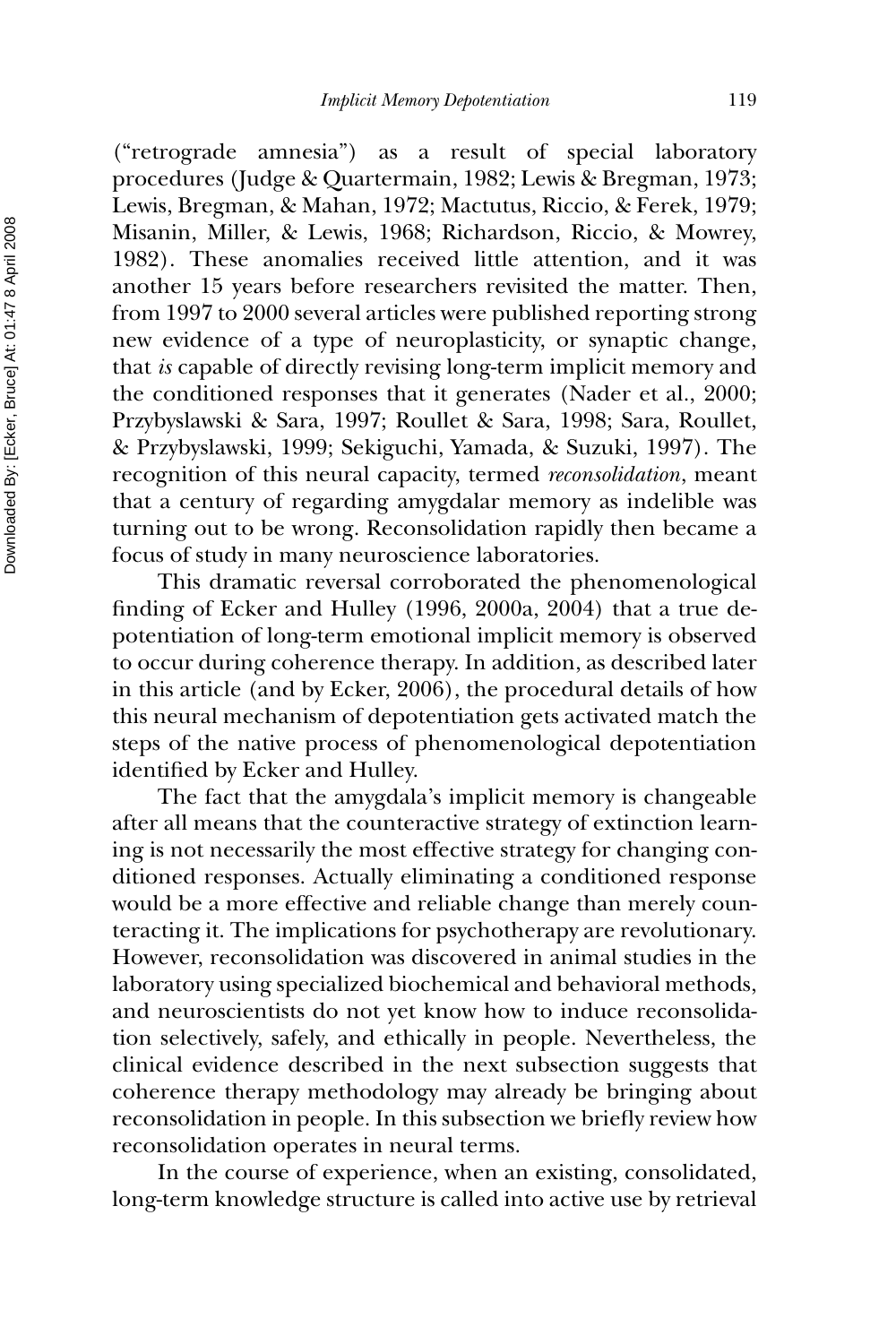and reactivation, under certain conditions a process can occur in which the constituent, locked synapses are molecularly unlocked temporarily and become labile and modifiable, which allows for an experience-dependent alteration (either strengthening, weakening, or revision of content) in the memory's model of reality and in the responses that it generates. Upon deactivation of the memory after the reactivating experience ends, the synapses are relocked, now in their newly altered configuration (Alberini, 2005; Nader, 2003; Nader et al., 2000; Sara, 2000; Walker et al., 2003). This is the reconsolidation of the memory.

Comments in recent research papers sum up current knowledge concerning memory labilization and reconsolidation: Reviewing studies by Debiec, LeDoux, and Nader (2002), Nader (2003, p. 69) stated that "even remote memories, when triggered ... return to a labile ... state, and ... they remain in this state for several days." Frenkel, Maldonado, and Delorenzi (2005, p. 1757) stated, "A considerable body of evidence reveals that consolidated memories, recalled by a reminder, enter into a new vulnerability phase during which they are susceptible to disruption again." Suzuki and associates (2004, p. 4787) stated,

Memory retrieval is not a passive phenomenon. Instead, it triggers a number of processes that either reinforce or alter stored information.... Memory reconsolidation after retrieval may be used to update or integrate new information into long-term memories (LTMs). ... The finding that LTM may be more dynamic and plastic than previously thought may have important clinical implications for the treatment of emotional disorders.

Alberini (2005, p. 54) stated, "the stronger the reactivation of the learned experience, the more labile the memory becomes."

These studies documented reconsolidation of implicit memory of aversive, fear-based conditioned learning, stored in the amygdala. In addition, reconsolidation has so far been documented for two other, nonamygdalar memory systems in the brain: the appetitive, food-seeking memory of honeybees (Stollhoff, Menzel, & Eisenhardt, 2005) and the hippocampal, spatial memory of rats (Rossato, Bevilaqua, Medina, Izquierdo, & Cammarota, 2006). The occurrence of reconsolidation across the brain's memory systems is noteworthy because it means our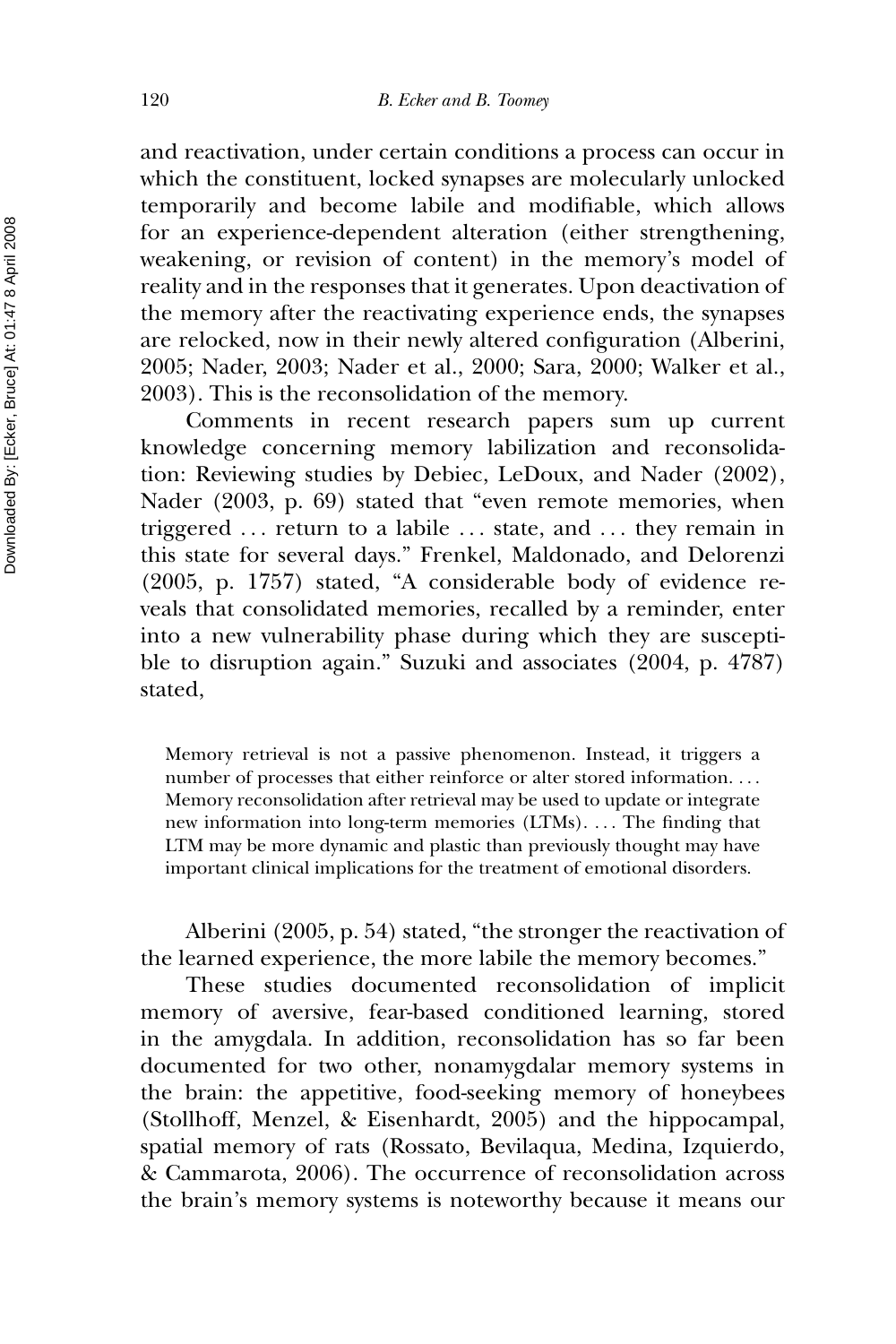hypothesis that coherence therapy recruits reconsolidation does not stand or fall on where in the brain prosymptom positions are stored in implicit memory. That hypothesis, of course, remains to be verified by neuroscientific methods.

It seems necessary to understand reconsolidation in terms of both subjective experience and neural and molecular processes, with the latter driven by the former. This is made apparent perhaps most clearly by the research of Pedreira, Perez-Cuest, and Maldonado (2004). These authors have demonstrated that what induces the labilization (mutability) of a conditioned memory's encoding synapses is not memory reactivation alone but the experience, during reactivation, of a decisive mismatch between what is expected according to the reactivated memory's model of reality and what is perceived to actually exist. (Likewise, reactivation alone, without a mismatch experience, did not produce synaptic reconsolidation in a study by Cammarota, Bevilaqua, Medina, and Izquierdo [2004].) This finding matches well with what coherence therapy defines as the native process through which implicit constructs get transformed, as described in the previous subsection—the experience of a disconfirming juxtaposition, a definite mismatch between what is expected according to a reactivated prosymptom position and according to some other, incompatible living knowledge.

Of course, extinction also results from experiences that mismatch what is expected. The neural research has shown that the duration and/or total number of disconfirmation experiences determines whether extinction or reconsolidation result. For example, Pedreira and Maldonado (2003) demonstrated in animal studies that when reexposure to a conditioned stimulus ended after a relatively short time (5 to 40 minutes) without the occurrence of the expected unconditioned stimulus, the experience functioned as a reminder and induced synaptic labilization and reconsolidation of the original memory (merely preserving the original memory in this case). In contrast, reexposure for a longer time (1 or more hours) instead induced extinction (the formation of second, separate memory). Subsequent studies of various species have confirmed this finding that experiences of disconfirmation (mismatch) produce either reconsolidation or extinction—two very different neurological processes—depending on the temporal structure of the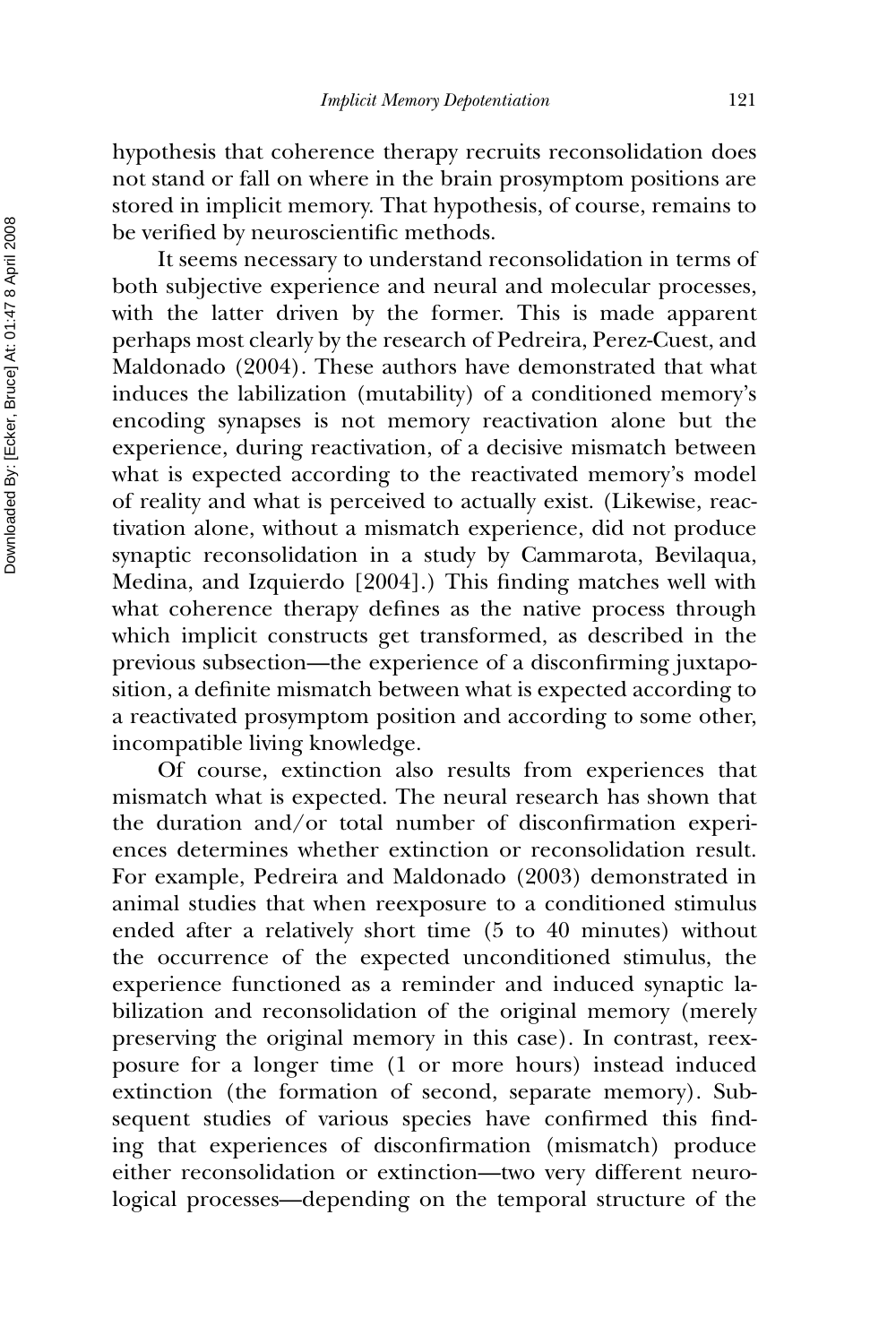experience (Pedreira et al., 2004; Rossato et al., 2006; Stollhoff et al., 2005; Suzuki et al., 2004).

It is reasonable to expect that the same will be found true for humans, because neural mechanisms are highly conserved across phyla. We will propose in the next subsection, however, that in humans there is, in addition, a unique, third type of result that can follow from a disconfirmation experience, a result produced by the human capacity for bestowing attention in an inclusive, integrative manner that animals appear to lack.

#### *An Endogenous Process of Reconsolidation*

Coherence therapy's methodology of transformation strongly fulfills the condition described above for synaptic labilization of a symptom-requiring implicit memory. The methodology creates for a client the following interrelated experiences:

- 1. deep, explicit reactivation: attentive, lucid experience of a reactivated prosymptom position with full emotional arousal plus verbalization;
- 2. concurrent lucid experience of a contradictory, emotionally vivid knowledge;
- 3. decisive experience of the prosymptom position's model of reality as making incorrect predictions and/or attributions of meaning; and
- 4. decisive experience of the contradictory knowledge as a correct alternate model of reality.

Experiences 1, 2, and 3 fulfill the condition for labilization of the prosymptom, implicit memory. Experiences 3 and 4 guarantee that the prosymptom position is subjected to a massive weakening, alteration, or dismantling. Depth and intensity of subjective experiencing maximize the effectiveness of each step of this process.

Ecker and Hulley's (1996) formulation of the rule of transformation through disconfirming juxtaposition received significant support from memory experiments conducted neurodynamically and biochemically by Frenkel and associates (2005), who concluded that their "present results constitute the first [neural] evidence that memory can be positively modulated during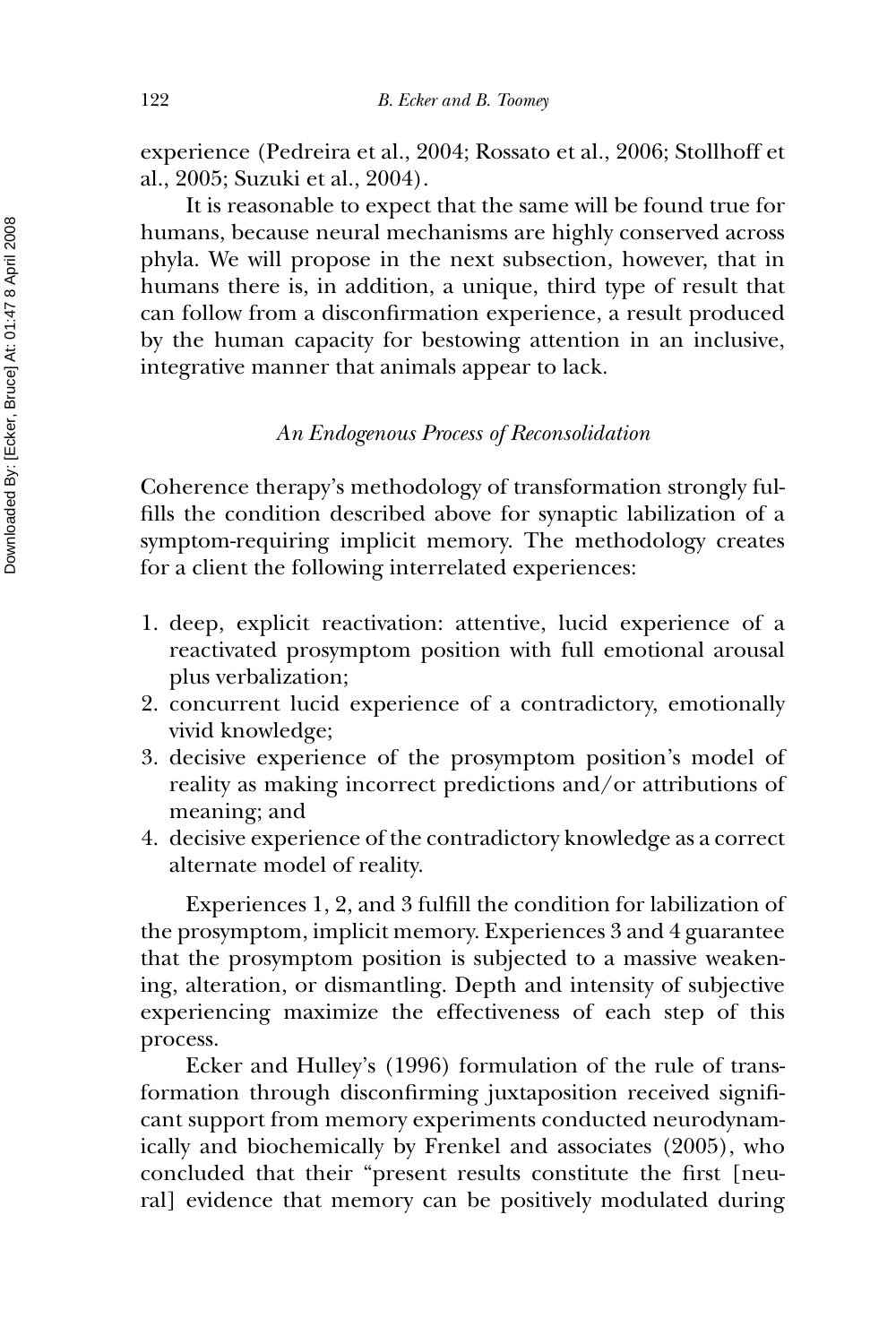| Neurological process<br>(Reconsolidation studies)                                                                                                                                        | Animal<br>learning process<br>(Behavioral studies)                                                                                                                                                                                   | Human<br>phenomenological process<br>(Coherence therapy)                                                                                    |
|------------------------------------------------------------------------------------------------------------------------------------------------------------------------------------------|--------------------------------------------------------------------------------------------------------------------------------------------------------------------------------------------------------------------------------------|---------------------------------------------------------------------------------------------------------------------------------------------|
| 1. Reactivation<br>Firing of the synaptic<br>circuit that encodes<br>the memory<br>2. Labilization<br>Synapses are unlocked<br>and rendered labile<br>by a disconfirmation<br>experience | Memory reactivation via<br>presentation of<br>conditioned stimulus<br>Termination of<br>conditioned stimulus<br>with no unconditioned<br>stimulus after short<br>period (long period<br>triggers extinction, not<br>reconsolidation) | Subjective immersion in<br>prosymptom constructs<br>(discovery/integration<br>work)<br>Experience of an<br>incompatible living<br>knowledge |
| 3. Mutative influence<br>Alters synapses,<br>strengthening,<br>weakening, or<br>remodeling the<br>memory                                                                                 | Blockade or<br>enhancement of<br>molecular pathways<br>by pharmaceuticals,<br>endogenous<br>biochemical effects.<br>or electroconvulsive<br>shock                                                                                    | Attentional, experiential<br>juxtaposition of<br>prosymptom position<br>and incompatible<br>knowledge                                       |
| 4. Reconsolidation<br>Locks in the altered<br>synapses                                                                                                                                   | Irretrievable<br>disappearance of<br>conditioned response<br>or permanent amnesia<br>for a task                                                                                                                                      | Symptom cessation;<br>prosymptom constructs<br>seem unreal and are<br>non-evocable by former<br>triggers                                    |

**TABLE 1** The Process of Transformation of Knowledge Structures in Implicit Memory

reconsolidation through ... a real-life episode. ... We propose that during reconsolidation it is possible to modify memory strength by the influence of a concurrent experience." Note that Ecker and Hulley's "juxtaposition experience" qualifies as a "concurrent experience," as meant by Frenkel et al. This recent neural discovery that so closely aligns with Ecker and Hulley's phenomenologically defined rule for transformation is a major point of unification between the neural and phenomenological domains.<sup>10</sup>

The possibility that coherence therapy recruits reconsolidation garners further plausibility in the close correspondences indicated in Table 1 (from Ecker, 2006). The left column de-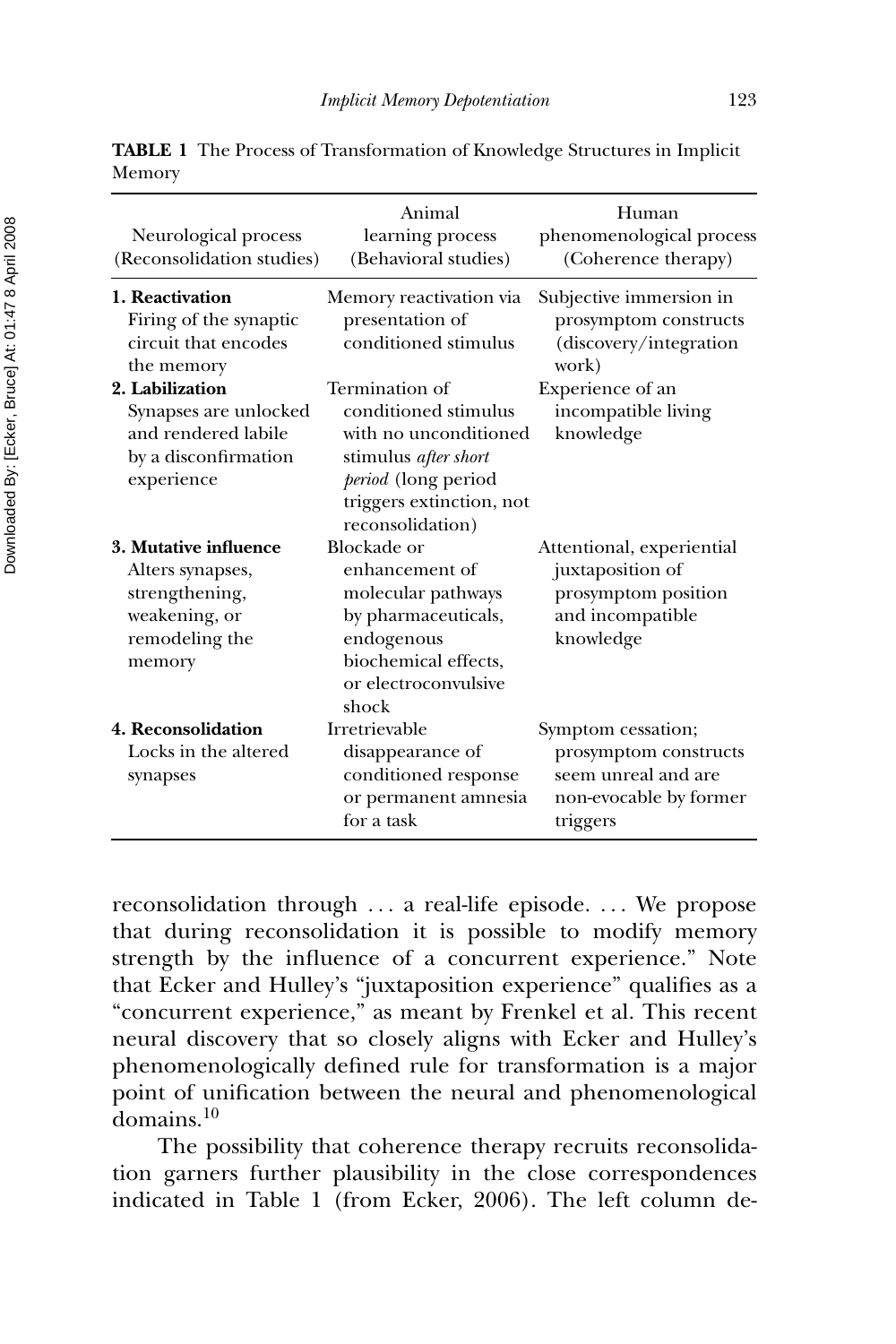scribes the sequence of steps in the neurological process of reconsolidation. The right column describes the corresponding, endogenous/experiential steps in the methodology of coherence therapy. The middle column supplies the steps used in animal studies of reconsolidation. Of course, these correspondences do not constitute proof that reconsolidation is brought about by coherence therapy. However, when taken together with even stronger evidence—the inability of strong reminders (former triggers) to reevoke prosymptom schemas after transformation, as described in the next subsection—our reconsolidation hypothesis seems to merit consideration.

Coherence therapy, first presented to an audience of psychotherapists in 1993, functions entirely as a methodology for accurately finding and transforming the specific implicit memories driving the production of a specific presenting symptom. Now neuroscientists, as a result of discovering the memoryaltering neural process of reactivation, labilization, modification, and reconsolidation, also recognize the native capacity of the brain–mind–body system for the selective depotentiation of implicit memory. Among neuroscientists the search is on for a suitable treatment protocol for humans that will reliably depotentiate a reactivated memory while it is temporarily labile. An editorial in the *British Journal of Psychiatry* concludes,

The clinical value of the [research findings on reconsolidation] remains controversial; can a memory trace be removed individually without unwanted disruption to other memories? Is the web of connections in human memory too extensively interlinked to allow for the possibility of therapeutic erasure? (Morrison, Allardyce, & McKane, 2002, p. 197)

The memory depotentiation methods under consideration by neuroscientists are exogenous, such as drugs that block molecular processes necessary for memory reconsolidation or electroconvulsive shock, which has been shown to disrupt a reactivated, labilized memory in many animal studies and one human study, described below.

In contrast, we hypothesize that coherence therapy produces memory depotentiation through endogenous, natural processes of human attention and experiencing. To our knowledge, coherence therapy is the only paradigm of psychotherapy with a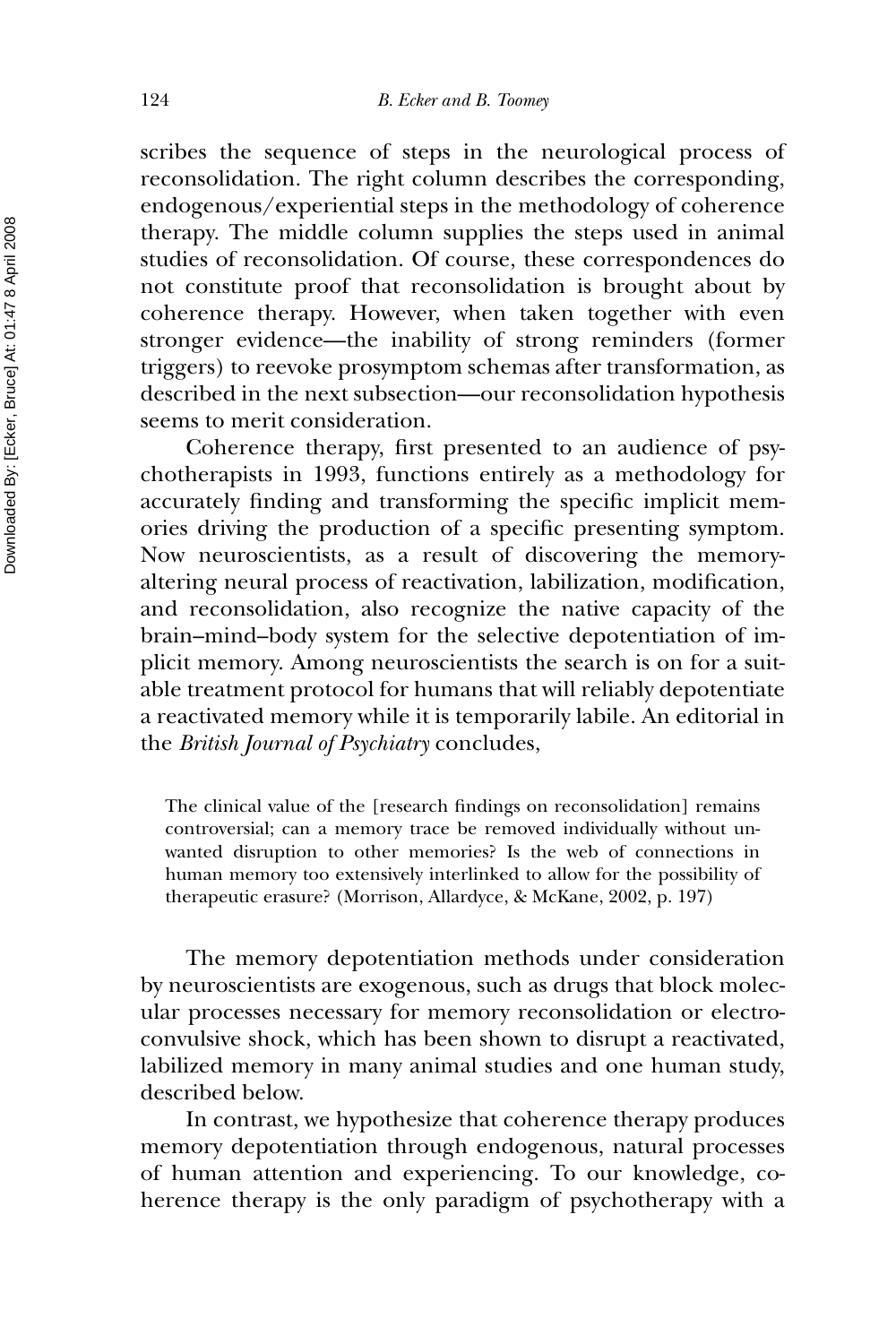methodology that matches, in detail, all steps needed for bringing about the native neural process of reactivation–labilization– modification–reconsolidation.

During symptom production in the course of living, the responsible implicit memory (prosymptom position) is reactivated, but unconsciously so. It is at such moments that exogenous treatment schemes would intervene—that is, during symptom production, while the prosymptom memory is unconsciously reactivated.

In contrast, coherence therapy's discovery and integration stages turn that unconscious reactivation into a fully felt, fully conscious experience of the specific content of the prosymptom memory, which is a much stronger and more complete reactivation of that memory. The integration process in particular entails keeping attention directly on and in a prosymptom position repeatedly or even continually for many days or weeks.

To our knowledge, the only previous report of a clinical use of reconsolidation describes the effects of applying electroconvulsive shock (ECS) to subjects during florid reactivations of hallucinations or symptoms of obsessive-compulsive disorder (Rubin, 1976; Rubin, Fried, & Franks, 1969). This differs sharply from the standard ECS procedure, in which the patient is anaesthetized and unconscious when the ECS is administered. Rubin's procedure was based on prior animal studies in which reconsolidation was first discovered (Misanin et al., 1968) by applying ECS during reactivation of a long-term memory, resulting in significant weakening of the behavioral expression of that memory, whereas ECS applied when the memory was not reactivated had no such effect.

Rubin surmised therefore that while a person is producing the symptom, the underlying, implicit memory driving its production is in a state of reactivation, making the memory vulnerable to disassembly by ECS. All 28 human subjects in the Rubin studies showed dramatic reduction or elimination of previously severe symptoms for periods of 3 months to 10 years, when the study was published (reviewed in Nader, 2003). The ECS treatment is ineffective for these same symptoms if given when the individual is anaesthetized (the standard form of ECS treatment) instead of during memory reactivation.

Rubin's demonstration of the use of reactivation–labilization –modification–reconsolidation to dispel clinical symptoms is of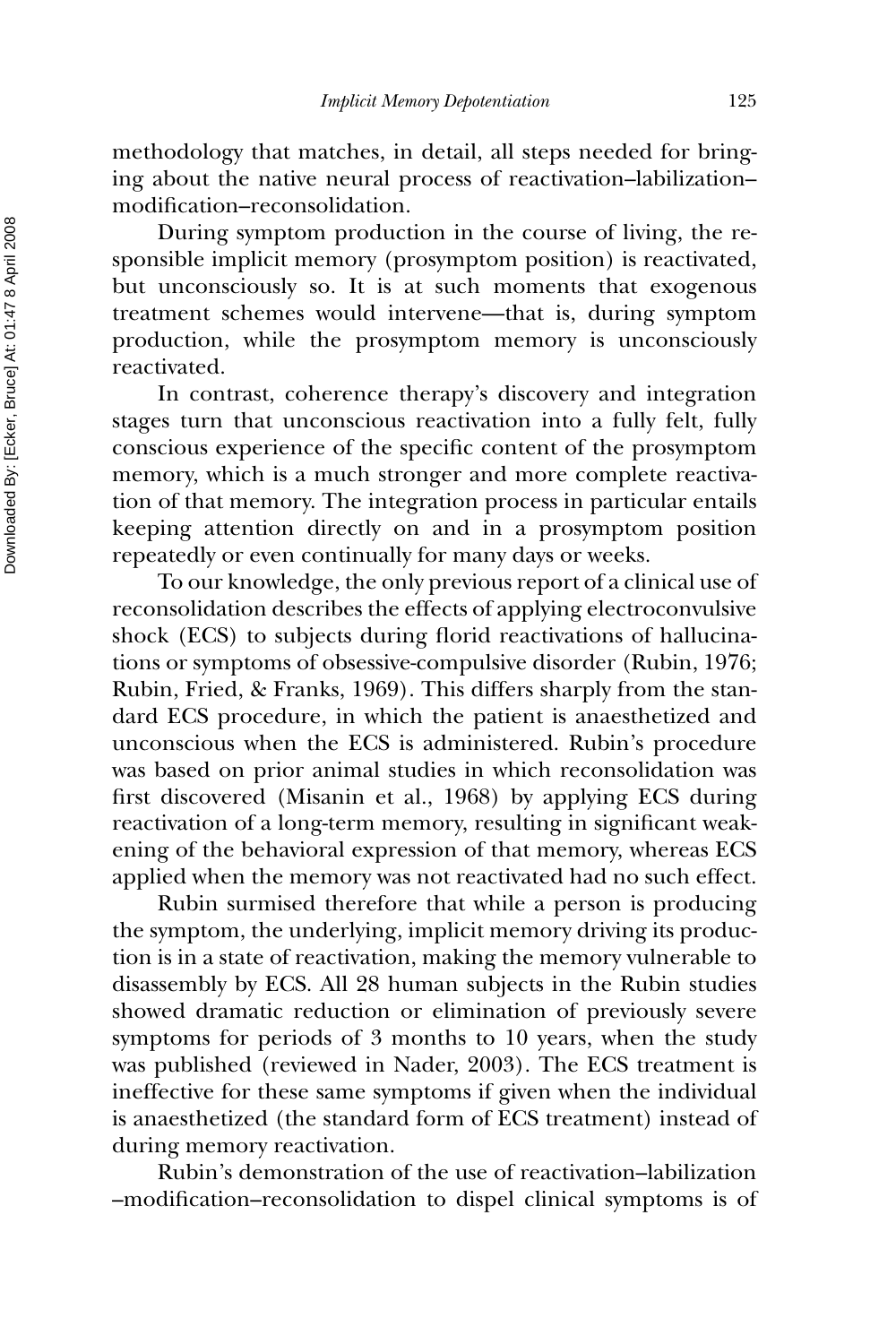momentous significance for the field of psychotherapy. However, ECS is unacceptable for general psychotherapeutic use because it causes large-scale, nonselective brain damage. Coherence therapy's use of native experiential process to bring about presumably the same depotentiation of memory makes it highly suitable for general clinical use.

There are various psychotherapeutic systems that entail the conscious retrieval of unconscious, unresolved emotional themes (implicit schemas), such as psychodynamic psychotherapy (Crits-Christoph, Luborsky, & Barber, 1990), psychoanalysis (Curtis & Hirsch, 2003; Wolitsky, 2003), and existential– humanistic therapies (Schneider, 2003). However, none of them, to our knowledge, directs the clinician to remain entirely noncounteractive toward the retrieved, symptom-generating material and to carry out the specific steps necessary for creating a disconfirming juxtaposition experience, as required (according to coherence therapy) for transformation of the retrieved knowledge structures.

The opposite shortcoming characterizes cognitive–behavioral therapy, which focuses heavily on the creation of a disconfirming knowledge without adequately finding and accessing the unconscious emotional constructs that require the symptom. CBT dismisses the symptom-requiring material as "irrational" and does not recognize or take advantage of its coherence. Again, the experience of true juxtaposition is not built into the methodology (though with some clients it occurs accidentally), so an extinctionlike suppression of symptoms is the result, not transformation and reconsolidation.

The enhanced potency of the juxtaposition methodology is most apparent in cases, such as the one described below, in which a compelling, life-organizing prosymptom position that generated symptoms for decades is lastingly depotentiated in seconds once the condition of disconfirming juxtaposition is properly established. The crucial experience of juxtaposition is a higher-order, attentional mediation of mental operations and is by no means an automatic or inevitable result of the holding of an incompatible knowing or of making the prosymptom position conscious and integrated.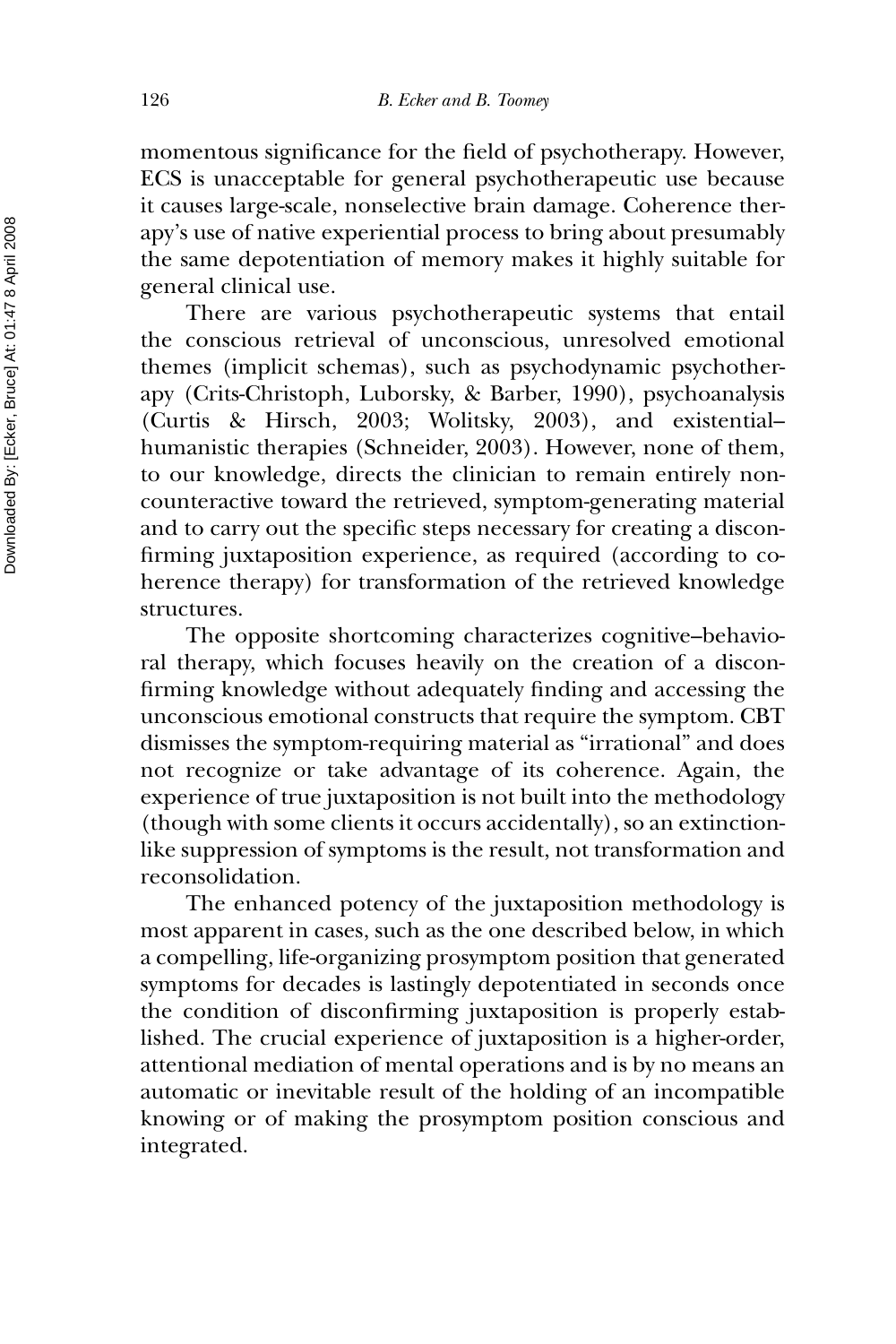PRAGMATICS OF DEPOTENTIATING THE IMPLICIT KNOWINGS Driving Symptom Production

A majority of therapy clients already possess a living knowledge that is incompatible with a newly conscious prosymptom position. Only for a minority must the therapist help create an experience that newly forms a disconfirming knowledge to use for juxtaposition and transformation.

For example, in Carol's next session after realizing that she was presupposing that her sexuality would be the same as her mother's—mortifying and violating to her daughter—she reported a lucid, contrary knowing that her own sexuality could and would differ fundamentally from her mother's. That contrary knowing was already available among her conscious, cortical models of herself and the world, and it came into juxtaposition with her prosymptom constructs spontaneously, with no prompting by the therapist, soon after the prosymptom constructs were also in conscious, cortical representation.

However, even when a contrary knowing already exists, it is not at all automatic or inevitable that a juxtaposition will spontaneously occur in consequence of the prosymptom position becoming routinely conscious. Deliberate prompting of juxtaposition by the psychotherapist is necessary about half the time.

Deliberate prompting and rapid transformation are illustrated in the case of Tina, 33, who described many years of heavy depression, complete with "black cloud," despite her use of an SSRI antidepressant. Her depressed state proved to have several prosymptom positions maintaining it, but the one found in her sixth session was the pivotal breakthrough and demonstrates rapid change of a major, longstanding core construct. (For a more complete account of this case, see Ecker & Hulley, 2002a).

Tina's sixth session focused specifically on her profound, chronic lack of interests and pursuits. The experiential discovery work took the form of a guided imaginal process involving her parents. This led to a moment in which Tina blurted out, "I erased myself!" upon realizing that rendering herself blank had been her own way of protecting herself from her invasive, omnipresent mother, who always took over and took credit for literally every interest or pursuit Tina had ever had. The solution of selferasure had worked; it ended the wretched experience of being invaded and robbed by Mom. Tina had been carrying out that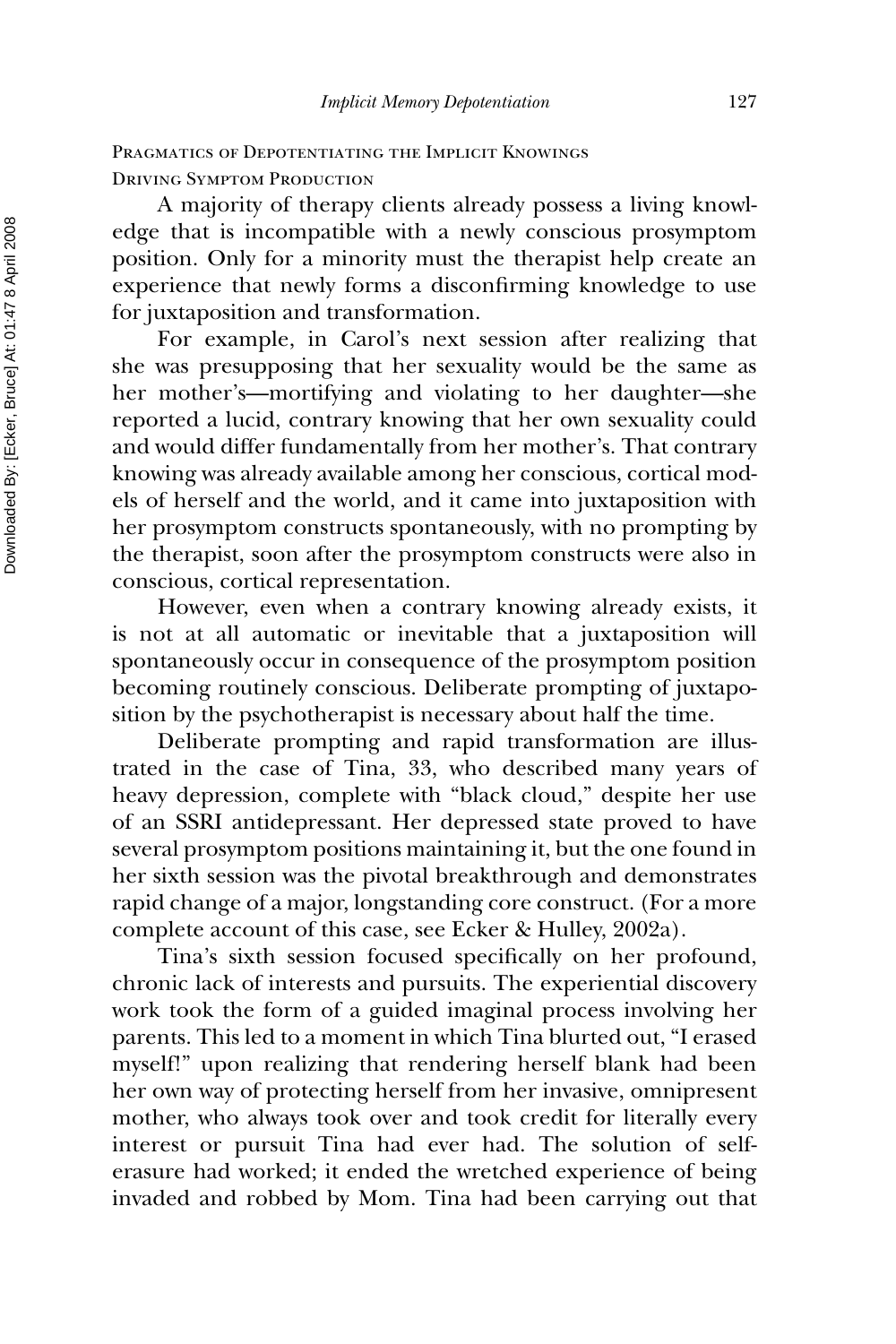self-protective tactic of being blank ever since childhood, with no conscious, neocortical knowledge of it at all.

Consciously she judged herself harshly for her absence of motivation and achievement, disparagingly calling herself "a vegetable." Now her recognition of purposefully rendering herself blank, completely lacking motivation and interests, made sudden, enormous sense in a whole new way. Her depression was largely a response to that blankness in her life—a combination of anticipating an endlessly dull future and feeling intense low self-worth over her seemingly intrinsic dullness. Her discovery of her own agency and purpose in maintaining that dullness was an immediate, powerful shift. However, Tina soon said that although this illumination was very real to her, it did not yet free her, because her mother was still the same and Tina still felt as vulnerable to her as ever. Consequently her blankness was still needed for safety from Mom and others.

When the purpose (third-order construct) in a prosymptom position remains in force after becoming conscious, as it did for Tina, it means that the core, ontological (fourth-order) construct giving rise to that purpose is still in force and needs to be the target of discovery and change. Therefore the therapist (Ecker) sought next to guide Tina's attention to that ontological construct. In order to find how to do that, he first thought as follows: "What sort of construct would dictate blankness as the *necessary* solution to Mom's invasiveness and pillaging? Other solutions are, after all, possible; other children respond very differently to the same dilemma. What made *blankness* the right and necessary solution for Tina?" This was orienting, and he then said to Tina, "Tell me: In what ways do people keep other people from just reaching in and taking away things?"

In that way, the therapist invited Tina's attention (a) to encounter the possibility of having boundaries and (b) to recognize what her own position is in relation to the possibility of having boundaries. During the next minute, she became conscious of obeying a "no walls rule" imposed by her mother and of her fourth-order construct of herself as a completely exposed being. Simultaneously, she recognized the amazing possibility of "having walls" and of deliberately keeping her personal affairs "behind walls" and unseen by her mother or others. The realness of this new possibility operated at once as a knowing that was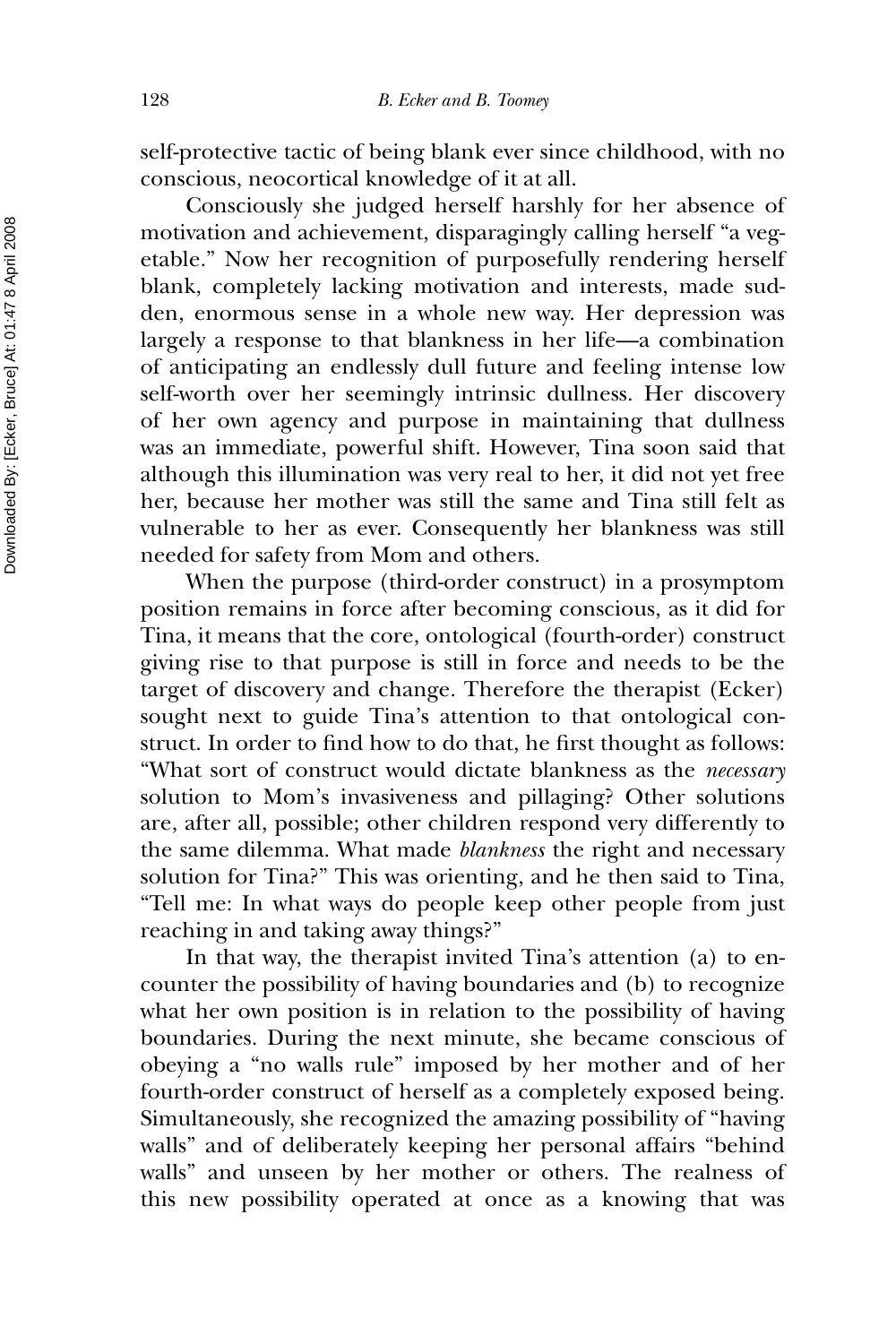incompatible with her prosymptom knowing. The juxtaposition of the two knowings was immediately transformational. The spell of the no walls rule was broken and the prospect of freedom from her lifelong, self-imposed blankness became very real to her. Her mood became joyous and giddy—appropriately so.

A postsession task of integration, written on an index card, was created to maintain and solidify her new knowings and to guide her to implement them through small experiments in keeping her personal affairs private from her parents. Tina said that if she needed another session, she would call for it. She never did, and in follow-up telephone contacts six months and two years later, she reported being free of depression, off of antidepressants, and excited about a new career, with her vocal tone and inflection congruently expressing vitality.

This example shows that the new experience that will accurately transform a prosymptom position is strictly determined by the content of that prosymptom position and cannot be known or designed without first discovering that content.

Transformation can take longer in some cases due to various complications, such as client resistance (stemming from a separate implicit knowledge of a daunting loss, difficulty, or hardship that would be suffered if the transformation were allowed). However, the fact that a lasting phenomenological depotentiation *is* sometimes found to occur in seconds implies that the synaptic circuits of subcortical, emotional implicit memory correspondingly can depotentiate on this timescale. This indication seems worthy of neurodynamic investigation. Several animal studies have already been reported in which neurons of the basolateral amygdala (the site of long-term memory of fear conditioning, as noted earlier) have been depotentiated—switched from a turnedon state to a turned-off state (Rammes, Eder, Dodt, Kochs, & Zieglgänsberger, 2001; Rammes et al., 2000; Wang & Gean, 1999).

The observation of permanent symptom cessation following a disconfirming juxtaposition experience does not in itself rigorously prove that transformation of the implicit, prosymptom memory has occurred. However, the failure of reminders and context changes to evoke the prosymptom position and the observation that it does not spontaneously recover in situations that previously always reactivated it into producing the symptom are strong evidence of true depotentiation.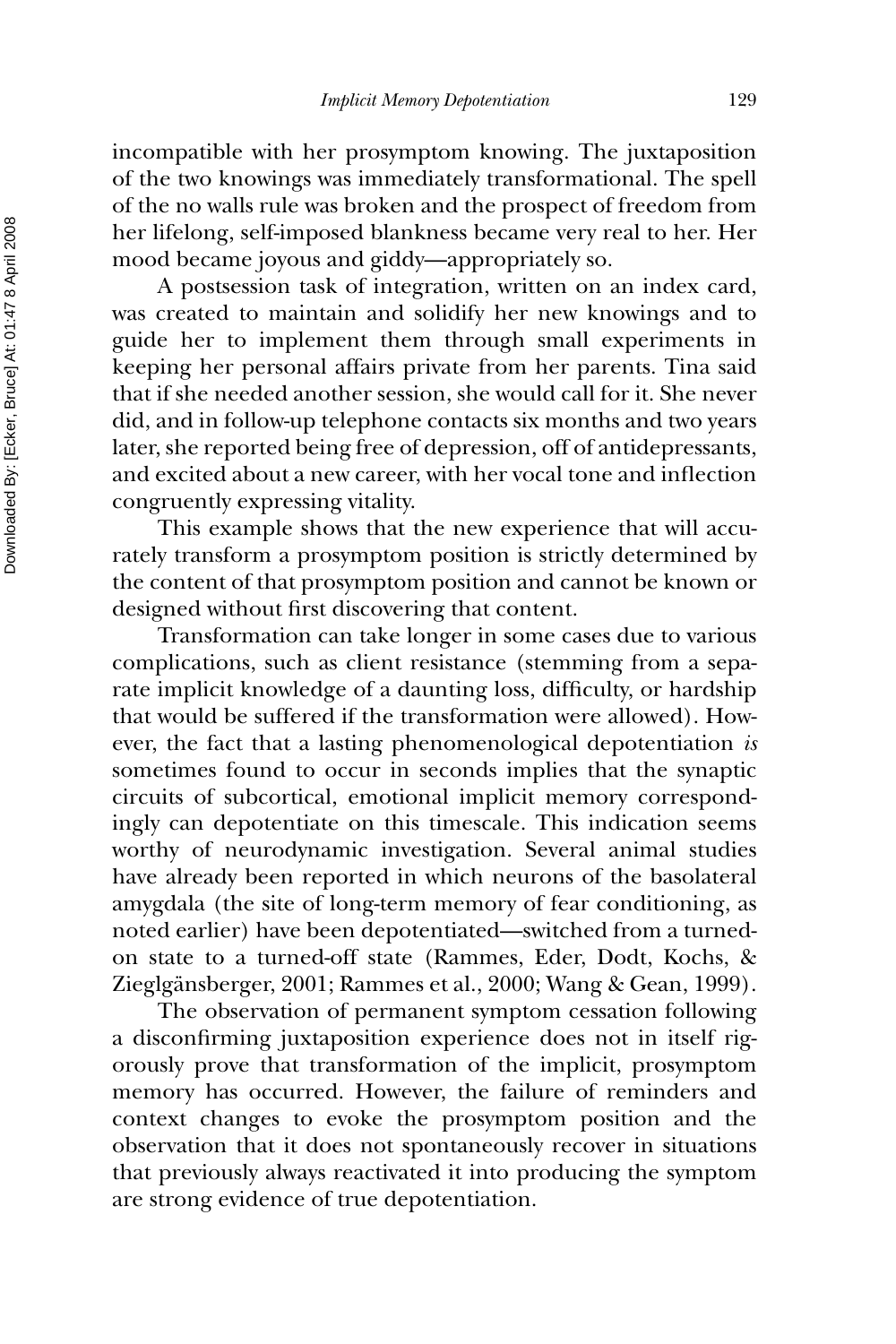Following transformation work that seems effective, active pursuit of such proof is best practice in coherence therapy: The therapist probes for any remaining capacity for reactivation through use of vivid reminders. This is done by guiding the client either behaviorally or imaginally to reencounter cues, percepts, and situations known to have strongly evoked the prosymptom position. The prosymptom position can be reevoked only if it still exists. If, however, the prosymptom position has been successfully transformed and no longer exists, the client's response to the reminder is distinctive in that it consists of a report that the previous realness, seriousness, and compelling power of the prosymptom emotional theme and purpose has vanished and was not evoked, and further that that theme and purpose now seem implausible, silly, lifeless, absurd, nonsensical, or even laughable.

A response of that kind was apparent from Carol in our case example in the preceding article of this series (Toomey & Ecker, 2007) when, in the next session, she described her previously serious and troubling prosymptom position as now seeming "silly." In that case, her between-session task of integration—a daily reaccessing of her prosymptom position by reading its verbalization on an index card—first achieved its main goal of integration, then led to a spontaneous, disconfirming juxtaposition, and then functioned as a reminder of the now silly-seeming notions she had held.

If Carol's therapist had felt it necessary to test for transformation during the session, she would have done so, for example, by guiding Carol first to picture her husband making a sexual overture to her, and then to respond (within the visualization) by genuinely feeling and saying to herself, "I've *got* to resist this, because if I go along with it and enjoy sex with him, I'll become like Mom, openly erotic and voyeuristic toward our daughter's sexuality." If this construction still existed, it would, with high predictability, have been reevoked and unmistakably felt through this exercise. If it no longer existed, the lack of subjective realness of the words would have been just as unmistakably apparent to Carol. The client's report of nonrealness in the face of such a strong reminder is, we suggest, phenomenological evidence that reconsolidation has eliminated the implicit emotional constructs.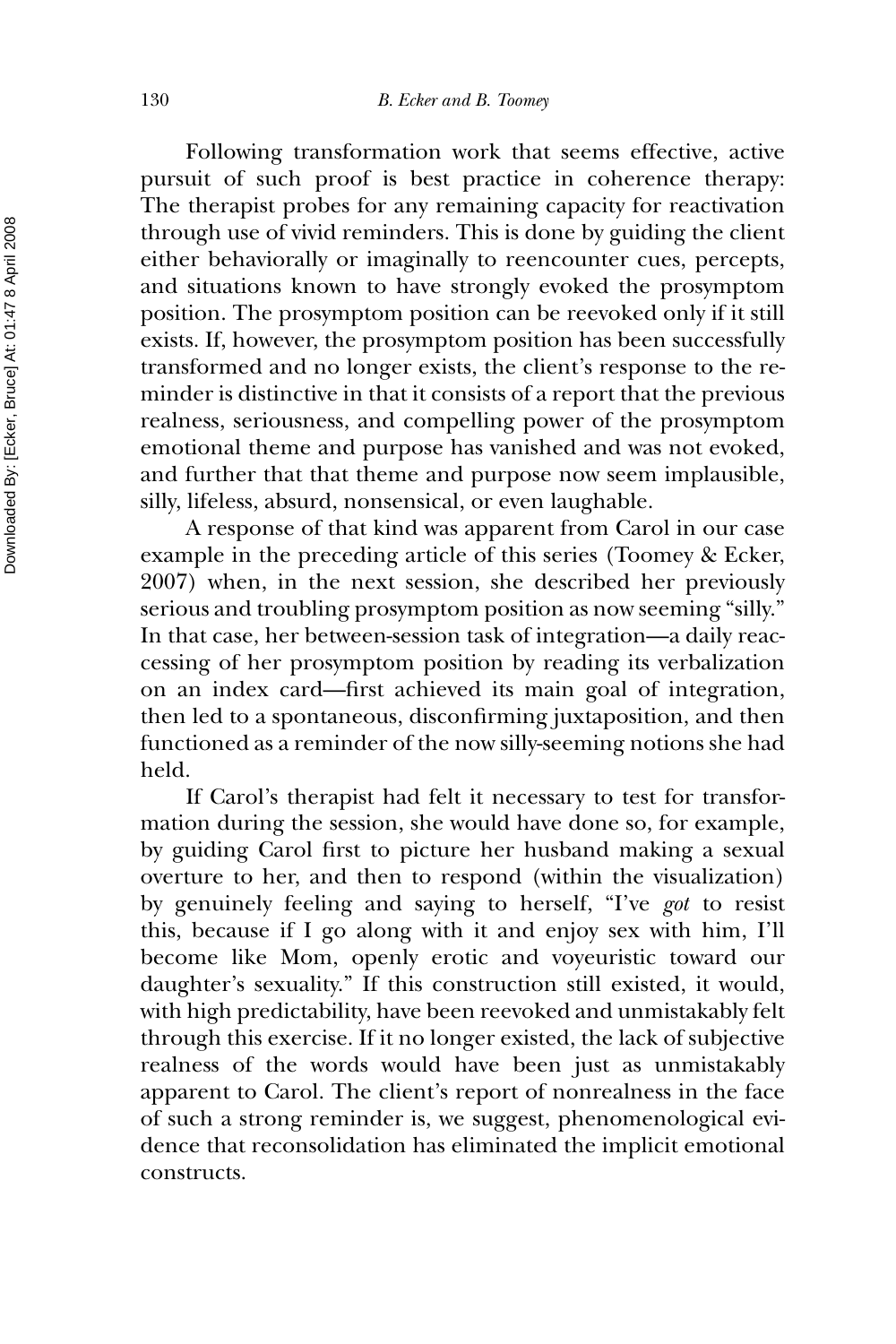For a nonimaginal, real-life version of the same type of probe, Carol would have been assigned the between-session task of internally feeling and saying to herself the same things on the next occasion when her husband makes a sexual overture. (For a real-session example of that transformation test procedure on video, in which the client describes a major, lifelong, newly conscious prosymptom position as being extremely funny at the end of one session of therapy, see Ecker & Hulley, 1997).

The same type of response was observed by Rubin et al. (1969) in one of their electroconvulsive shock subjects, a woman obsessed with the urge to stab her mother. After ECS treatment she was asked if she still felt like stabbing her mother. In response she laughed at the idea and said, "Oh, she doesn't deserve anything like that." This woman was then free of symptoms throughout a two-year follow-up.

Probing for reactivation requires a reminder that is designed to evoke the specific content of a prosymptom position. If, in response to such an evoker/reminder, real or imagined, the client experiences a reenlivening and reinhabiting of the prosymptom position as still having some degree of emotional realness, then that prosymptom position still exists and requires more work. Likewise, when a client reports a reactivation that occurred during any real-life situation, the therapist takes this as a cue to carry out further discovery, integration, and/or transformation work in the concrete scene and situation that evoked reactivation. Day-to-day life itself often greatly facilitates the thoroughness of the work by inducing reactivations that reveal exactly where and how the work is incomplete.

Transformation of a prosymptom position is observed to occur all at once or in incremental stages. A prosymptom position consists of several hierarchical constructs, as described in the previous article, and the therapist faces a choice as to which construct to subject to disconfirming juxtaposition. As a rule it is the fourth-order, ontological construct (the most superordinate) that is the most effective explicit target, because the existence and realness of the entire position depends on it, as illustrated in the case of Tina. Often, however, a disconfirmation experience that focuses explicitly on the *purpose* (third-order construct) driving symptom production is adequate, probably because the directly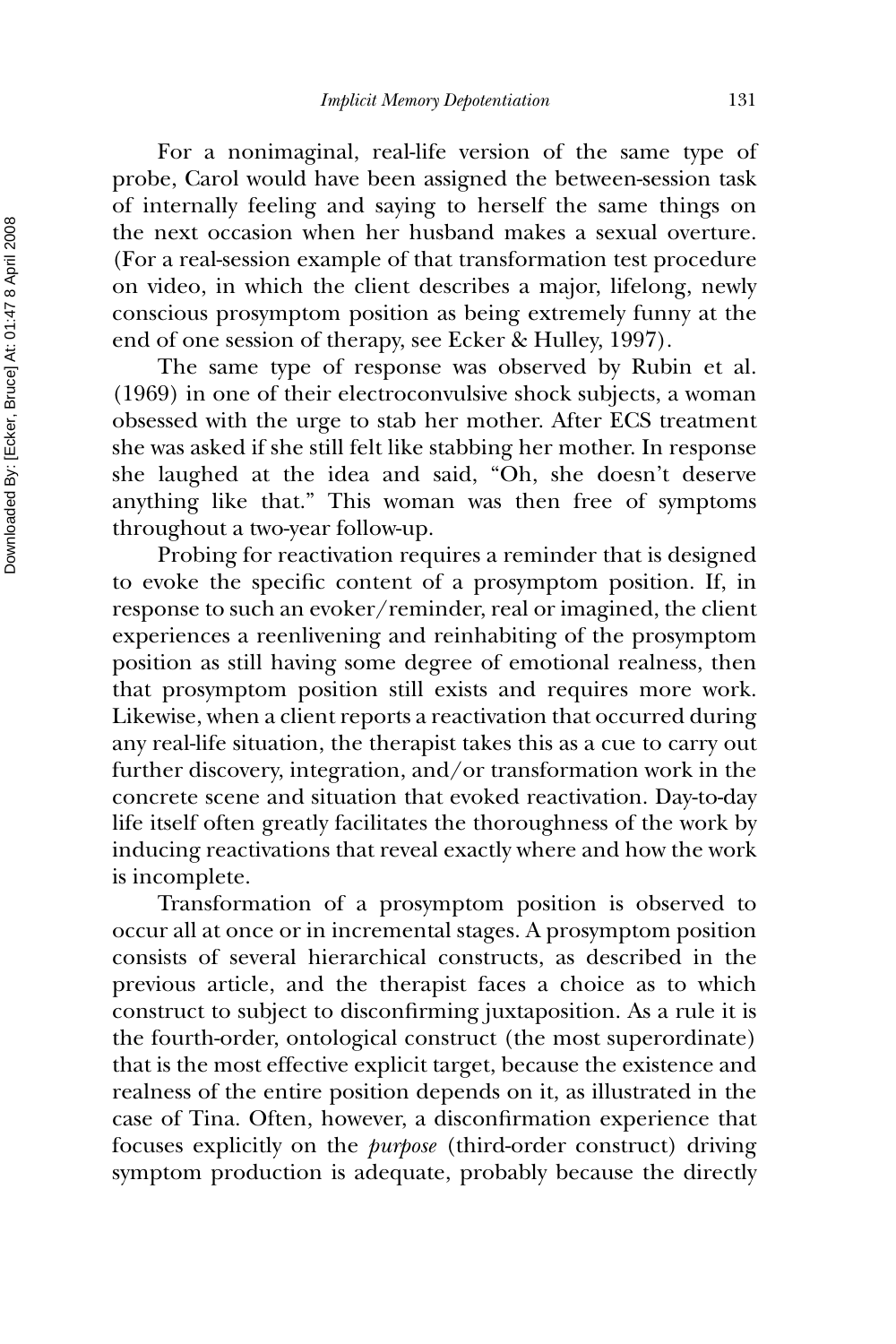underlying ontological construct is so clearly implicated that it too gets disconfirmed, albeit implicitly.<sup>11</sup>

The therapist deliberately prompted transformation in work with Tina. However, as already noted, transformation can and often does take place as a spontaneous result of integration of a prosymptom position. This occurs because integration deinsulates and exposes a prosymptom position to a wide range of other knowledges held by the person, some of which prove to be incompatible with prosymptom knowledge and therefore capable of disconfirming it.

We noted earlier that the case example of Carol illustrates this spontaneous form of transformation via disconfirming juxtaposition. Carol's congruent report in a subsequent session that her own compelling prosymptom position, read on an index card between sessions, began to seem "almost silly" is a clear indication that a considerable degree of transformation had followed integration spontaneously. The disconfirming knowledge that had juxtaposed was indicated by Carol's comments to the effect that "finding a new way to understand her sexuality as her own and not her mother's was a freeing experience." A key construct in her prosymptom position was the fourth-order knowing that her mother's sexuality reflected the general nature of sexuality; that any real appetite for sex on her own part meant that her sexuality would be the same as her mother's. However, Carol harbored a contrary knowing that came into spontaneous juxtaposition with this. What felt freeing, actually, was the dissolving of that limiting and anxiety-producing fourth-order model of sexuality that she had formed in implicit memory as a girl, decades before.

This illustrates one of coherence therapy's principles of change: *People are able to change a position they experience having, but are not able to change an unconscious position they do not know they have.* An in-depth therapist who does not know that transformation occurs only as a result of disconfirming juxtaposition is likely to incorrectly construe spontaneous transformation as confirming his or her expectation that implicit memory retrieval and integration alone should be freeing, although it is not, as noted earlier. Retrieval alone does not unlock the hold and the realness of the material if no juxtaposition occurs. Likewise, as Ecker (2005) has pointed out, even counteractive methods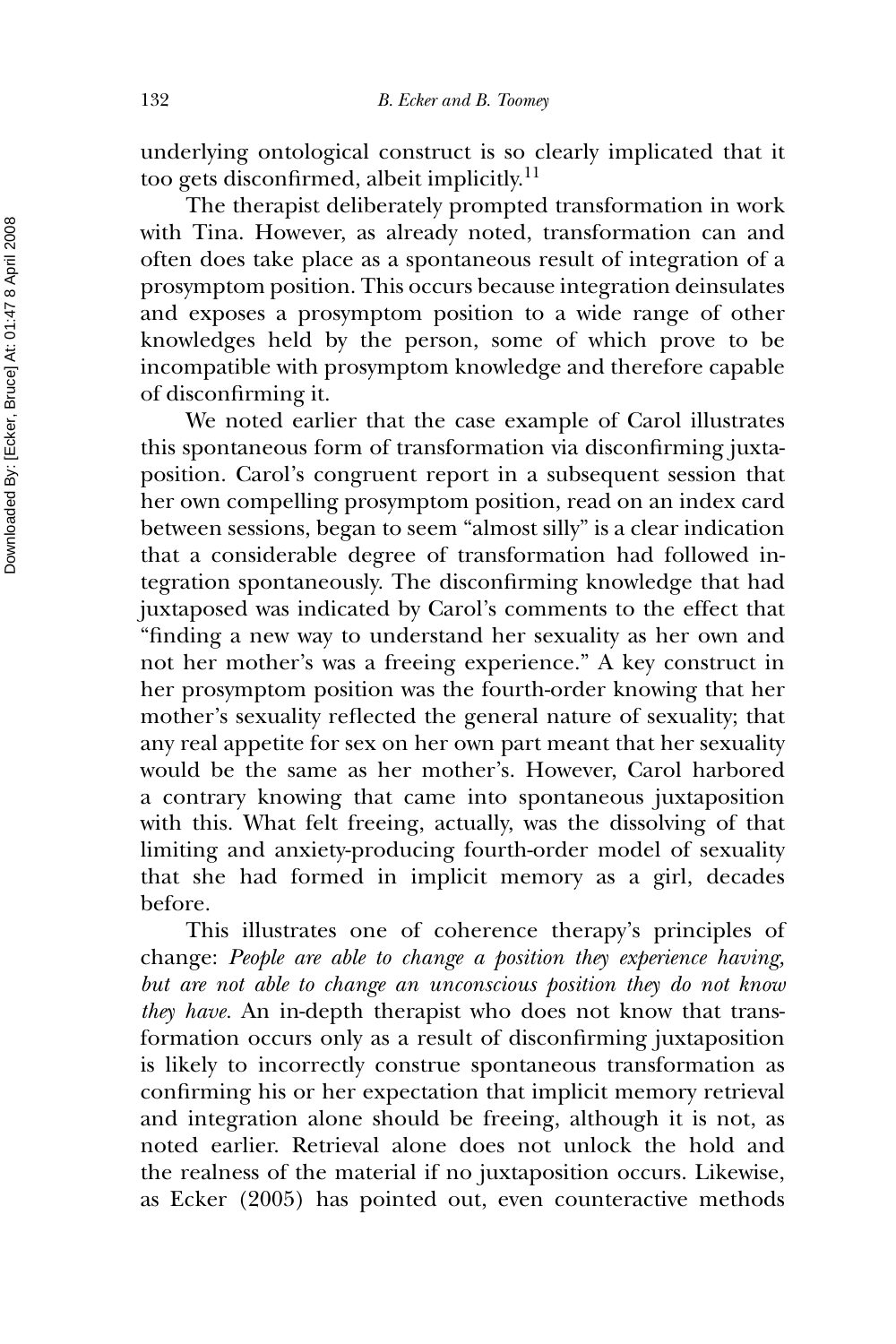sometimes result fortuitously in an internal, unvoiced experience of juxtaposition of a prosymptom construct and a disconfirming knowledge, yielding a transformation and lasting symptom cessation. In such instances both therapist and client, unaware of the crucial juxtaposition that happened to occur, may infer mistakenly that counteracting in itself produced the profound change.

When transformation does not occur spontaneously following integration of a prosymptom position, the therapist must deliberately orchestrate a disconfirming juxtaposition. A wide range of techniques are useful for this purpose (see Ecker & Hulley, 1996, 2000a, 2004), but techniques per se are not always necessary, as shown by the example of Tina, who was simply prompted to attend to the disconfirming knowings while experiencing her prosymptom knowings.

We emphasize that disconfirmation through juxtaposition is, like the rest of the native-process-matching methodology of coherence therapy, a noncounteractive process. Specifically, as our case examples have shown, the therapist says and does nothing whatsoever directly opposing the prosymptom position. To the contrary, the therapist continues to accept it, to empathize with it, and to guide the client's attention to stay with it, in it, and experiencing it, not to get away from it. At the same time, the client also is guided to attend to and experience some other, contradictory knowledge. The therapist lets the contradiction speak for itself and scrupulously expresses nothing that comes across as indicating which of the two incompatible knowings is right and which is wrong, instead trusting the client's native process to carry out the depotentiation of the prosymptom knowings and synapses. The slightest indication of a right–wrong preference from the therapist subverts the juxtaposition experience, prevents it from occurring, and replaces it with a counteractive, cognitive experience that will have little if any effectiveness.

If, as we have been arguing, juxtaposition is indeed the mind's and brain's critical condition for profound change in the experiential realness of personal knowledge structures, it is reasonable to ask: Why is that so? The critical role of juxtaposition seems to imply the operation of a meta-level rule or self-ordering principle that strictly requires a well-knit consistency among all of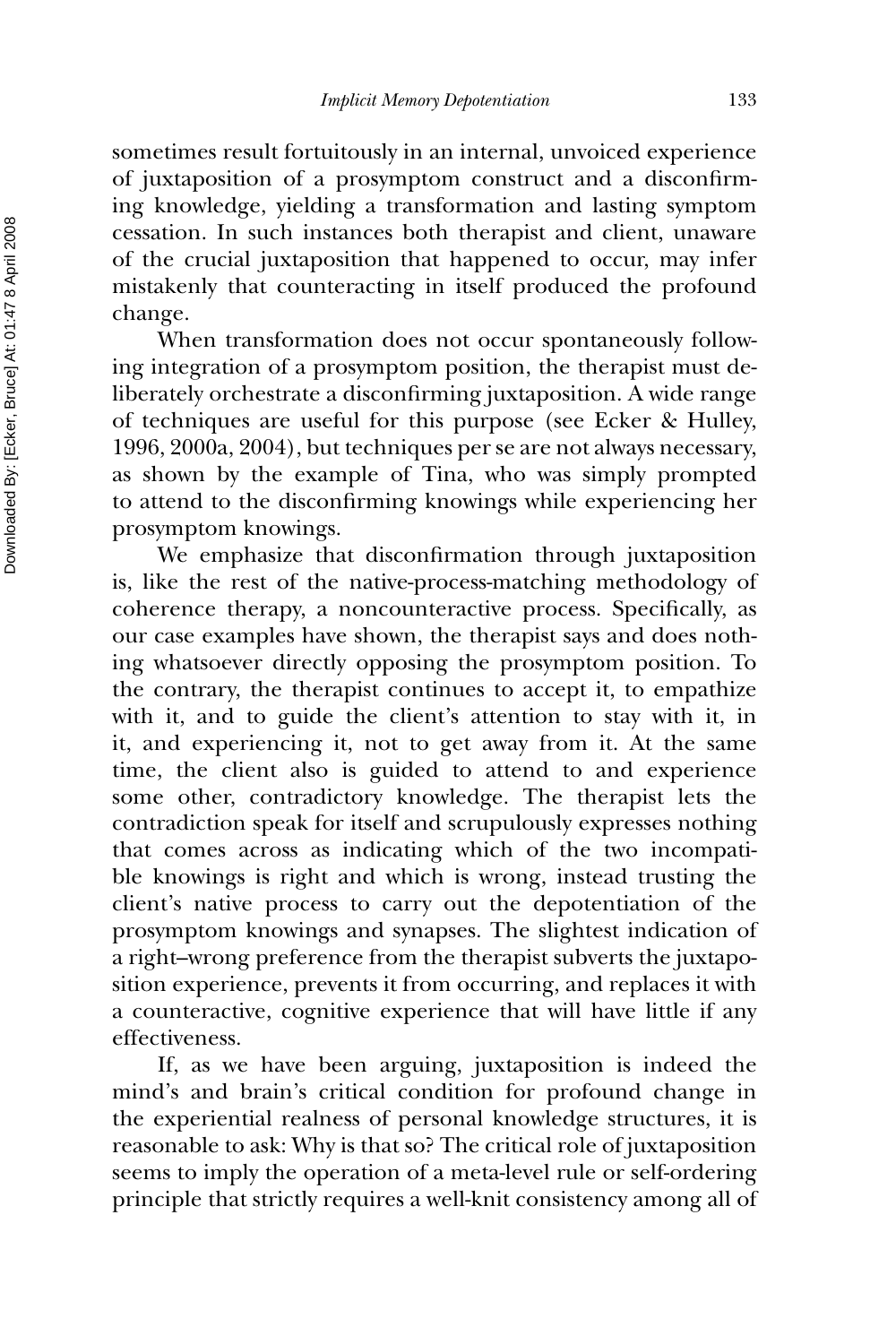the constructs, or knowings, that are copresent *within any one field of awareness*. Inconsistency evidently is not tolerated among constructs being experienced together. In contrast, knowings that are dissociated—held separately and never co-attended—are allowed to be wildly incompatible. However, once constructs are brought together into the same field of awareness/attention, the brain and mind appear to be strict about maintaining compatibility, either by decommissioning one construct out of existence or by resplitting them back into separate compartments.

Finally, the client's moment-to-moment steps of experiencing a disconfirming juxtaposition are noteworthy. When attention first subjectively encounters and holds the two-sided, disconfirming juxtaposition, there is a sudden, lucid recognition that the prosymptom constructs, which until this moment had seemed to be the given reality of the matter, are actually notions that had been formed by oneself. There is a surprising recognition that one was only imagining it to be so. One's awareness is suddenly now separate from, and superordinate to, the prosymptom constructs. One recognizes oneself as the author of those now obviously erroneous notions, and in the next moment one deauthorizes them by withdrawing a kind of life-giving, imaginal consent and participation. This leaves the constructs withered and lifeless (as is also happening, presumably, to the corresponding synapses). These experiential events are nonverbal, direct knowings that happen very quickly, silently, and implicitly. We believe these experiential elements to be noteworthy because they suggest a different kind of evidence—phenomonological evidence, the intrapsychic perception of the dissolution of constructs—that is consistent with the view that a disconfirming juxtaposition depotentiates the implicit memory requiring the symptom.

# **Conclusion: Toward Unifying the Phenomenology and Neurobiology of Psychotherapy**

Our aim in this article has been to capitalize on strides in neuroscientific research by attempting to map the methodology of coherence therapy onto known mechanisms of synaptic change in the brain. We see this exercise as a new step in the unification of the reductionistic and holistic viewpoints on human experience and change.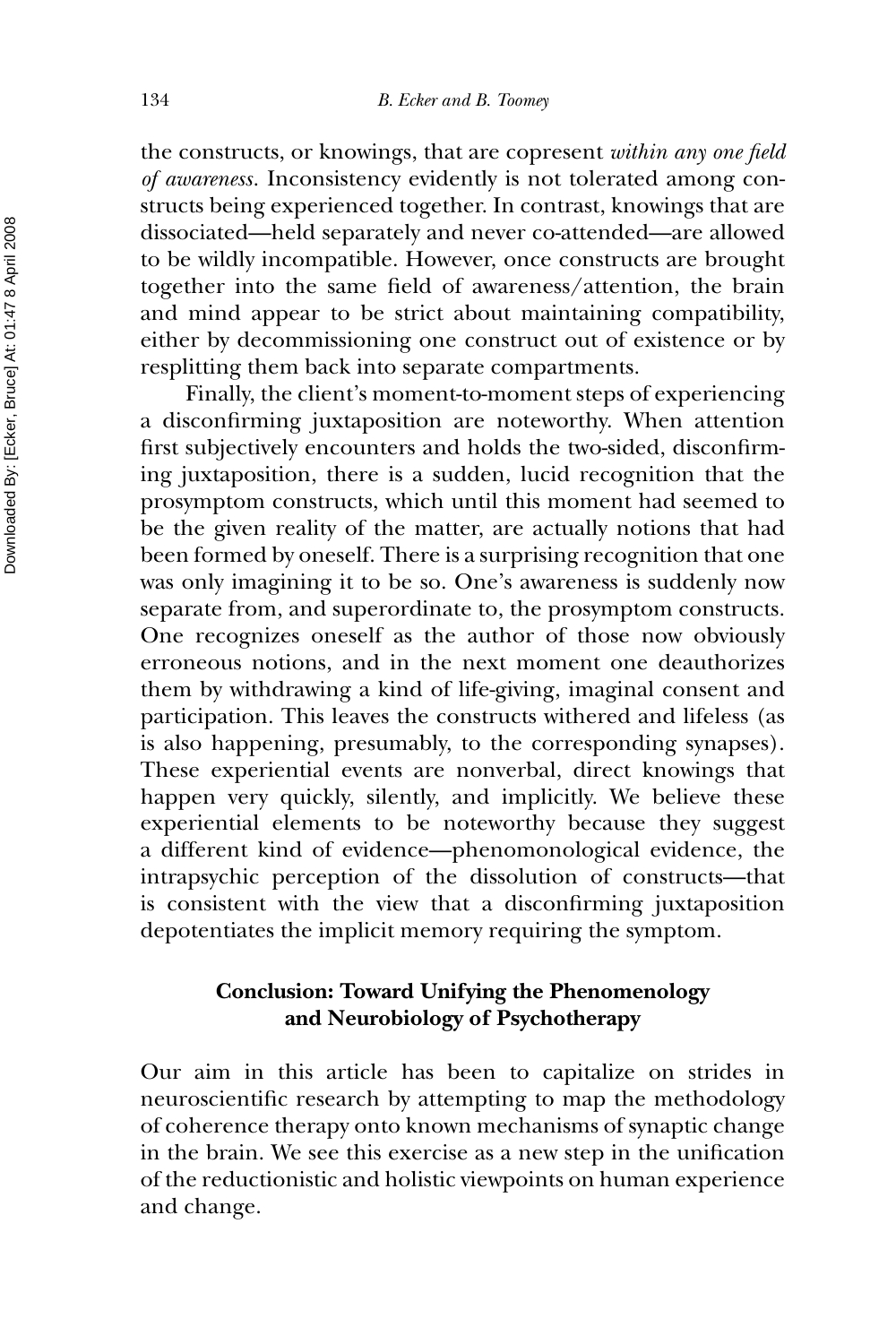Based on the specific neurodynamics we have identified in this article as being the plausible neural correlates of coherence therapy methodology, we believe that the following tentative inferences can be made, pending direct, rigorous confirmation through neurological study of therapy clients undergoing coherence therapy:

- The methodology of coherence therapy appears to depotentiate the specific implicit memories generating a given symptom, resulting in symptom cessation.
- The rules of change of the brain–mind–body system, as defined by coherence therapy, appear to be corroborated by the rules and mechanisms of neuroplastic change.
- Subjective attention is a powerful agent of change, neurally as well as experientially, if used in accordance with the brain–mind–body system's rules of change.
- The distinction between transformative change and counteractive change is of fundamental importance to psychotherapeutic effectiveness, because counteractive change fails to remove the cause of symptom production and is therefore inherently unstable and susceptible to relapse.
- Coherence therapy, by virtue of (a) procedurally fulfilling the requirements for neurological reconsolidation and (b) rendering longstanding, symptom-generating implicit learnings nonevocable, appears to recruit reconsolidation, the brain–mind–body system's inherent neural process for rapid, transformative change.
- Built into coherence therapy methodology is the neural integration of brain regions harboring implicit and explicit memory—that is, the neural integration of unconscious, nonverbal, emotional–perceptual–somatic knowings and conscious, verbal knowings.
- Coherence therapy appears to fulfill our proposed criteria for optimal psychotherapeutic use of neuroplasticity: It apparently recruits reconsolidation, the most potent mechanism of synaptic change; it does so in the brain regions and circuits causing symptom production; and it can proceed as rapidly as neuroplasticity allows synaptic change to occur.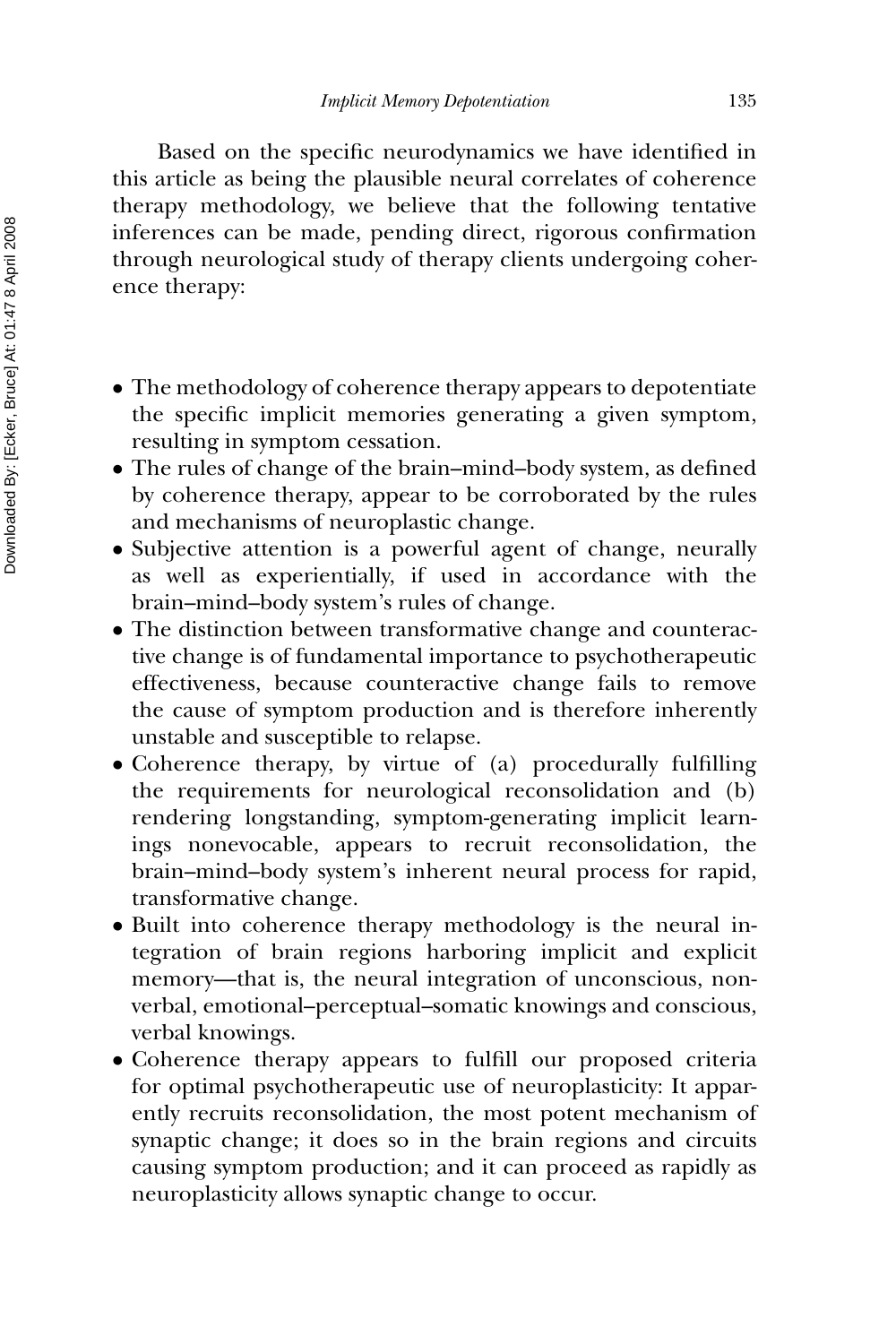The phenomenological and neurobiological models and methods set forth in this article are based on extensive clinical observation of thousands of psychotherapy clients across two decades, as well as our scrutiny of pertinent research in neuroscience and psychotherapy. However, neither of the authors is a trained neuroscientist, and controlled studies have not yet been conducted for the models and processes we have described.

Toward that end, we envision the following research agenda for determining the veracity of most of the inferences listed above.

- 1. *Controlled outcome study of efficacy as a function of degree of methodological adherence.* We plan to develop measures of qualitative process adherence that will quantify the degree to which the defining features of coherence therapy are carried out. This adherence grid would then be applied to a controlled outcome study to yield plots of efficacy versus level of adherence. Key dimensions of adherence to be rated will include these descriptors of therapeutic process: coherence-focused, noncounteractive, nonpathologizing, noninterpretive, experiential, phenomenological, depth-focused, process-directive, and specificity of unconscious material accessed. The arguments in this article predict that with complete adherence, coherence therapy should yield significantly higher efficacy than has been measured to date for other therapies (exceeding the Dodo bird verdict). As adherence drops below 100%, we expect efficacy to drop rapidly down to the usual level.
- 2. *Identification of process markers critical to efficacy.* Coherence therapy entails several major milestones of methodology that are deemed necessary for full efficacy. Qualitative studies are needed to test the recognizability and the necessity of these events, which include (a) experience of discovery of prosymptom position, (b) experience of previously unconscious purpose and agency in generating the symptom, (c) experience of juxtaposition of key prosymptom constructs with a disconfirming knowledge, and (d) experience of depotentiated prosymptom position as lacking emotional realness and nonreevocable by former triggers.
- 3. *Identification of differing brain processes subserving coherence therapy versus counteractive and other noncoherence-focused psychotherapies.*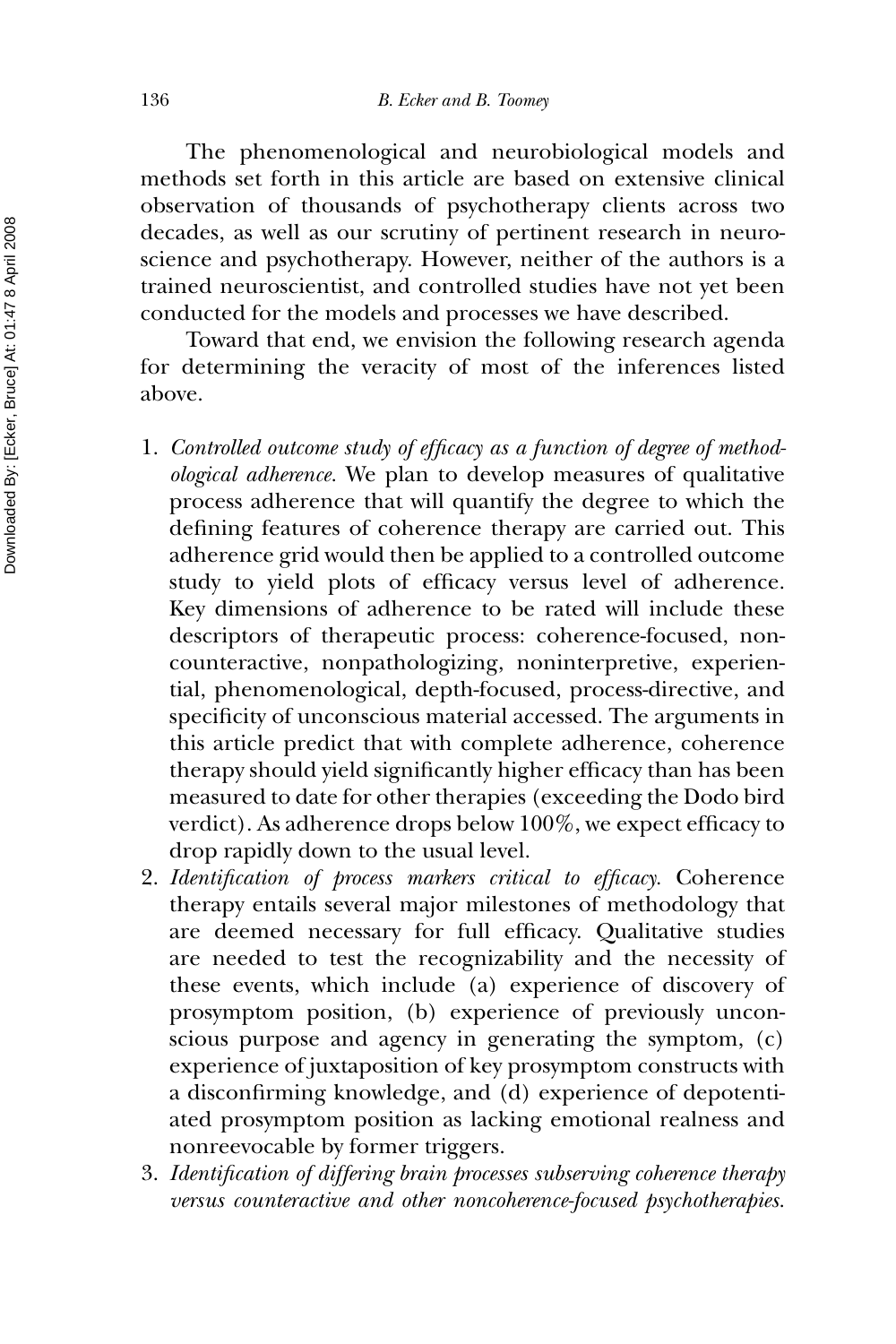Our expectation that coherence therapy is capable of a significant enhancement of efficacy rests on the hypothesis that it operates through a fundamentally different process of change, including a different neural process in the brain, than do all therapies previously subjected to controlled trials. These differences may be apparent in fMRI brain images that would compare the brain systems and circuits active during key processes of change in coherence therapy (see previous paragraph) versus key points in other therapies.

We have emphasized the neuroscientific verification of the role of subjective attention in bringing about mental change because this is of particular importance for coherence therapy. Coherence therapy is most essentially a coherence-guided use of attention so as to create experiences that bring about psychological and neural transformation. From the neural viewpoint, a person undergoing coherence therapy is guided first to use attention to create experiences that locate the neural circuits driving a particular symptom (the discovery process), then to use attention to create experiences that connect those neural circuits to the neocortex (the integration process), and finally to use attention to create experiences that depotentiate those neural circuits, ending symptom production (the transformation process). Coherence therapy skillfully applied can often have a high degree of accuracy in locating, accessing, and depotentiating the implicit memory driving symptom production.

The distinction between transformative and counteractive change is so important, in our view, that it justifies this final emphasis: We reiterate the view of Ecker and Hulley (2000c) that the "common factors" that cause over a dozen seemingly different forms of psychotherapy to score the same modest level of efficacy—apparently, the same level as properly designed placebos (Baskin et al., 2003)—are not any of the factors often cited, such as empathy, trust, attunement, and a good client–therapist working alliance (see, e.g., Hubble, Duncan, Miller, & Hubble, 1999). Rather, as understood from the vantage point of coherence psychology, the common factors responsible for the efficacy barrier are these (Ecker, 2006): (a) a counteractive methodology, (b) the lack of a decisive coherence focus within a noncounteractive methodology (that is, failure to address adequately the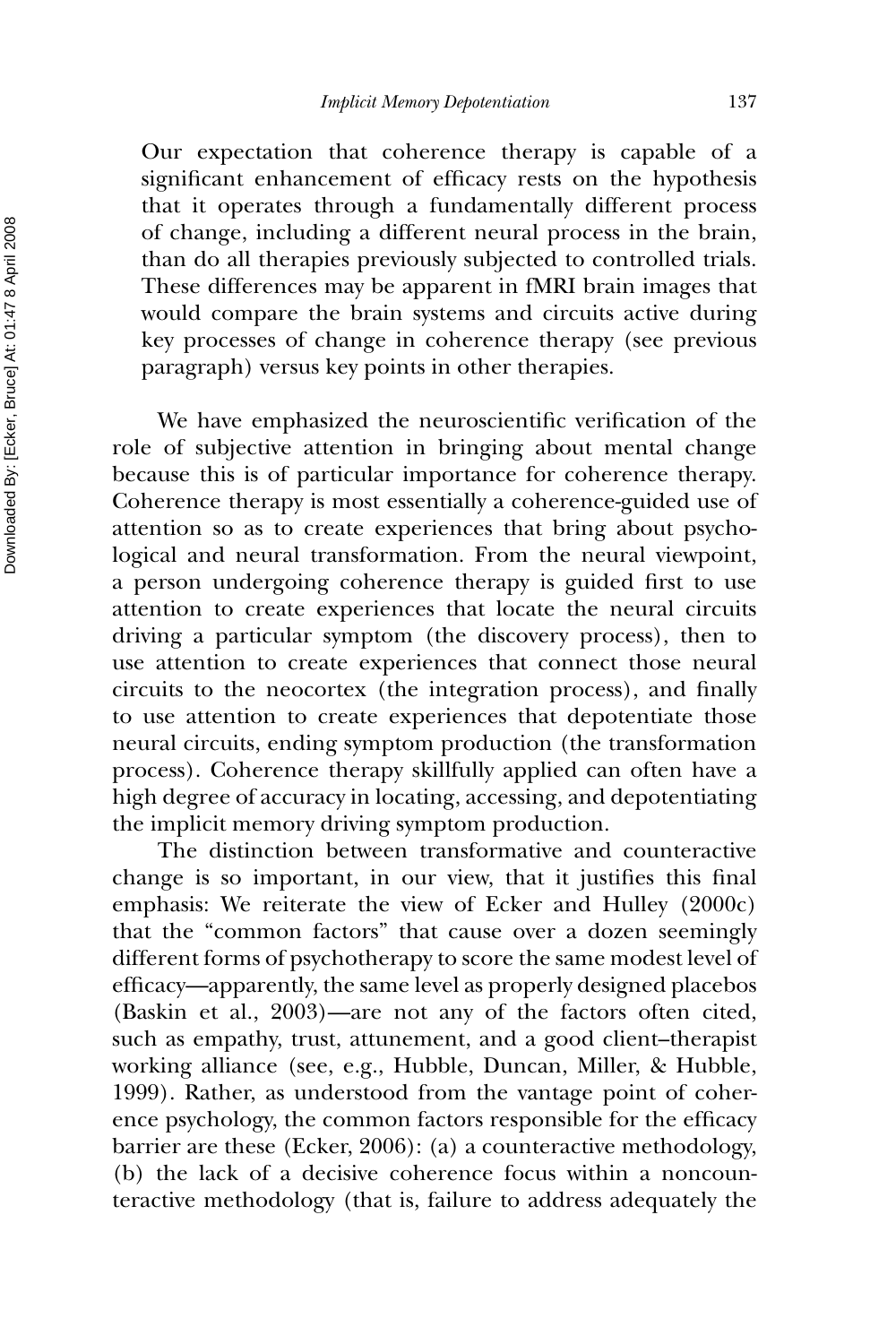implicit schemas actually causing symptom production), and/or (c) nonutilization of the built-in process of change (disconfirmation of implicit, symptom-requiring schemas through a juxtaposition experience).

In other words, the usual common factors analysis, which holds that specifics of therapeutic methodology and technique have little influence on effectiveness, may well be true within the universe of counteractive and noncoherence-focused methodologies, but not beyond it (Ecker, 2006). Indeed, neuroscience suggests why such methods are fundamentally limited, as discussed in this article. In contrast, in the domain of *non*counteractive, coherence-focused, transformative therapies, (a) effectiveness seems to be dramatically higher and (b) methodology matters greatly. For example, details of methodology determine whether or not the work fulfills the specific conditions required for the neural reconsolidation of an implicit memory.

Coherence therapy by design can be effective only when the cause of a symptom presented in therapy *is* an implicit memory, a set of unconscious, subcortical personal constructs, or prosymptom position(s), that were formed previously in response to experience. Thus, if a given symptom can be dispelled by coherence therapy, we may reliably infer that the cause of this symptom was an implicit memory—a purely psychological cause—rather than a genetic defect or neurochemical imbalance (causes that will be considered in the next, third article in this series; Toomey & Ecker, in press). The effectiveness observed by coherence therapy practitioners for a broad range of symptoms $^{12}$  is itself evidence that implicit memory is the cause of many more so-called clinical disorders than is now recognized by the therapy field.

A qualitative yet empirical proof of symptom coherence (symptom causation by a well-knit implicit schema) is built into coherence therapy methodology properly carried out with each client: With no counteractive, symptom-opposing measures ever applied (as could be verified through qualitative analysis), symptom cessation nevertheless occurs, immediately following depotentiation of the discovered, symptom-requiring schema in implicit memory. Depotentiation is verifiable in the manner described in this article.

Although coherence therapy has been used effectively for a wide range of clients and symptoms, it is not applicable to certain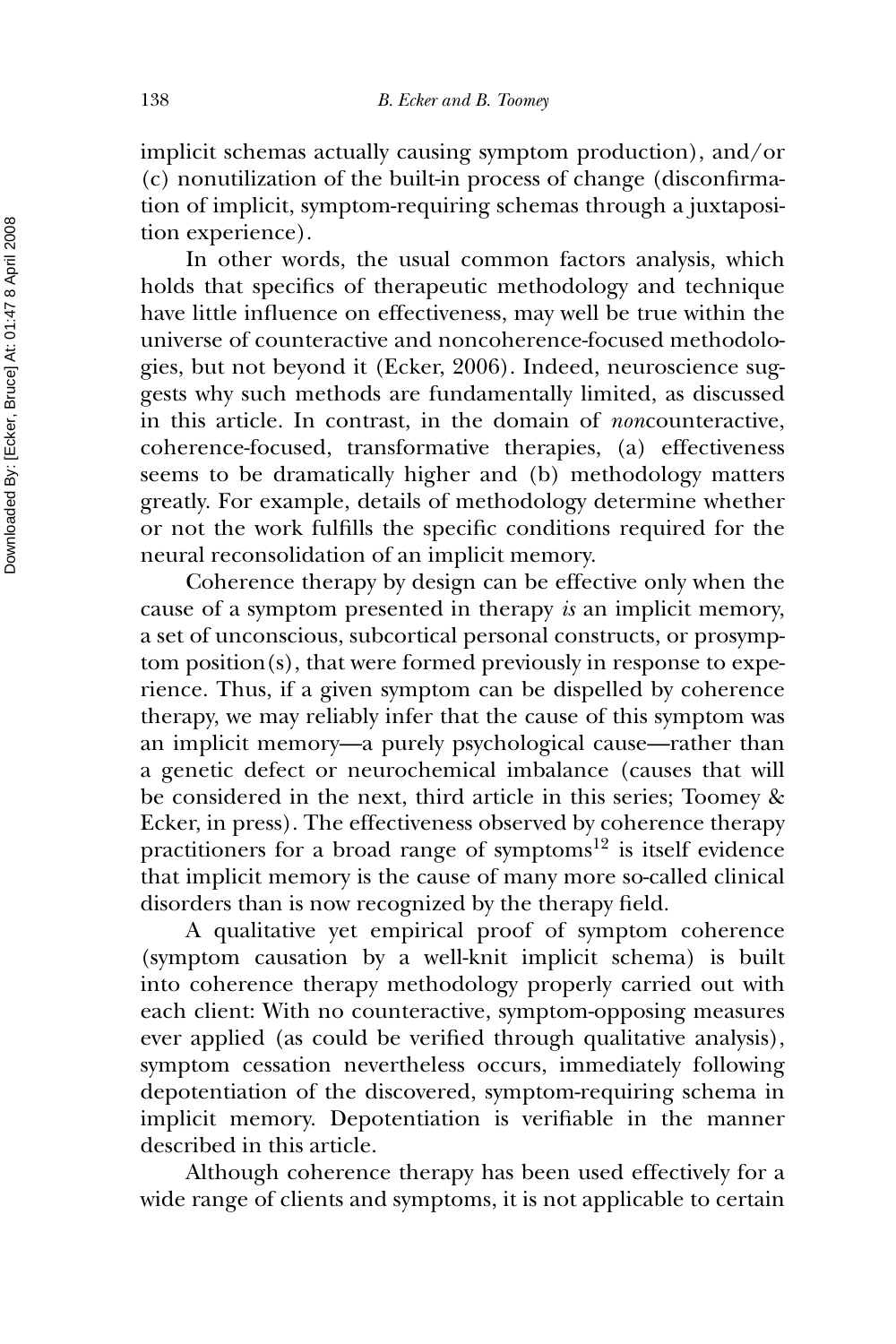client populations. The main counterindication is a profound, chronic avoidance of interior experiencing of vulnerable feeling, to a degree that is refractory well beyond even a significant level of "resistance." Profound avoidance of interior process tends to be the case for persons with extreme degrees of several types of "character disorder," including persons who are active addicts (of alcohol, drugs, sex, gambling, etc.) and some persons with significant bipolar or psychotic symptoms. Also, persons currently suffering extreme degrees of depression, anxiety, or dire situational crisis are likely to need some degree of relief of symptoms or situation through other methods before they have enough free attention to participate usefully in coherence therapy. And, of course, any symptoms caused not by personal constructs in implicit memory but by true biochemical, genetic, or neural irregularities, or by organic damage, will not respond to coherence therapy. In the next article in this series, we argue that this is likely to be the case for a very small minority of therapy clients.

As depicted through most of this article, neuroscientists are in the position of being the bestowers of knowledge and psychotherapists are in the position of receivers and appliers of this knowledge. There are a few exceptions, however. Several areas for future neuroscientific research have been identified:

- A key element of clinical phenomenology documented by Ecker and Hulley (1996, 1997, 2000a, 2000b) is the depotentiating of a long-term, emotional implicit memory, sometimes in seconds, by an experience of disconfirming juxtaposition. This degree of endogenously induced neuroplasticity—this native human capacity for full depotentiation of synapses storing long-term, implicit emotional memory—has not, to our knowledge, been studied by neuroscience.
- Our neurodynamic analysis of coherence therapy's use of disconfirming juxtaposition to achieve transformation has yielded indications that humans, unlike animals, can, through deployment of attention, put an extinction learning (a contradictory knowledge) into neural and experiential contact with an acquired memory to drive reconsolidational (transformative rather than counteractive) change of that acquired memory. This contrasts with the almost century-old tradition in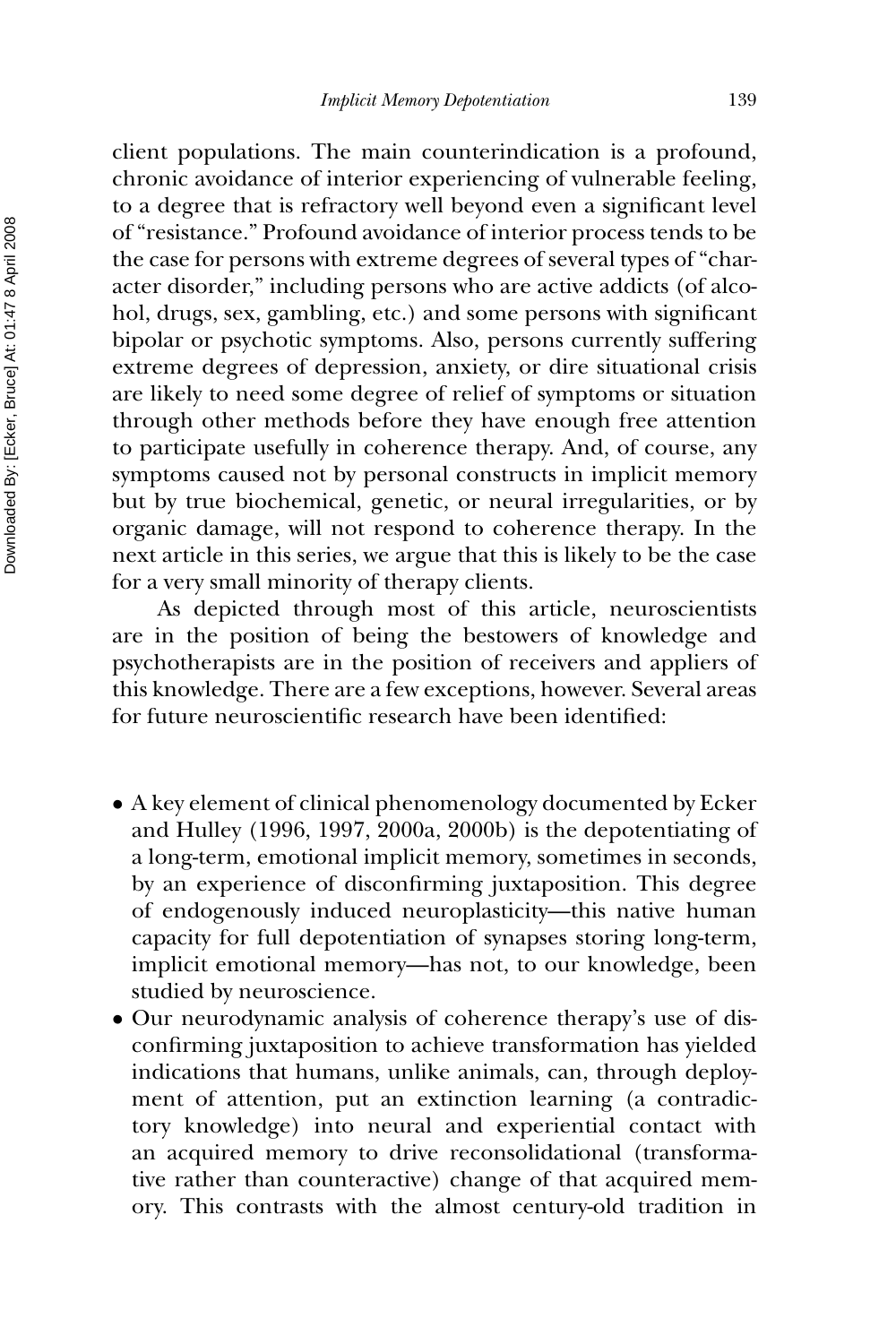neuroscience and learning theory of regarding all extinction learning as strictly dissociated and counteractive, as in animals.

 $\bullet$  In the first article of this series (Toomey & Ecker, 2007), we reviewed Ecker and Hulley's (1996, 2000b) phenomenological delineation of the hierarchical, four-level structure of emotional implicit memory, which implies a correlate structure in the neural architecture of emotional implicit memory systems, although to our knowledge, this particular hierarchy appears not to have been identified by brain science as yet.

For psychotherapists it should be welcome to know that among prominent neuroscientists there are signs of receptivity to a two-way flow of knowledge. For example, Eric Kandel (2001, p. 605) stated toward the end of his Nobel address, regarding a range of challenging unknowns in brain science:

These systems problems of the brain will require more than the bottomup approach of molecular biology. They will also require the top-down approaches of cognitive psychology, neurology, and psychiatry. Finally, they will require a set of syntheses that bridge the two approaches.

We share that spirit. In a unified model, there are two complimentary ways to understand the cause of symptom production: phenomonological and neural. Phenomenologically we can view the cause of most (not all) symptoms of clients as being the unconscious emotional–perceptual–somatic knowings, the unattended themes, purposes and tactics that necessitate producing the symptom. Neurally, we can regard the cause as being the subcortical neural circuits of implicit memory and procedural implementation that encode those knowings and that are firing when symptom production is occurring.

Those two dimensions of symptom production—subjective and objective, holistic and reductionistic—do not exist separately from each other. Each exists through the other. If we truly transform the underlying emotional themes driving symptom production, we also transform the implicated neural pathways.

We caution against concluding that developments in neuroscience imply the need for a reductionist view that sees consciousness and selfhood as mere epiphenomena of purely physical processes. In preparing this article we have closely studied many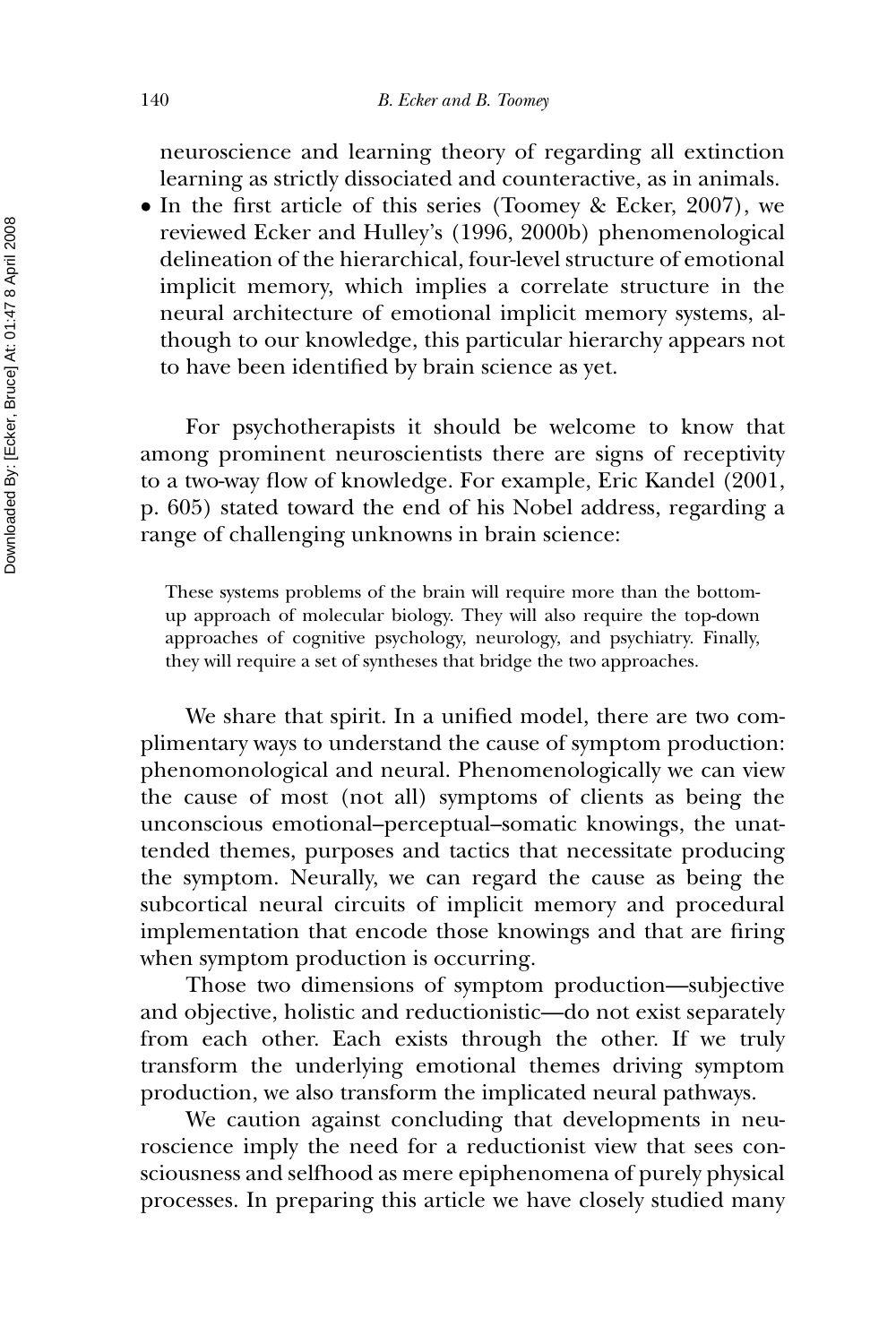dozens of research articles by neuroscientists, in which not once was any neurodynamic process or property referred to as a *cause* of sentient experience, but only as a "substrate" or "correlate." Neuroscientists have made impressive progress in identifying physical mechanisms that translate physical perceptions into a physical pattern of synapses, but they have nothing to say about the source and ultimate nature of sentient, subjective experience. In this we subscribe to Albert Einstein's cautionary guideline, "Things should always be made as simple as possible, but not simpler."

#### **Notes**

- 1. The name used from 1993 through 2005 was depth-oriented brief therapy, or DOBT. The change to "coherence therapy" and "coherence psychology" is intended to reflect the central principle of the approach.
- 2. Ecker previously worked in experimental physics research for 14 years.
- 3. Ecker and Hulley (1996) refer to the discovery process as *radical inquiry* to denote both its focus on root material and its swiftness.
- 4. Upon perceiving an action done by another, one's mirror neurons fire as if one had performed that action oneself. They are thought to help create a model of the internal states of others, facilitating empathy and the ability to reliably infer the presence of certain subjective states in others (sometimes termed mindsight). Mirror neuron dysfunction has been linked to autism.
- 5. An opposite effect, the disruption of explicit memory formation, is caused by the yet higher hormonal levels produced during experiences of extreme emotional arousal or stress, as during trauma (McGaugh, 1989; Payne, Nadel, Britton, & Jacobs, 2004; van der Kolk, 1994). Under these conditions the hippocampal memory formation system is rendered inoperative, and memories are stored instead as separate, unintegrated affective and perceptual components, which tend to be exceptionally vivid and enduring. Thus, as noted by van der Kolk (1994), the effect of trauma on memory is bimodal: An absence of explicit, narrative memory (amnesia) is accompanied by a sharp enhancement of perceptual and affective memory (hypermnesia).
- 6. Hippocampal synapses that encoded a mouse's spatial memory of a newly encountered neutral environment, which attracted little attention, lasted 3 to 6 hours, but when an added, specific feature of the same environment was of special significance to a mouse, attracting strong attention, the same synapses mapping spatial memory lasted for days, or about 20 times longer.
- 7. Homosynaptic plasticity: A particular synapse becomes stronger ("facilitation," "potentiation") or weaker ("depression") because of activity in the presynaptic and postsynaptic neurons of that very synapse.
- 8. Heterosynaptic plasticity: Change in a synapse's strength occurs due to activity in one or more modulatory interneurons that act on the presynaptic and/or postsynaptic neurons of the synapse, and not due to activity in the presynaptic or postsynaptic neurons themselves.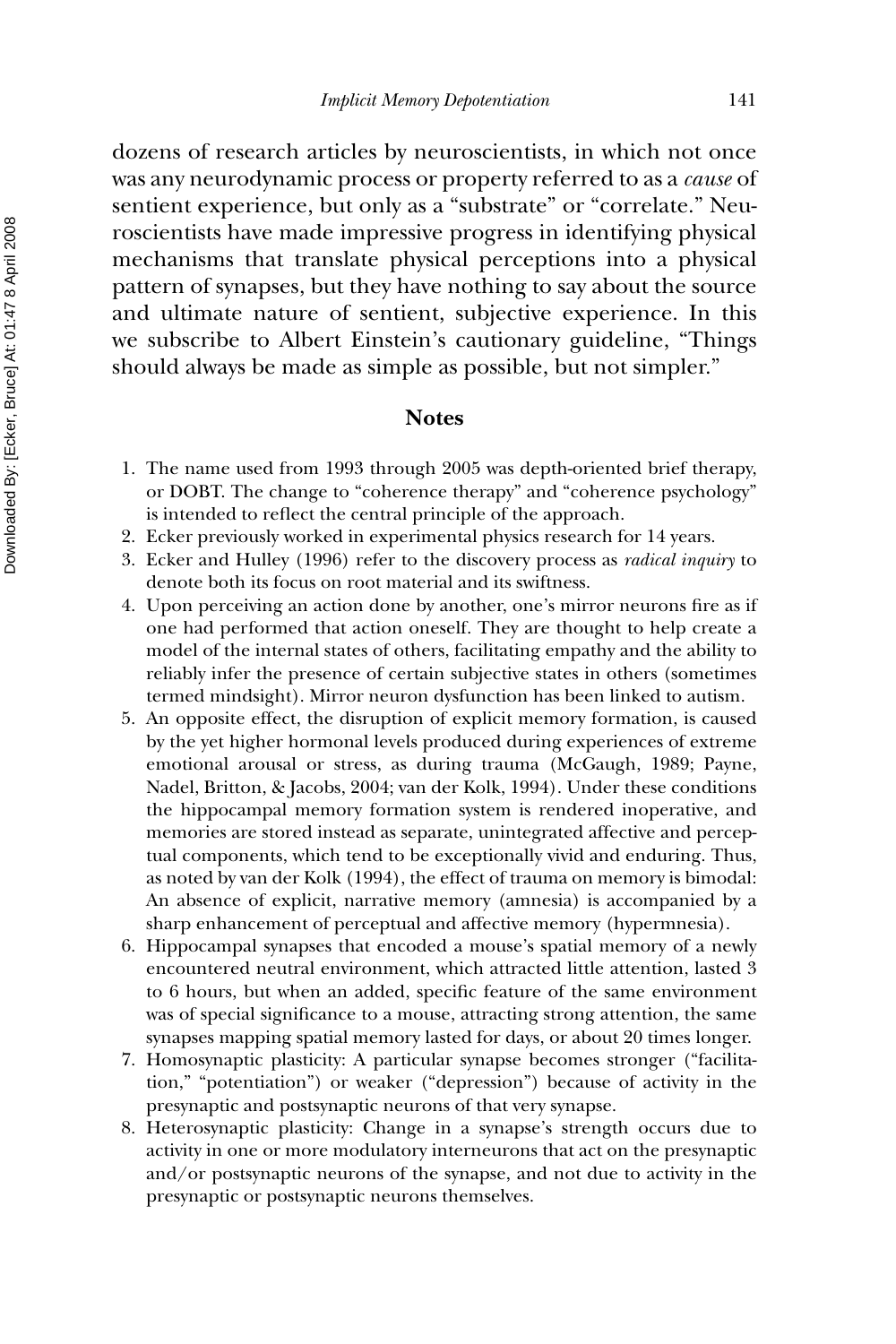- 9. Other possible reasons for nonextinction of prosymptom positions include a variable ratio schedule of learning, which is the learning schedule most immune to extinction (Field, Tonneau, Ahearn, & Hineline, 1996); higherorder conditioning (Gewirtz & Davis, 2000), which could be largely immune to perceived disconfirmation; and redundant conditioning, in which multiple percepts, each a conditioned stimulus, tend to occur concurrently, again creating immunity to perceived disconfirmation.
- 10. It should be noted that there are two differences between the memorychanging procedure used by Frenkel et al. (2005) and that of coherence therapy: (a) The procedure of Frenkel et al. was designed for reconsolidation of a postive alteration (up-regulation, strengthening) of a conditioned response memory by a concurrent experience, whereas the procedure in coherence therapy is designed to use the same mechanism of reactivation–labilization–concurrent experience–reconsolidation for a major down-regulation or weakening of the strength of a prosymptom implicit memory. Our unified model awaits demonstration of a down-regulatory version of the Frenkel et al. use of a real-life episode. (b) The concurrent experience used by Frenkel et al. (2005) was entirely unrelated to the target memory in both content and context, and operated to strengthen the target memory purely through endogenous biochemical effects. In contrast, the concurrent experience used in coherence therapy is, by design, a phenomenological experience strongly related to the content and context of the target memory and is change-inducing through experiential disconfirmation of the target memory.
- 11. In a small minority of cases, the client's prosymptom position does not require transformation because, upon becoming conscious, the client recognizes that it serves his or her best interests just as it is. For example, the unconscious prosymptom position generating a graduate student's serious procrastination of course assignments was a refusal to pursue a program and a career that had been chosen by his parents and was not his true calling. He did not change this position (other than to make it conscious); rather, he resigned from the program. Ecker and Hulley (1996) term this *reverse resolution*.
- 12. Symptoms dispelled by coherence therapy include depression, anxiety, panic, agoraphobia, low self-worth, attachment problems, sequelae of childhood abuse, sexual problems, food/eating/weight problems, rage, attention deficit, complicated bereavement, fidgeting, codependency, underachievement, procrastination, and a wide range of interpersonal, couple, and family problems.

#### **References**

Alberini, C. M. (2005). Mechanisms of memory stabilization: Are consolidation and reconsolidation similar or distinct processes? *Trends in Neuroscience*, *28*, 51–56.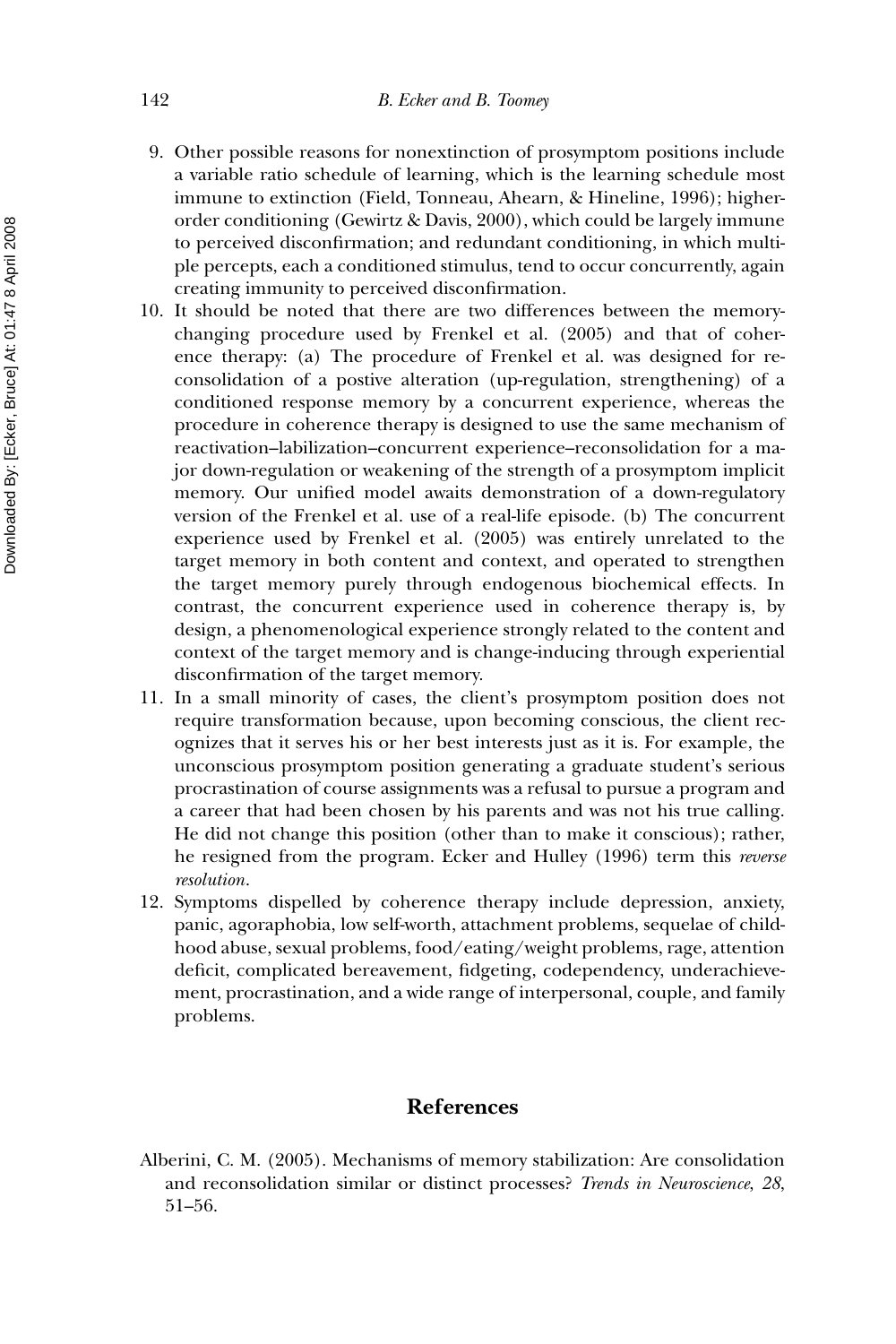- Bailey, C. H., & Chen, M. (1989). Time course of structural changes at identified sensory neuron synapses during long-term sensitization in *Aplysia*. *Journal of Neuroscience*, *9*, 1774–1780.
- Bailey, C. H., & Kandel, E. R. (1993). Structural changes accompanying memory storage. *Annual Review of Physiology*, *55*, 397–426.
- Bailey, C. H., Kandel, E. R., & Si, K. (2004). The persistence of long-term memory: A molecular approach to self-sustaining changes in learning-induced synaptic growth. *Neuron*, *44*, 49–57.
- Baskin, T. W., Tierney, S. C., Minami, T., & Wampold, B. E. (2003). Establishing specificity in psychotherapy: A meta-analysis of structural equivalence of placebo controls. *Journal of Consulting and Clinical Psycholology*, *71*, 973–979.
- Bichot, N. P., Rossi, A. F., & Desimone, R. (2005). Parallel and serial neural mechanisms for visual search in macaque area V4. *Science*, *308*, 529–534.
- Bliss, T. V., & Lomo, T. (1973). Long-lasting potentiation of synaptic transmission in the dentate area of the anaesthetized rabbit following stimulation of the perforant path. *Journal of Physiology*, *232*, 331–356.
- Bouton, M. E. (2004). Context and behavioral processes in extinction. *Learning and Memory*, *11*, 485–494.
- Cahill, L., & Alkire, M. T. (2003). Epinephrine enhancement of human memory consolidation: Interaction with arousal at encoding. *Neurobiology of Learning and Memory*, *79*, 194–198.
- Cain, C. K., Blouin, A. M., & Barad, M. (2003). Temporally massed CS presentations generate more fear extinction than spaced presentations. *Journal of Experimental Psychology: Animal Behavior Processes*, *29*, 323–333.
- Cain, C. K., Blouin, A. M., & Barad, M. (2004). Adrenergic transmission facilitates extinction of conditional fear in mice. *Learning & Memory*, *11*, 179–187.
- Cammarota, M., Bevilaqua, L. R. M., Medina, J. H., & Izquierdo, I. (2004). Retrieval does not induce reconsolidation of inhibitory avoidance memory. *Learning & Memory*, *11*, 572–578.
- Castellucci, V., Pinsker, H., Kupfermann, I., & Kandel, E. R. (1970). Neuronal mechanisms of habituation and dishabituation of the gill-withdrawal reflex in *Aplysia*. Science, *167*, 1745–1748.
- Chklovskii, D. B., Mel, B. W., & Svoboda, K. (2004). Cortical rewiring and information storage. *Nature*, *431*, 782–788.
- Chugani, H. T., Muller, R.-A., & Chugani, D. C. (1996). Functional brain reorganization in children. *Brain and Development*, *18*, 347–356.
- Crits-Christoph, P., Luborsky, L., & Barber, J. (1990). Overview of psychodynamic treatment. In M. Thase, B. Edelstein, & M. Hensen (Eds.), *Handbook of outpatient treatment of adults* (pp. 31–68). New York: Plenum Press.
- Curtis, R. C., & Hirsch, I. (2003). Relational approaches to psychoanalytic psychotherapy. In A. S. Gurman & S. B. Messer (Eds.), *Essential psychotherapies,* 2nd ed. (pp. 69–106). New York: Guilford.
- Debiec, J., LeDoux, J. E., & Nader, K. (2002). Cellular and systems reconsolidation in the hippocampus. *Neuron*, *36*, 527–538.
- Ecker, B. (2003). The hidden logic of anxiety: Look for the emotional truth behind the symptom. *Psychotherapy Networker*, *27*(6), 38–43. 58. Retrieved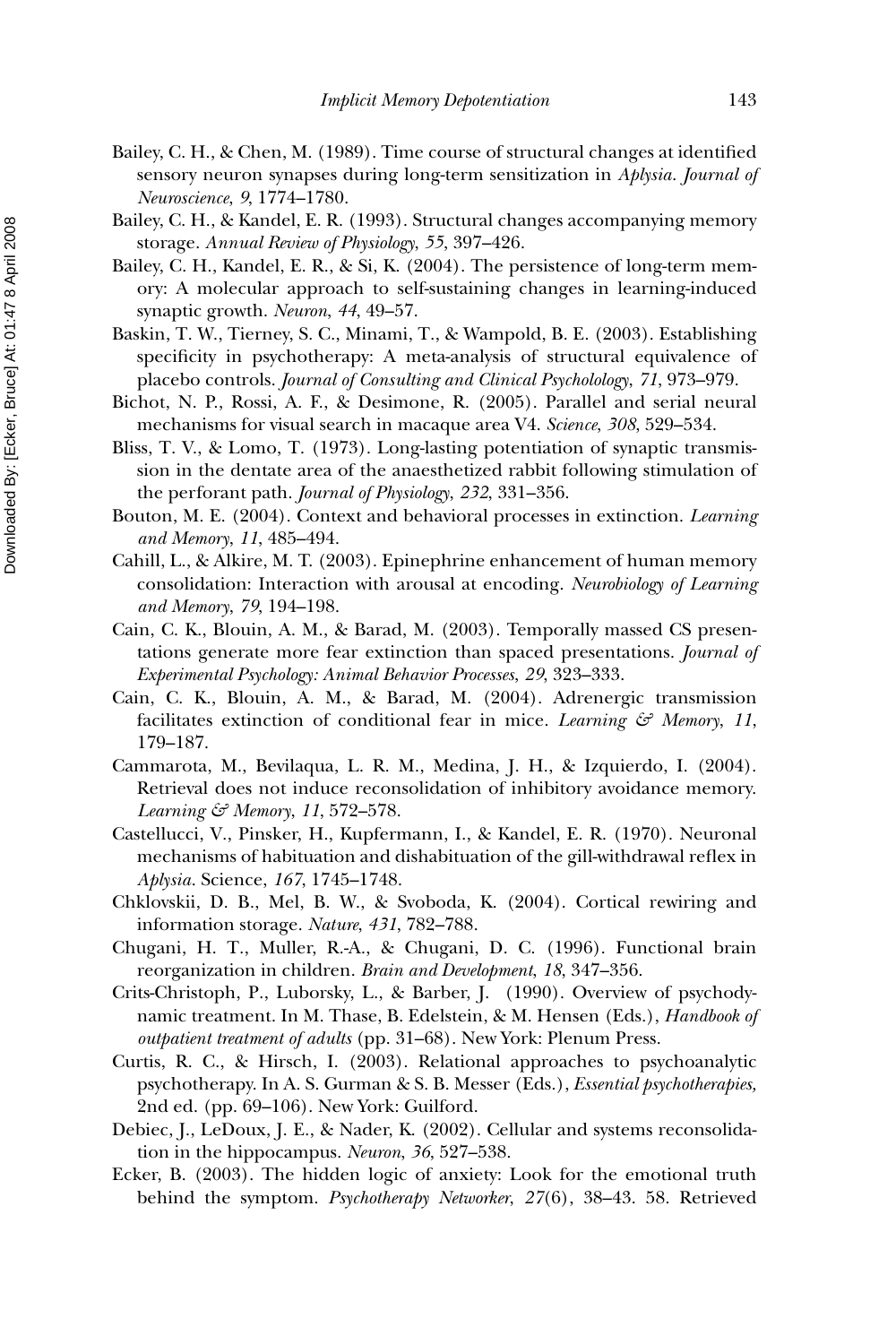March 2, 2006 from http://www.findarticles.com/p/articles/mi qa4016/ is 200311/ai n9313906

- Ecker, B. (2005). Utilizing the brain's hidden rules for change. *Psychotherapy Networker Symposium*. Washington, DC. [Audio CD, item #715-506]. Available from www.playbacknow.com
- Ecker B. (2006). *The effectiveness of psychotherapy: Constructivism to the rescue!* Keynote address presented at the 12th Biennial Conference of the Constructivist Psychology Network, San Marcos, California.
- Ecker B. & Hulley L. (1996). *Depth oriented brief therapy: How to be brief when you were trained to be deep, and vice versa.* San Francisco: Jossey-Bass.
- Ecker, B., & Hulley, L.(Producers). (1997). *Compulsive underachieving* [video and viewer's manual]. Oakland, CA: Pacific Seminars.
- Ecker, B., & Hulley, L. (2000a). Depth-oriented brief therapy: Accelerated accessing of the coherent unconscious. In J. Carlson & L. Sperry (Eds.), *Brief therapy with individuals and couples* (pp. 161–190). Phoenix, AZ: Zeig, Tucker & Theisen.
- Ecker, B., & Hulley, L. (2000b). The order in clinical "disorder": Symptom coherence in depth oriented brief therapy. In R. A. Neimeyer & J. Raskin (Eds.), *Constructions of disorder* (pp. 63–89). Washington, DC: American Psychological Association.
- Ecker, B., & Hulley, L. (2000c). A new zone of effectiveness for psychotherapy. *New Therapist*, *6*, 31–33.
- Ecker, B., & Hulley, L. (2002a). Deep from the start: Profound change in brief therapy. *Psychotherapy Networker*, *26*(1), 46–51, 64. Available online at: www. findarticles.com/p/articles/mi qa4016/is 200201/ai n9033893
- Ecker, B., & Hulley, L. (2002b). DOBT toolkit for in-depth effectiveness: Methods and concepts of depth-oriented brief therapy. *New Therapist*, *20*, 24–29.
- Ecker, B., & Hulley, L. (2004). *Depth-oriented brief therapy practice manual and training guide*. Oakland, CA: Pacific Seminars. Available from www.dobt.com/ manual.htm
- Fatt, P., & Katz, B. (1951). An analysis of the end-plate potential recorded with an intracellular electrode. *Journal of Physiology (London)*, *115*, 320– 370.
- Field, D. P., Tonneau, F., Ahearn, W., & Hineline, P. N. (1996). Preference between variable-ratio and fixed ratio schedules: Local and extended relations. *Journal of the Experimental Analysis of Behavior*, *66*, 283–295.
- Frenkel, L., Maldonado, H., & Delorenzi, A. (2005). Memory strengthening by a real-life episode during reconsolidation: An outcome of water deprivation via brain angiotensin II. *European Journal of Neuroscience*, *22*, 1757–1766.
- Frishkoff, G. A., Tucker, D. M., Davey, C., & Scherg, M. (2004). Frontal and posterior sources of event-related potentials in semantic comprehension. *Cognitive Brain Research*, *20*, 329–354.
- Gallese, V. (2003). The roots of empathy: The shared manifold hypothesis and the neural basis of intersubjectivity. *Psychopathology*, *36*, 171–180.
- Gewirtz, J.C., & Davis, M. (2000). Using Pavlovian higher-order conditioning paradigms to investigate the neural substrates of emotional learning and memory. *Learning & Memory*, *7*, 257–266.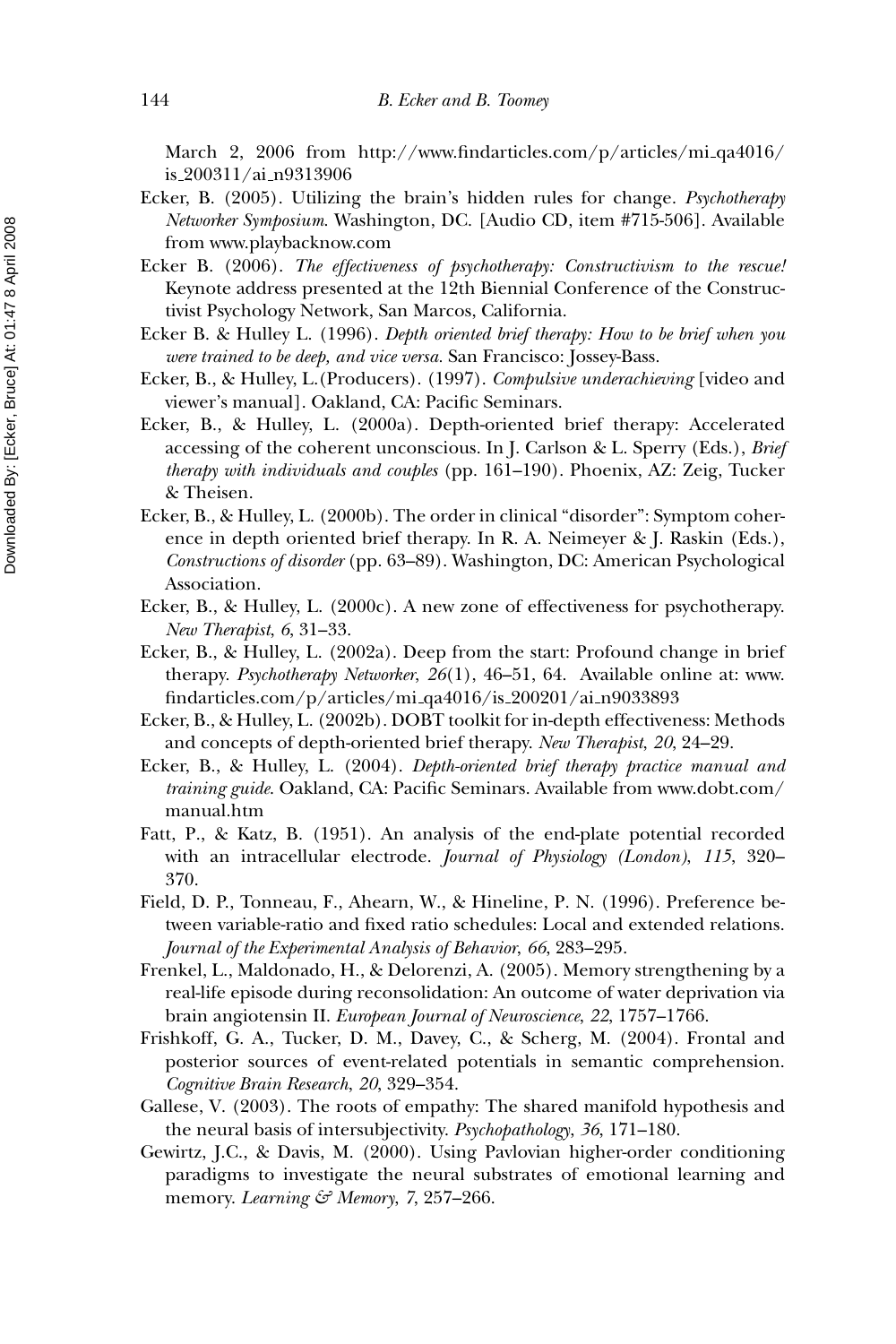- Greengard, P. (1976). Possible role for cyclic nucleotides and phosphorylated membrane proteins in postsynaptic actions of neurotransmitters. *Nature*, *260*, 101–108.
- Halgren, E. (1992). Emotional neurophysiology of the amygdala within the context of human cognition. In J. P. Aggleton (Ed.), *The amygdala: Neurobiological aspects of emotion, memory, and mental dysfunction* (pp. 191–228). New York: Wiley-Liss.
- Hebb, D. O. (1949). *The organization of behavior: A neuropsychological theory*. New York: Wiley.
- Hubble, M. A., Duncan, B. L., Miller, S. D., & Hubble, B. L. (1999). *The heart & soul of change: What works in therapy*. Washington, DC: American Psychological Association.
- Izquierdo, I., & Medina, J. H. (1997). Memory formation: The sequence of biochemical events in the hippocampus and its connection to activity in other brain structures. *Neurobiology of Learning and Memory*, *68*, 285–316.
- Judge, M. E., & Quartermain, D. (1982). Alleviation of anisomycin-induced amnesia by pre-test treatment with lysine-vasopressin. *Pharmacology Biochemistry and Behavior*, *16*, 463–466.
- Kalisch, R., Wiech, K., Critchley, H. D., Seymour, B., O'Doherty, J. P., Oakley, D. A., Allen, P., & Dolan, R. J. (2005). Anxiety reduction through detachment: Subjective, physiological, and neural effects. *Journal of Cognitive Neuroscience*, *17*, 874–883.
- Kandel, E. R. (1998). A new intellectual framework for psychiatry. *American Journal of Psychiatry*, *155*, 457–469.
- Kandel, E. R. (2001). The molecular biology of memory storage: A dialog between genes and synapses. *Bioscience Reports*, *21*, 565–611.
- Kelly, G. A. (1955). *The psychology of personal constructs*. (vols. 1 & 2). New York: W. W. Norton.
- Kentros, C., Agnihotri, N., Hawkins, R., Muller, R., & Kandel, E. (2001). Stabilization of the hippocampal representation of space in mice requires attention [Abstract 316.15]. *Annual meeting of the Society of Neuroscience*. San Diego, California.
- Kentros, C. G., Agnihotri, N. T., Streater, S., Hawkins, R. D., & Kandel, E. R. (2004). Increased attention to spatial context increases both place field stability and spatial memory. *Neuron*, *42*, 283–295.
- Kentros, C., Hargreaves, E., Hawkins, R. D., Kandel, E. R., Shapiro, M., & Muller, R. U. (1998). Abolition of long-term stability of new hippocampal place cell maps by NMDA receptor blockade. *Science*, *280*, 2121–2126.
- Kim, J. H., Udo, H., Li, H. L., Youn, T. Y., Chen, M., Kandel, E. R., & Bailey, C. H. (2003). Presynaptic activation of silent synapses and growth of new synapses contribute to intermediate and long-term facilitation in Aplysia. *Neuron*, *40*, 151–165.
- Knott, G. W., Quairiaux, C., Genoud, C., & Welker, E. (2002). Formation of dendritic spines with GABAergic synapses induced by whisker stimulation in adult mice. *Neuron*, *34*, 265–273.
- Kreiman, G., Koch, C., & Fried, I. (2000). Imagery neurons in the human brain. *Nature*, *408*, 357–361.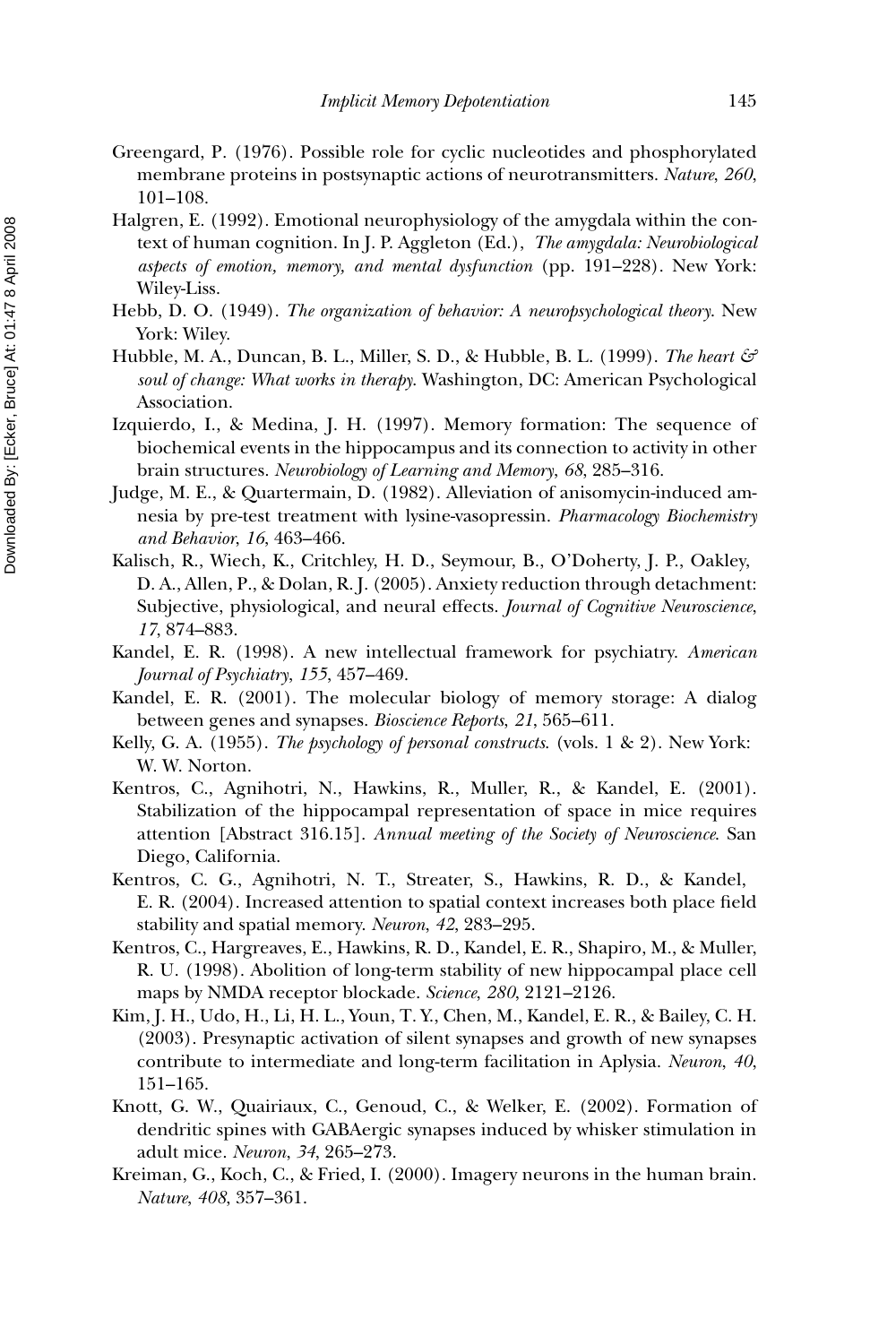- Kupfermann, I., Castellucci, V., Pinsker, H., & Kandel, E. R. (1970). Neuronal correlates of habituation and dishabituation of the gill-withdrawal reflex in *Aplysia*. *Science*, *167*, 1743–1745.
- Lewis, D., Bregman, N. J., & Mahan, J. (1972). Cue-dependent amnesia in rats. *Journal of Comparative Physiology and Psychology*, *81*, 243–247.
- Lewis, D. J., & Bregman, N. J. (1973). Source of cues for cue-dependent amnesia in rats. *Journal of Comparative Physiology and Psychology*, *85*, 421–426.
- Liotti, M., Mayberg, H. S., Brannan, S. K., McGinnis, S., Jerabek, P., & Fox, P. T. (2000). Differential limbic-cortical correlates of sadness and anxiety in healthy subjects: implications for affective disorders. *Biological Psychiatry*, *48*, 30–42.
- Luborsky, L., Rosenthal, R., Diguer, L., Andrusyna, T. P., Berman, J. S., Levitt, J. T., Seligman, D. A., & Krause, E. D. (2002). The Dodo Bird verdict is alive and well—mostly. *Clinical Psychology: Science and Practice*, *9*, 2–12.
- Mactutus, C. F., Riccio, D. C., & Ferek, J. M. (1979). Retrograde amnesia for old (reactivated) memory: some anomalous characteristics. *Science*, *204*, 1319– 1320.
- Malenka, R. C., & Bear, M. F. (2004). LTP and LTD: An embarrassment of riches. *Neuron*, *44*, 5–21.
- Maren, S. (1999a). Long-term potentiation in the amygdala: A mechanism for emotional learning and memory. *Trends in Neuroscience*, *22*, 561–567.
- Maren, S. (1999b). Does the basolateral amygdala store memories for emotional events?. *Trends in Neuroscience*, *23*, 345–346.
- Martignetti, C. A., & Jordan, M. (2001). The use of DOBT in pastoral psychotherapy. *American Journal of Pastoral Counseling*, *4*, 37–51.
- Milad, M. R., & Quirk, J. G. (2002). Neurons in medial prefrontal cortex signal memory for fear extinction. *Nature*, *420*, 70–74.
- Milner, B., Squire, L. R., & Kandel, E. R. (1998). Cognitive neuroscience and the study of memory. *Neuron*, *20*, 445–468.
- Misanin, J. R., Miller, R. R., & Lewis, D. J. (1968). Retrograde amnesia produced by electroconvulsive shock after reactivation of a consolidated memory trace. *Science*, *160*, 203–204.
- Martin, J. (1991). The social-cognitive construction of therapeutic change: A dual coding analysis. *Journal of Social and Clinical Psychology*, *10*, 305–321.
- McGaugh, J. L. (1966). Time-dependent processes in memory storage. *Science*, *153*, 1351–1358.
- McGaugh, J. L. (1989). Involvement of hormonal and neuromodulatory systems in the regulation of memory storage. *Annual Review of Neuroscience*, *2*, 255– 287.
- McGaugh, J. L. (2000). Memory—A century of consolidation. *Science*, *287*, 248– 251.
- McGaugh, J. L., & Roozendaal, B. (2002). Role of adrenal stress hormones in forming lasting memories in the brain. *Current Opinion in Neurobiology*, *12*, 205–210.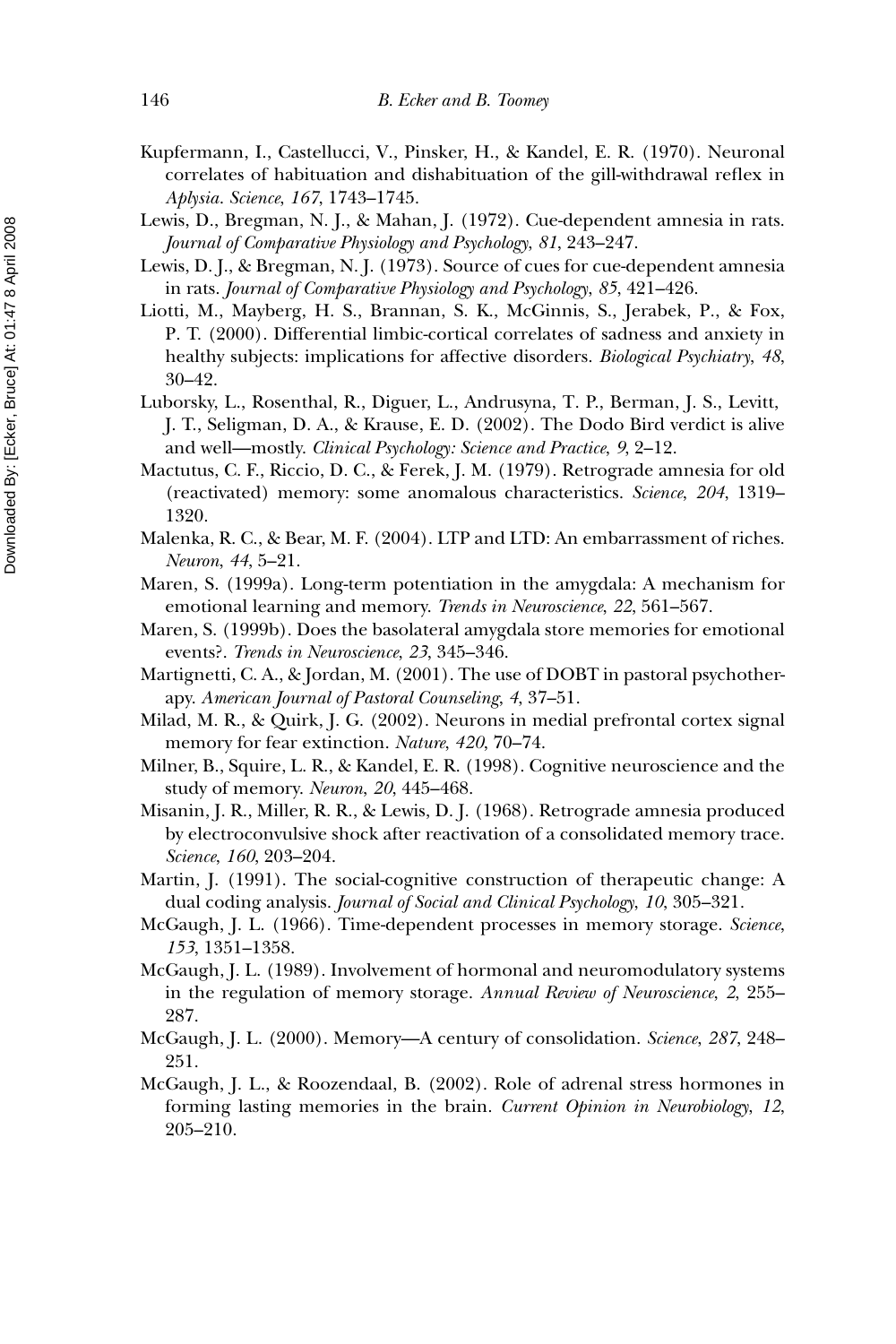- Morris, R. G. M., Anderson, E., Lynch, G. S., & Baudry, M. (1986). Selective impairment of learning and blockade of long-term potentiation by an *N* -methyl-*D*-aspartate receptor antagonist, AP5. *Nature*, *319*, 774–776.
- Morrison, P. D., Allardyce, J., & McKane, J. P. (2002). Fear knot: Neurobiological disruption of long-term fear memory. *British Journal of Psychiatry*, *180*, 195– 197.
- Myers, K. M., & Davis, M. (2002). Behavioral and neural analysis of extinction. *Neuron*, *36*, 567–584.
- Nader, K. (2003). Memory traces unbound. *Trends in Neuroscience*, *26*, 65–72.
- Nader, K., Schafe, G. E., & LeDoux, J. E. (2000). Fear memories require protein synthesis in the amygdala for reconsolidation after retrieval. *Nature*, *406*, 722– 726.
- Neimeyer, R. A. (2000). Narrative disruptions in the construction of the self. In R. A. Neimeyer & J. D. Raskin (Eds.), *Constructions of disorder* (pp. 207–242). Washington, DC: American Psychological Association.
- Neimeyer, R. A., & Bridges, S. K. (2003). Postmodern approaches to psychotherapy. In A. S. Gurman & S. B. Messer (Eds.), *Essential psychotherapies*. 2nd ed. (pp. 272–316). New York: Guilford.
- Neimeyer, R. A., & Raskin, J. D. (2001). Varieties of constructivism in psychotherapy. In K. S. Dobson (Ed.), *Handbook of cognitive-behavioral therapies* (pp. 407–411). New York: Guilford.
- Nisbett, R., & Ross, L. (1980). *Human inference: Strategies and shortcomings of social judgment*. Upper Saddle River, NJ: Prentice-Hall.
- Ochsner, K. N., Ray, R. D., Cooper, J. C., Robertson, E. R., Chopra, S., Gabrieli, J. D., & Gross, J. J. (2004). For better or for worse: Neural systems supporting the cognitive down- and up-regulation of negative emotion. *NeuroImage*, *23*, 483–499.
- Olson, S. (2004). The synapse revealed. *Howard Hughes Medical Institute Bulletin*, *17*(3), 14–23. Retrieved March 2, 2006, from http://www.hhmi.org/bulletin/ fall2004/synapses/synapses2.html
- Panksepp, J. (2004). *Affective neuroscience: The foundations of human and animal emotions*. Oxford: Oxford University Press.
- Pastalkova, E., Serrano, P., Pinkhasova, D., Wallace, E., Fenton, A. A., & Sacktor, T. C. (2006). Storage of spatial information by the maintenance mechanism of LTP. *Science*, *313*, 1141–1144.
- Payne, J., Nadel, L., Britton, W., & Jacobs, J. (2004). The biopsychology of trauma and memory. In D. Reisberg & P. Hertel (Eds.), *Memory and emotion* (pp. 76– 128). New York: Oxford University Press.
- Pedreira, M. E., & Maldonado, H. (2003). Protein synthesis subserves reconsolidation or extinction depending on reminder duration. *Neuron*, *38*, 863– 869.
- Pedreira, M. E., Perez-Cuest, L. M., & Maldonado, H. (2004). Mismatch between what is expected and what actually occurs triggers memory reconsolidation or extinction. *Learning & Memory*, *11*, 579–585.
- Phelps, E. A., Delgado, M. R., Nearing, K. I., & LeDoux, J. E. (2004). Extinction learning in humans: Role of the amygdala and vmPFC. *Neuron*, *43*, 897–905.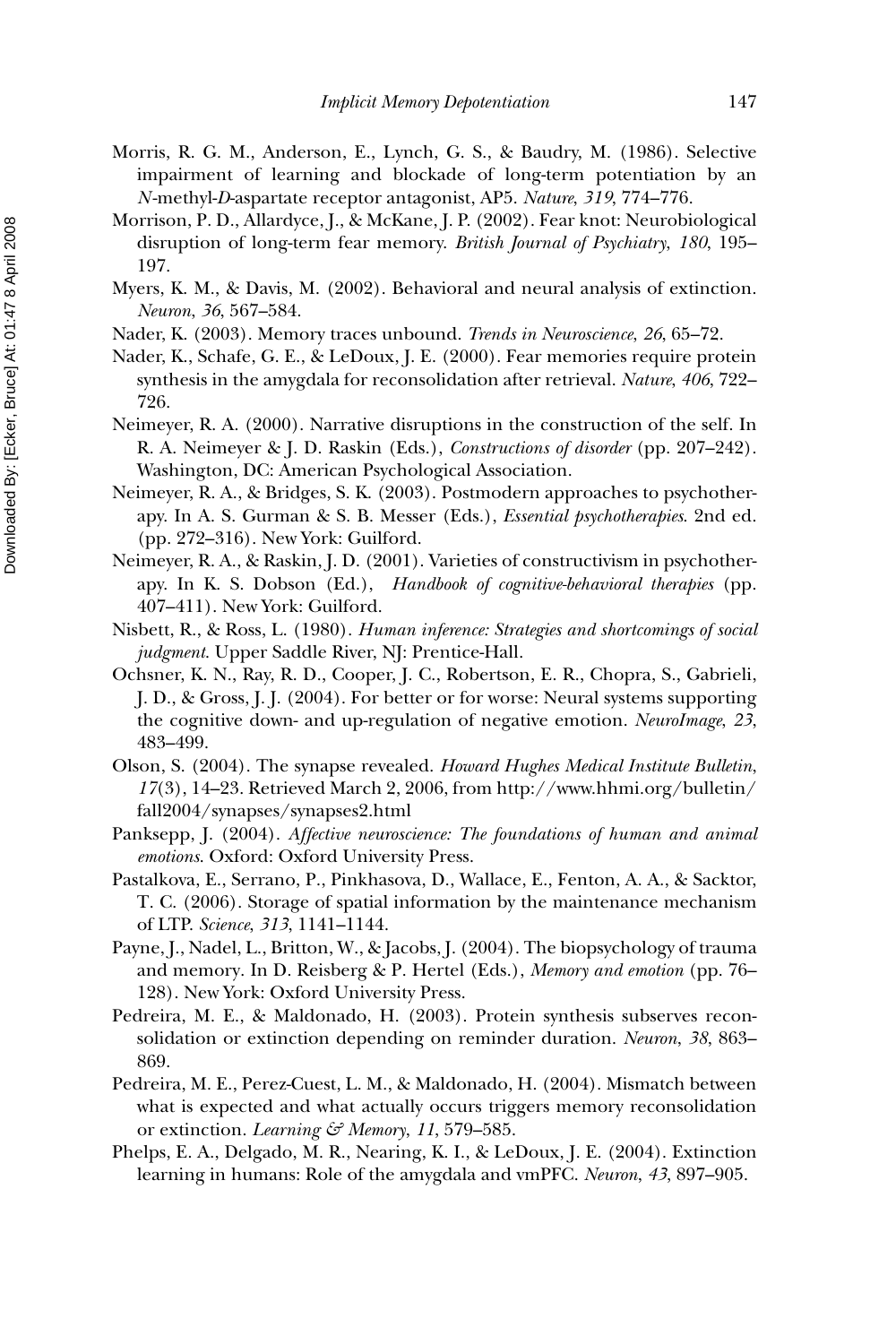- Phelps, E. A., & LeDoux, J. E. (2005). Contributions of the amygdala to emotion processing: From animal models to human behavior. *Neuron*, *48*, 175–187.
- Przybyslawski, J., & Sara, S. J. (1997). Reconsolidation of memory after its reactivation. *Behavior and Brain Research*, *84*, 241–246.
- Quirk, G. J., Likhtik, E., Pelletier, J. G., & Pare, D. (2003). Stimulation of medial prefrontal cortex decreases the responsiveness of central amygdala output neurons. *Journal of Neuroscience*, *23*, 8800–8807.
- Rammes, G., Eder, M., Dodt, H.-U., Kochs, E., & Zieglgänsberger, W. (2001). Long-term depression in the basolateral amygdala of the mouse involves the activation of interneurons. *Neuroscience*, *107*, 85–97.
- Rammes, G., Stecker, T., Kresse, A., Schutz, G., Zieglgansberger, W., & Lutz, B. (2000). Synaptic plasticity in the basolateral amygdala in transgenic mice expressing dominant-negative cAMP response element-binding protein (CREB) in forebrain. *European Journal of Neuroscience*, *12*, 2534–2546.
- Ramon y Cajal, S. R. (1894). La fine structure des centres nerveux. The Croonian Lecture. *Proceedings of the Royal Society of London, 55,* 444–468.
- Rescorla, R. A. (2001). Experimental extinction. In R. R. Mowrer & S. Klein (Eds.), *Handbook of contemporary learning theories*, Vol. *55* (pp. 119–154). Mahwah, NJ: Erlbaum.
- Richardson, R., Riccio, D. C., & Mowrey, H. (1982). Retrograde amnesia for previously acquired Pavlovian conditioning: UCS exposure as a reactivation treatment. *Physiological Psychology*, *10*, 384–390.
- Rossato, J. I., Bevilaqua, L. R. M., Medina, J. H., Izquierdo, I., & Cammarota, M. (2006). Retrieval induces hippocampal-dependent reconsolidation of spatial memory. *Learning & Memory*, *13*, 431–440.
- Roullet, P., & Sara, S. J. (1998). Consolidation of memory after its reactivation: Involvement of beta noradrenergic receptors in the late phase. *Neural Plasticity*, *6*, 63–68.
- Rubin, R. D. (1976). Clinical use of retrograde amnesia produced by electroconvulsive shock: A conditioning hypothesis. *Canadian Journal of Psychiatry*, *21*, 87–90.
- Rubin, R. D., Fried, R., & Franks, C. M. (1969). New application of ECT. In R. D. Rubin, & C. Franks (Eds.), *Advances in behavior therapy, 1968* (pp. 37–44). New York: Academic Press.
- Sara, S. J. (2000). Retrieval and reconsolidation: Toward a neurobiology of remembering. *Learning and Memory*, *7*, 73–84.
- Sara, S. J., Roullet, P., & Przybyslawski, J. (1999). Consolidation of memory for odor-reward association: Beta-adrenergic receptor involvement in the late phase. *Learning & Memory*, *6*, 88–96.
- Schneider, K. J. (2003). Existential-humanistic psychotherapies. In A. S. Gurman & S. B. Messer (Eds.), *Essential psychotherapies*. 2nd ed. (pp. 149–181). New York: Guilford.
- Schore, A. N. (2001). The effects of relational trauma on right brain development, affect regulation, and infant mental health. *Infant Mental Health Journal*, *22*, 201–269.
- Schore, A. (2003). *Affect dysregulation and disorders of the self*. New York: W. W. Norton.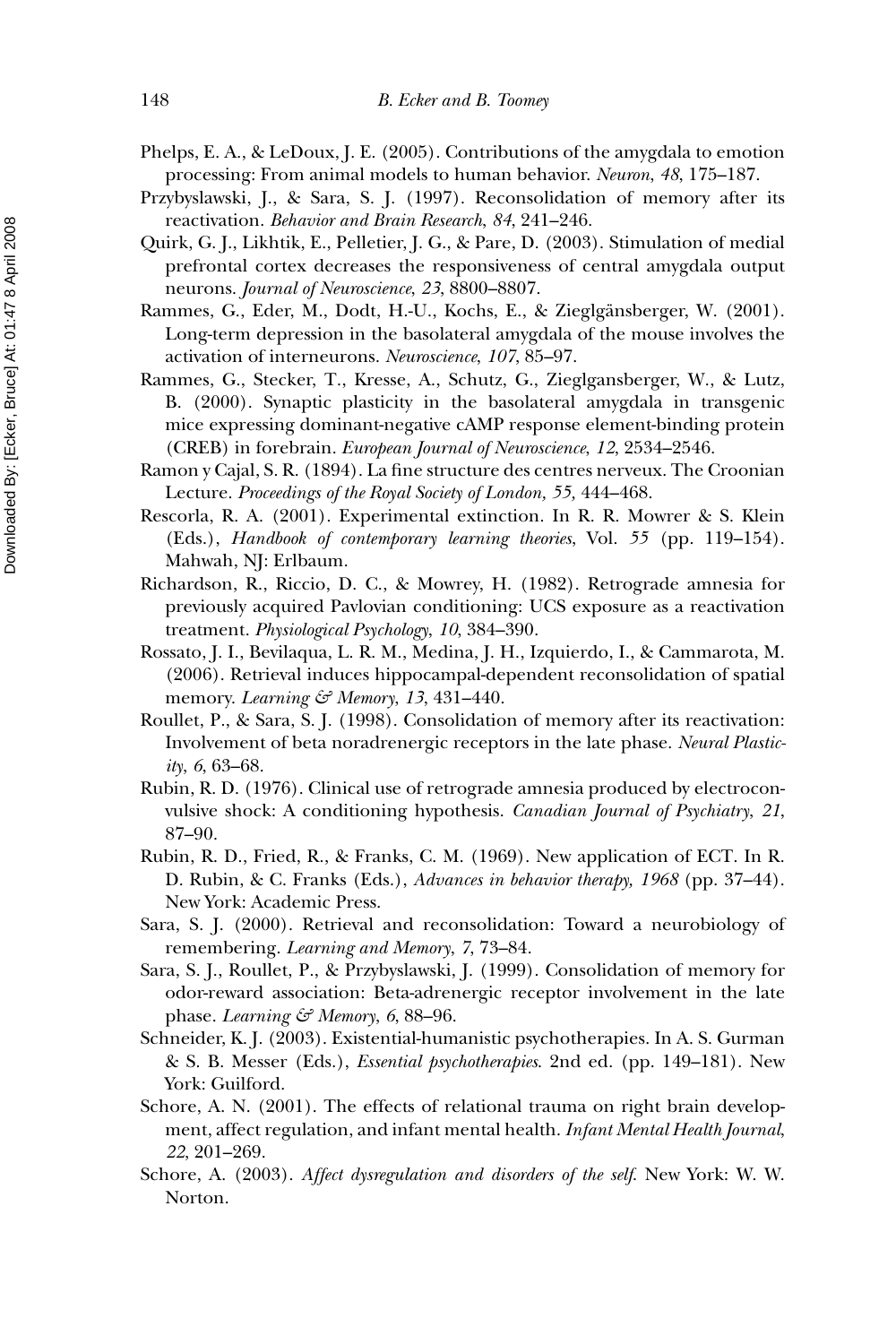- Sekiguchi, T., Yamada, A., & Suzuki, H. (1997). Reactivation-dependent changes in memory states in the terrestrial slug *Limax flavus*. *Learning & Memory*, *4*, 356–364.
- Siegel, D. (1999). *The developing mind: Toward a neurobiology of interpersonal experience*. New York: Guilford.
- Singer, J. A., & Salovey, P. (1988). Mood and memory: Evaluating the network theory of affect. *Clinical Psychology Review*, *8*, 211–251.
- Stiles, W. B., Barkham, M., Twigg, E., Mellor-Clark, J., & Cooper, M. (2006). Effectiveness of cognitive-behavioural, person-centred and psychodynamic therapies as practiced in UK National Health Service settings. *Psychological Medicine*, *36*, 555–566.
- Stollhoff, N., Menzel, R., & Eisenhardt, D. (2005). Spontaneous recovery from extinction depends on the reconsolidation of the acquisition memory in an appetitive learning paradigm in the honeybee (*Apis mellifera*). *Journal of Neuroscience*, *25*, 4485–4492.
- Stricker, G., & Trierweiler, S. J. (1995). The local clinical scientist: A bridge between science and practice. *American Psychologist*, *50*, 995–1002.
- Suzuki, A., Josselyn, S. A., Frankland, P. W., Masushige, S., Silva, A. J., & Kida, S. (2004). Memory reconsolidation and extinction have distinct temporal and biochemical signatures. *Journal of Neuroscience*, *24*, 4787–4795.
- Tart, C. (1975). *States of consciousness*. New York: E.P. Dutton.
- Teskey, G. C. (2001). A general framework for neuroplasticity theories and models. In C. A. Shaw & J. C. McEachern (Eds.), *Toward a theory of neuroplasticity* (pp. 6–10). Philadelphia: Taylor & Francis.
- Thomson, J. E., & Jordan, M. R. (2002). Depth oriented brief therapy: An ideal technique as hospice lengths-of-stay continue to shorten. *Journal of Pastoral Care & Counseling*, *56*, 221–225.
- Toomey, B., & Ecker, B. (2007). Of neurons and knowings: Constructivism, coherence psychology and their neurodynamic substrates. *Journal of Constructivist Psychology*, *20*, 201–245.
- Toomey, B., & Ecker, B. (2008, in press). Competing visions of the implications of neuroscience for psychotherapy. *Journal of Constructivist Psychology*.
- van der Kolk, B. A. (1994). The body keeps the score: Memory and the evolving psychobiology of posttraumatic stress. *Harvard Review of Psychiatry*, *1*, 253–265.
- Walker, M. P., Brakefield, T., Hobson, J. A., & Stickgold, R. (2003). Dissociable stages of human memory consolidation and reconsolidation. *Nature*, *425*, 616–620.
- Wampold, B. E., Mondin, G. W., Moody, M., Stich, F., Benson, K., & Ahn, H. (1997). A meta-analysis of outcome studies comparing bona fide psychotherapies: Empirically, "All must have prizes". *Psychological Bulletin*, *122*, 203–215.
- Wang, S. J., & Gean, P. W. (1999). Long-term depression of excitatory synaptic transmission in the rat amygdala. *Journal of Neuroscience*, *19*, 10656–10663.
- Watson, J. C. (1996). The relationship between vivid description, emotional arousal, and in-session resolution of problematic reactions. *Journal of Consulting and Clinical Psychology*, *64*, 459–464.